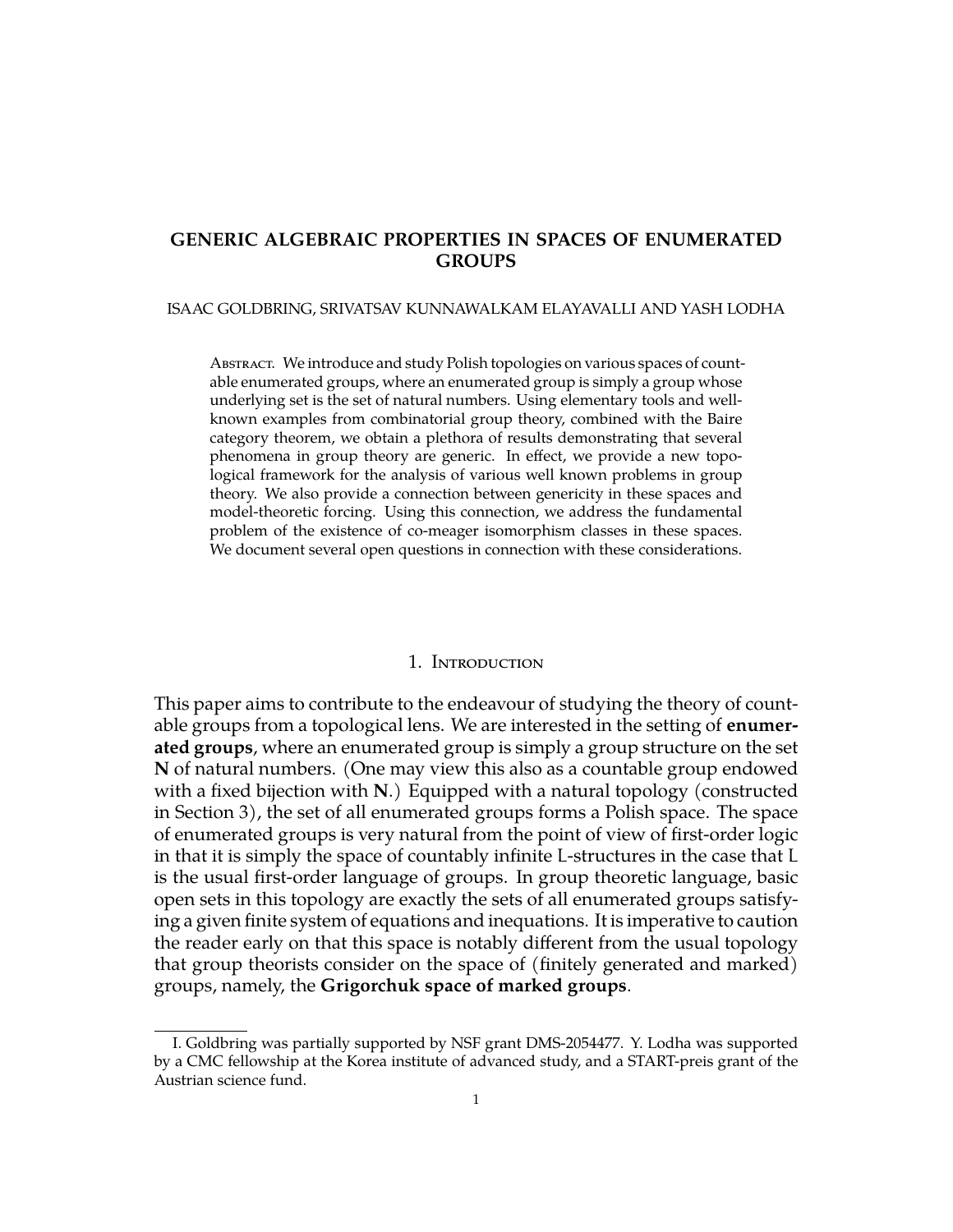#### 2 ISAAC GOLDBRING, SRIVATSAV KUNNAWALKAM ELAYAVALLI AND YASH LODHA

Rather than embarking on a study of this space itself, we isolate and study a large family of relevant subspaces. Given one among a specified list of properties of countable groups, we show that the subspace topology endows the family of enumerated groups satisfying this property with the structure of a Polish space. In this paper, we consider the following properties:

- Amenability
- No  $\mathbf{F}_2$  subgroups
- left orderability
- local indicability
- biorderability
- unique product property
- torsion-free
- soficity
- does not satisfy a law

In the sequel, we denote the set of these group theoretic properties by  $P$ . Given a property  $P \in \mathcal{P}$ , we let  $\mathcal{G}_P$  denote the subspace of  $\mathcal{G}$  consisting of enumerated groups which satisfy P. We will show that, for each  $P \in \mathcal{P}$ , the space  $\mathcal{G}_P$ , endowed with the subspace topology, is a Polish space.

Our main interest in Polish spaces is that the Baire category theorem applies to such spaces. Recall that the Baire category theorem states that, in any Polish space X, the intersection of countably many dense open subsets of X is once again a dense subset of X. In the language of Baire category, an intersection of countably many dense open sets is called **comeager**, and if a certain property holds for all elements of a comeager subset of the space, it is natural to say that the property is **generic** in this space.

This article is centered around the following question:

<span id="page-1-1"></span>**Question 1.0.1.** Fix  $P \in \mathcal{P}$ .

- (1) What group-theoretic properties are generic in  $\mathcal{G}_P$ ?
- (2) Is there is a comeager set  $\mathfrak{X}_P \subset \mathfrak{G}_P$  such that all groups in  $\mathfrak{X}_P$  are isomorphic?[1](#page-1-0)

The second part of the above question turns out to be quite difficult, and much of the work done in this article will illustrate why this is the case. We provide a partial answer to this in Theorem [1.1.6.](#page-4-0) In connection to the first part of the above question, we indeed demonstrate that a plethora of group theoretic phenomena are in fact generic in  $\mathcal{G}_P$ .

A rather elementary, yet important, feature of all the properties in  $P$  is that they are closed under direct sums and directed unions. Moreover, all properties in

<span id="page-1-0"></span><sup>&</sup>lt;sup>1</sup>We would like to point out that after seeing an old version of this article, D. Osin asked us the this question in the context of P being amenability. This is what inspired us to work on this problem in this generality. Osin's original question on amenability however remains a difficult open problem.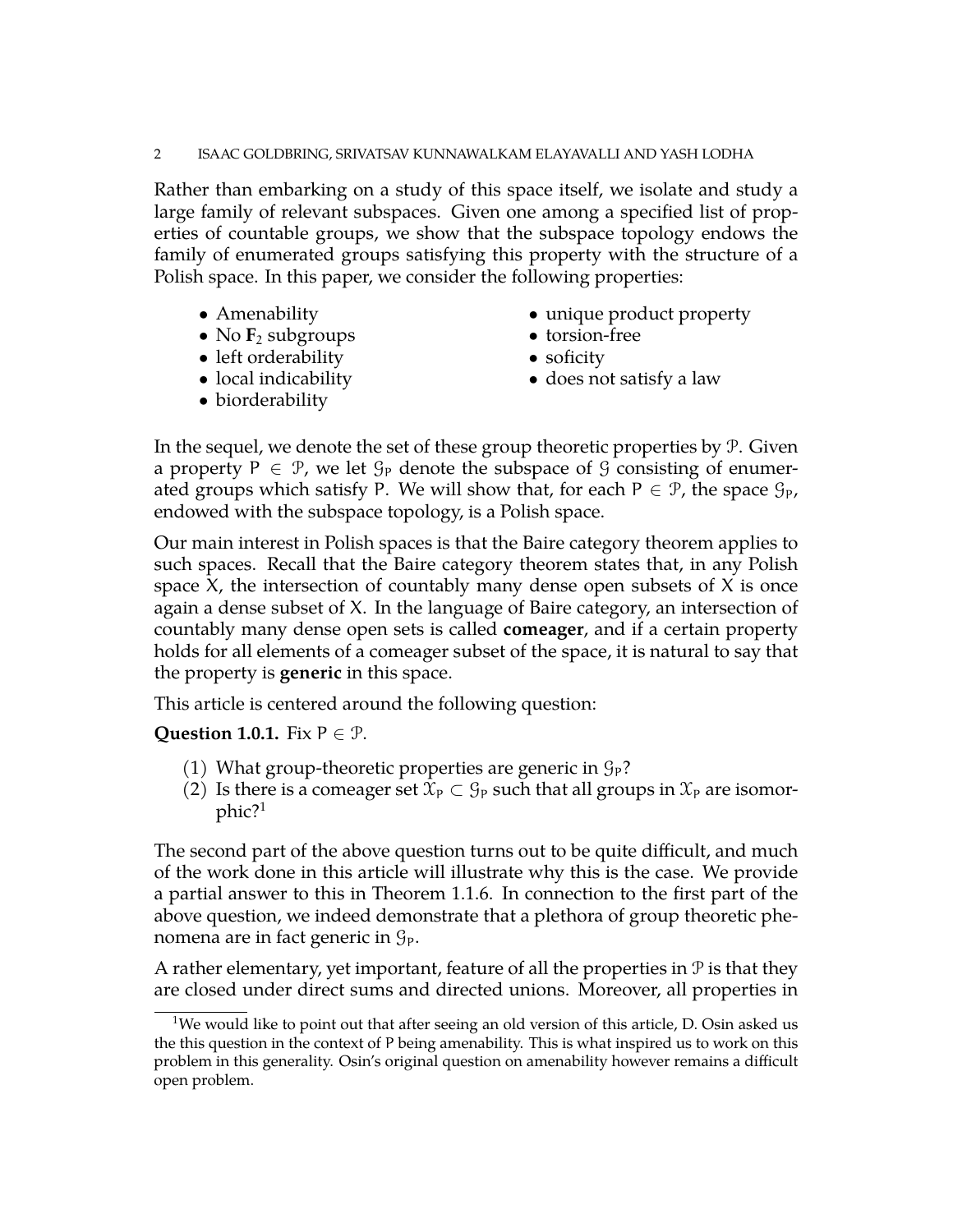P (besides not satisfying a law) are inherited by subgroups. Our conceptual recipe may have applications for various group theoretic properties not considered here which also share these features.

To establish some of our results, an analogy is also drawn between the Polish space of enumerated groups and the aforementioned Grigorchuk space of marked groups; in this connection, various elementary tools from combinatorial group theory are used. The Grigorchuk space of finitely generated marked groups is the space

$$
\mathfrak{M}=\bigcup_{\mathfrak{n}\in\mathbf{N}}\mathfrak{M}_\mathfrak{n}
$$

where  $\mathcal{M}_n$  is the set of marked groups consisting of pairs  $(G, S)$ , where G is a group endowed with an ordered generating set S of cardinality n. (We will recall the topology on M in Subsection [3.2.](#page-14-0)) A property  $P \in P$  is said to be an **open** (respectively **closed**) property if the set of groups that satisfies P forms an open (respectively closed) set in M.

A finitely generated group G is said to be an **isolated group**, if some (equivalently, any) marking  $(G, S)$  of G is an isolated point in M. (Note that isolated groups are finitely presentable.) Examples of isolated groups include finite groups and finitely presented simple groups.

In this paper, we will need to work with a generalization of the notion of an isolated group. A finitely generated group G is said to be P**-near isolated** (where  $P \in \mathcal{P}$ ) if there is a finitely presented group H and a finite subset  $X \subset H$  such that:

- (1) There is a surjective homomorphism  $\phi : H \to K$  that is injective on X and for which K has property P.
- (2) For any surjective homomorphism  $\phi : H \to K$  that is injective on X and for which K has P, we have that K contains a subgroup isomorphic to G.

Note that an isolated group G is P-near isolated for P being the tautologically true property; simply take  $H = G$  and let the finite subset X be the open ball in the Cayley graph that isolates G.

**Remark 1.0.2.** In this article, we will encounter several examples of P-near isolated groups for various  $P \in \mathcal{P}$ . These examples will play a key role in establishing the genericity of various properties in the relevant spaces. The following are two natural situations when G is P-near isolated:

- (1) G embeds in a simple subgroup of a finitely presented group that satisfies P.
- (2) G embeds in an isolated group that satisfies P.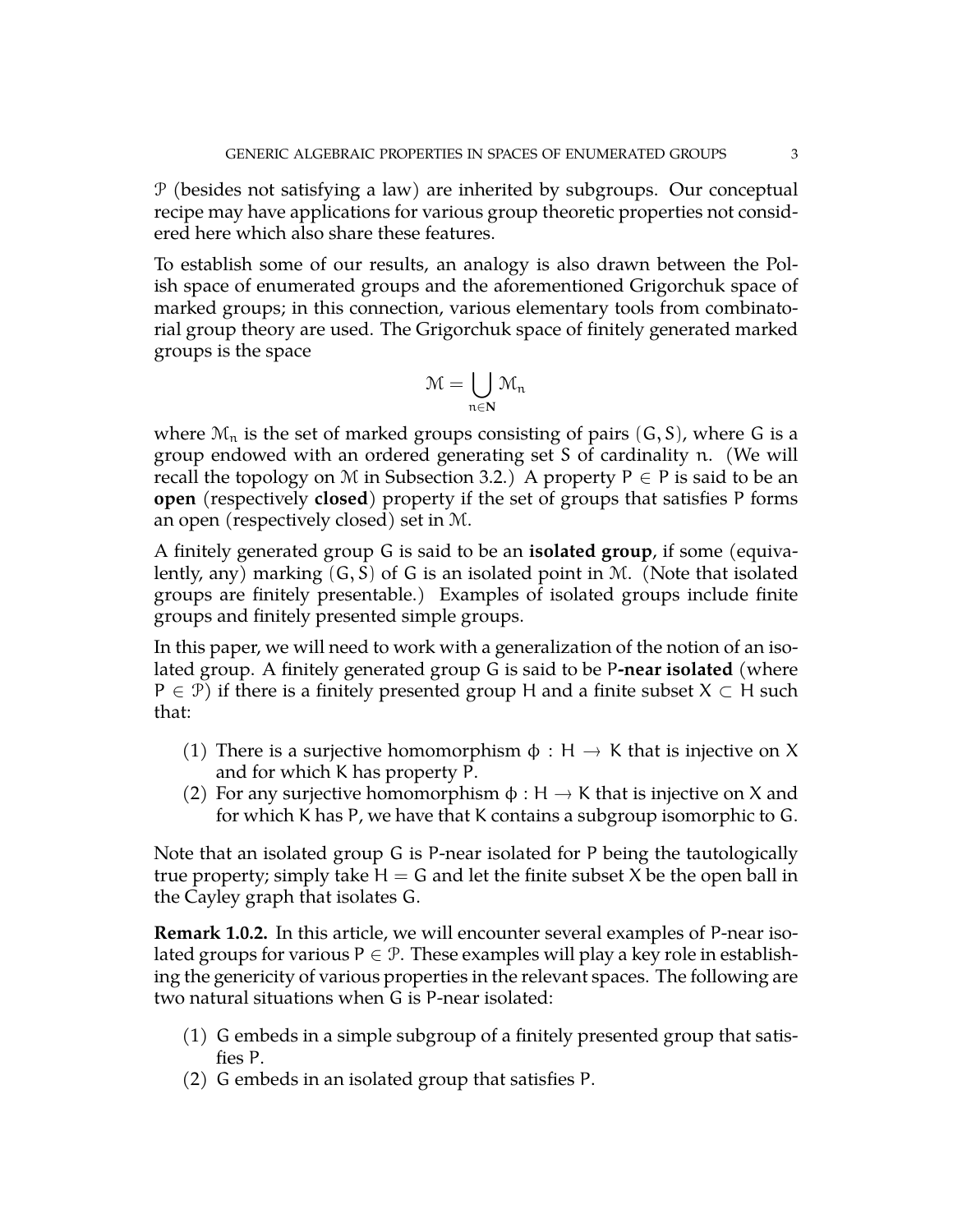### 4 ISAAC GOLDBRING, SRIVATSAV KUNNAWALKAM ELAYAVALLI AND YASH LODHA

1.1. **The subgroup structure of a "generic group".** Our first collection of results center around the subgroup structure of generic groups in the relevant spaces:

<span id="page-3-2"></span>**Theorem 1.1.1.** Let  $P \in \mathcal{P}$  be a property. Then the following hold:

- (1) *There is a comeager set*  $\mathfrak{X}_P \subset \mathfrak{G}_P$  *such that, for every enumerated group*  $G \in \mathfrak{X}_P$ *and every* P*-near isolated group* H*,* G *contains a subgroup isomorphic to* H*.*
- (2) *Let* Q *be an open property of finitely generated groups for which there is a finitely generated group that satisfies both* Q *and* P*. Then there is an open dense set*  $\mathfrak{X}_P \subset \mathfrak{G}_P$  such that every enumerated group  $G \in \mathfrak{X}_P$  contains a finitely gener*ated subgroup satisfying* Q*.*

In order to state our next result, we need a couple more definitions. We say that a property  $P \in \mathcal{P}$  is a **Boone-Higman** property if every group G that has a solvable word problem and satisfies P embeds in a simple subgroup of a finitely presented group H that also satisfies P. (The reason for the terminology is the Boone-Higman theorem, which states that the tautologically true property is a Boone-Higman property.) Several of the properties that we consider in this article are Boone-Higman properties, most notably left orderability (which was demonstrated in a beautiful paper of Bludov and Glass [\[4\]](#page-43-0)).

Given a property  $P \in \mathcal{P}$ , we say that P is **strongly undecidable** if there exists a finitely presented group G and a finite subset  $X \subset G$  such that:

- (1) There is a group H satisfying P and a surjective homomorphism  $\phi : G \rightarrow$ H whose restriction to  $X$  is injective.
- (2) If H is a group satisfying P for which there exists a surjective homomorphism  $\phi : G \to H$  whose restriction to X is injective, then H has an unsolvable word problem.

We first note that the tautologically true property is strongly undecidable, that is, there is indeed an example of a finitely presented group all of whose nonidentity quotients have an unsolvable word problem. (This is the main theorem in [\[23\]](#page-44-0).)

<span id="page-3-0"></span>**Theorem 1.1.2.** Let  $P \in \mathcal{P}$  be a Boone-Higman property (for instance, left orderabil*ity*). Then there is a comeager set  $\mathfrak{X}_P \subset \mathfrak{G}_P$  such that every group in  $\mathfrak{X}_P$  contains an *isomorphic copy of every finitely generated group satisfying* P *with solvable word problem.*

On the other hand, the problem of determining the finitely generated subgroup structure of a generic group in  $\mathcal{G}_{10}$  is reduced to the following:

<span id="page-3-1"></span>**Theorem 1.1.3.** *Let*  $P \in \mathcal{P}$  *be a Boone-Higman property that is inherited by subgroups. Then exactly one of the following holds:*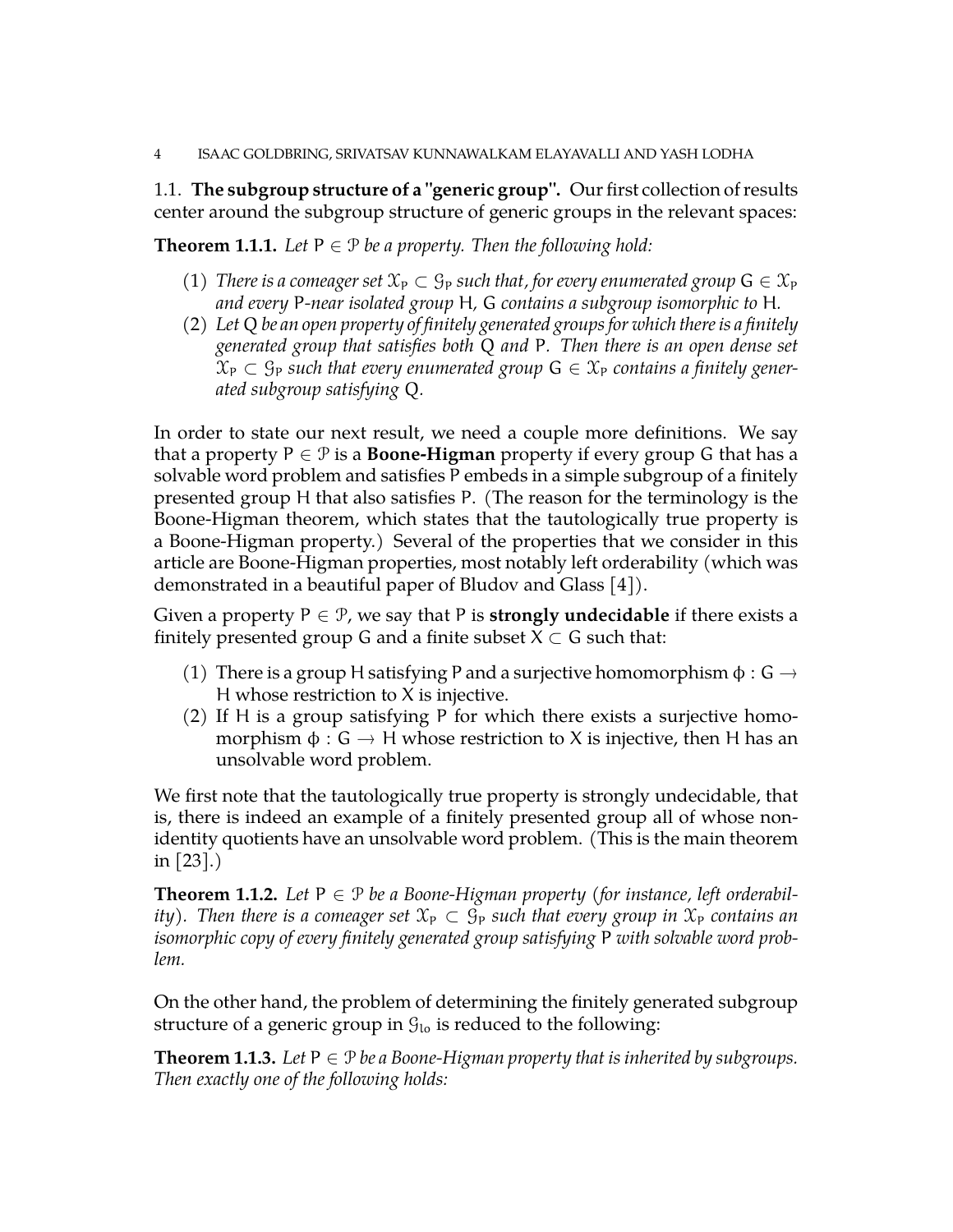- (1) P *is not strongly undecidable. In this case, there is a comeager set*  $\mathfrak{X}_P \subset \mathcal{G}_P$ *such that for each group*  $G \in \mathfrak{X}_P$ , the set of finitely generated subgroups of G *coincides with the set of finitely generated groups satisfying* P *that also have a solvable word problem.*
- (2) P *is strongly undecidable. In this case, there is a comeager set*  $\mathfrak{X}_P \subset \mathfrak{G}_P$  *such that, for each group*  $G \in \mathcal{X}_P$ *, the set of finitely generated subgroups of* G *contains all finitely generated groups satisfying* P *that also have a solvable word problem, but also contains a finitely generated subgroup with* P *that has an unsolvable word problem.*

**Remark 1.1.4.** Since the tautologically true property is a strongly undecidable Boone-Higman property, part(2) of the previous theorem [1.1.2](#page-3-0) provides a comeager set  $\mathcal{X} \subset \mathcal{G}$  such that every isomorphism type in X contains a finitely generated subgroup with an unsolvable word problem.

**Remark 1.1.5.** Since a natural way of distinguishing isomorphism types of countable groups is to distinguish the finitely generated subgroup structure, Theorem [1.1.3](#page-3-1) illustrates the difficulty of answering the second part of Question [1.0.1.](#page-1-1)

Using Theorem [1.1.3](#page-3-1) and techniques from model theory (see Hodges [\[18\]](#page-44-1)), we are able to prove the following theorem, which provides a road map to answer to Question [1.0.1:](#page-1-1)(2) for some interesting subspaces:

<span id="page-4-0"></span>**Theorem 1.1.6.** *If* P *is a strongly undecidable, recursively axiomatizable, Boone-Higman property that is closed under subgroups, then there is no comeager isomorphism class in* GP*.*

**Remark 1.1.7.** An example of a property satisfying the previous conclusion is the tautologically true property. If the space of left orderable groups is strongly undecidable, then it would satisfy the conclusion of the above theorem, as it satisfies all the other hypotheses. (We verify the fact that left orderability is recursively axiomatizable in Proposition [5.2.13.](#page-39-0))

1.2. **The algebraic structure and first order theory of a "generic group".** Our next result examines the algebraic structure of generic groups in some of the relevant spaces. Recall that a group G is said to be **verbally complete** if, for each freely reduced word  $W(\mathsf{x}_1,...,\mathsf{x}_\mathfrak{n})$  in the letters  $\mathsf{x}_1^{\pm 1}$  $x_1^{\pm 1},...,x_n^{\pm 1}$  (for an arbitrary  $n \in \mathbb{N}$ ) and each element  $f \in G$ , there are elements  $g_1, ..., g_n \in G$  such that

$$
W(\mathsf{g}_1,...,\mathsf{g}_n)=\mathsf{f}
$$

Verbally complete groups are in particular **divisible**: for each f ∈ G and n ∈ **N**  $\setminus$  {0}, there is a  $g \in G$  such that  $g<sup>n</sup> = f$ . We use elementary tools from combinatorial group theory to deduce the following, which applies in particular in the case when  $P \in \{left$  orderable, locally indicable, torsion-free}.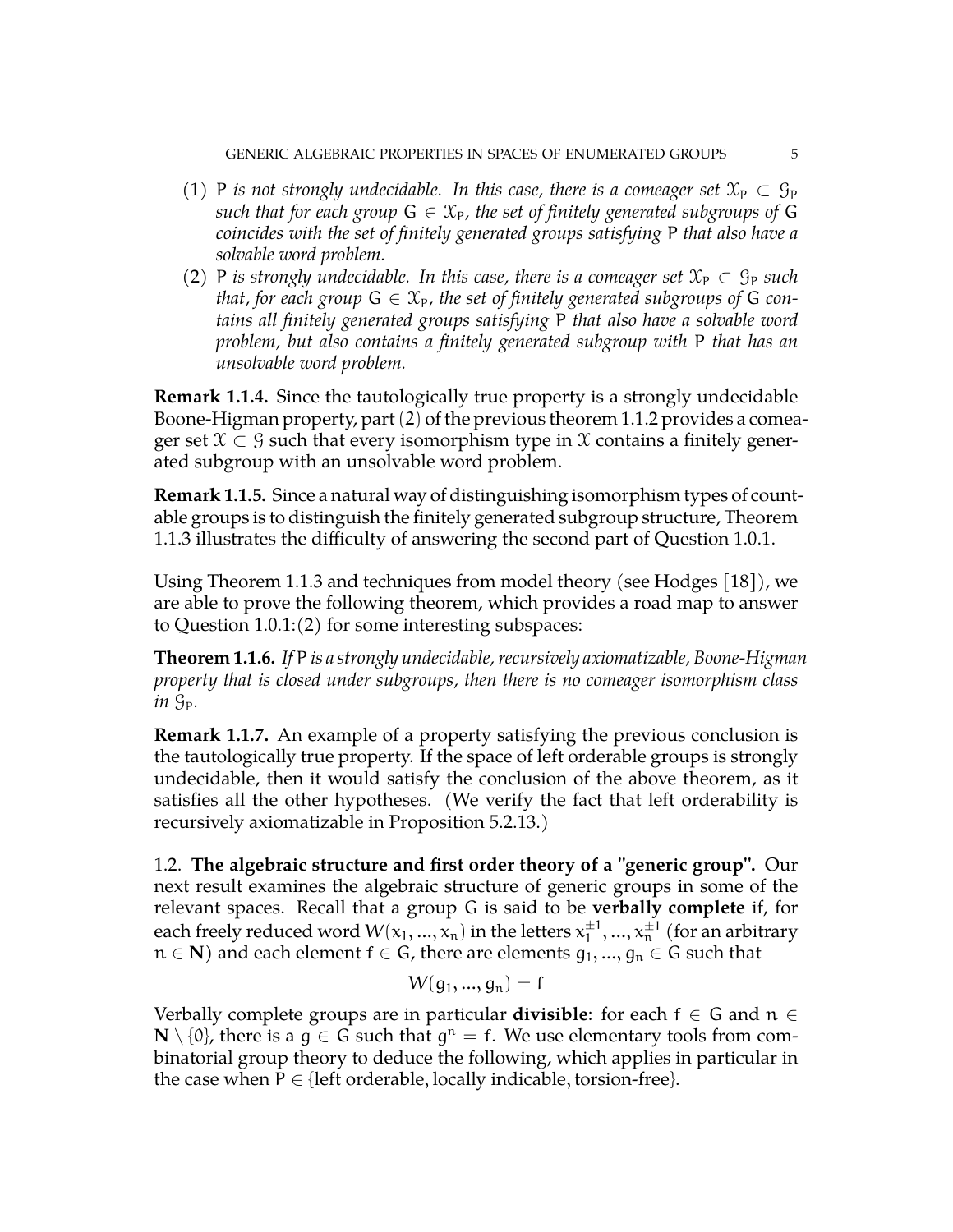<span id="page-5-0"></span>**Theorem 1.2.1.** *Let*  $P \in \mathcal{P}$  *be a property of torsion-free groups that is closed under amalgamation along infinite cyclic subgroups and HNN extensions with associated subgroups that are infinite cyclic. Then there is a comeager set*  $\mathfrak{X}_P \subset \mathfrak{G}_P$  *such that each*  $G \in \mathfrak{X}_P$  has only one nontrivial conjugacy class (in particular, it is simple) and is *verbally complete.*

A fundamental notion from logic relevant to our considerations is that of **elementary equivalence**: two groups are elementary equivalent if they have the same first-order theory. We next discuss the question of when an amenable group can have the same first-order theory as a nonamenable group or a group with property  $(T)$ , and prove the following:

<span id="page-5-2"></span>**Theorem 1.2.2.** *There is a comeager set*  $\mathcal{X} \subset \mathcal{G}_{am}$  *such that, for each*  $G \in \mathcal{X}$ *, the following holds:*

- (1) *There are continuum many pairwise nonisomorphic countable nonamenable groups with the same first-order theory as* G*.*
- (2) G *cannot have the same first-order theory as a group with property (T).*

Another key concept we investigate is the notion of locally universal groups. Let  $P \in \mathcal{P}$  be a property and consider the Polish space  $\mathcal{G}_P$  as above. An enumerated group  $H \in \mathcal{G}_P$  is **locally universal for**  $\mathcal{G}_P$  if any group in  $\mathcal{G}_P$  embeds into an ultrapower of H. We denote the set of all locally universal groups in  $\mathcal{G}_P$  by  $\mathcal{G}_{\text{lu},P}$ .

<span id="page-5-1"></span>**Theorem 1.2.3.** *For each*  $P \in \mathcal{P}$ ,  $\mathcal{G}_{\text{lu},P}$  *is a comeager subset of*  $\mathcal{G}_P$ *.* 

Since comeager sets in a Polish space are closed under countable intersection, we may assume that all the comeager sets defined in this introduction consist of locally universal groups and thus satisfy the conclusions of all the relevant theorems.

1.3. **Applications.** The above theorems allow us to deduce a plethora of genericity phenomena. A nice illustration of the consequences of Theorem [1.1.1](#page-3-2) is an application to the **von Neumann-Day Problem**, which refers to the conjunction of two problems about the class of amenable groups. For a detailed survey on the notion of amenability for countable, discrete groups, we refer the reader to  $|1|$ .

**Problem** (The von Neumann-Day Problem)**.** *Must a group without nonabelian free subgroups be amenable? Must an amenable group be elementary amenable?*

The first problem was resolved by Olshanskii in 1980 [\[28\]](#page-44-2) and the second problem was resolved by Grigorchuk in 1984 [\[14\]](#page-44-3). In 1998, Grigorchuk [\[15\]](#page-44-4) provided the first finitely presented counterexample to the second problem. In [\[22\]](#page-44-5),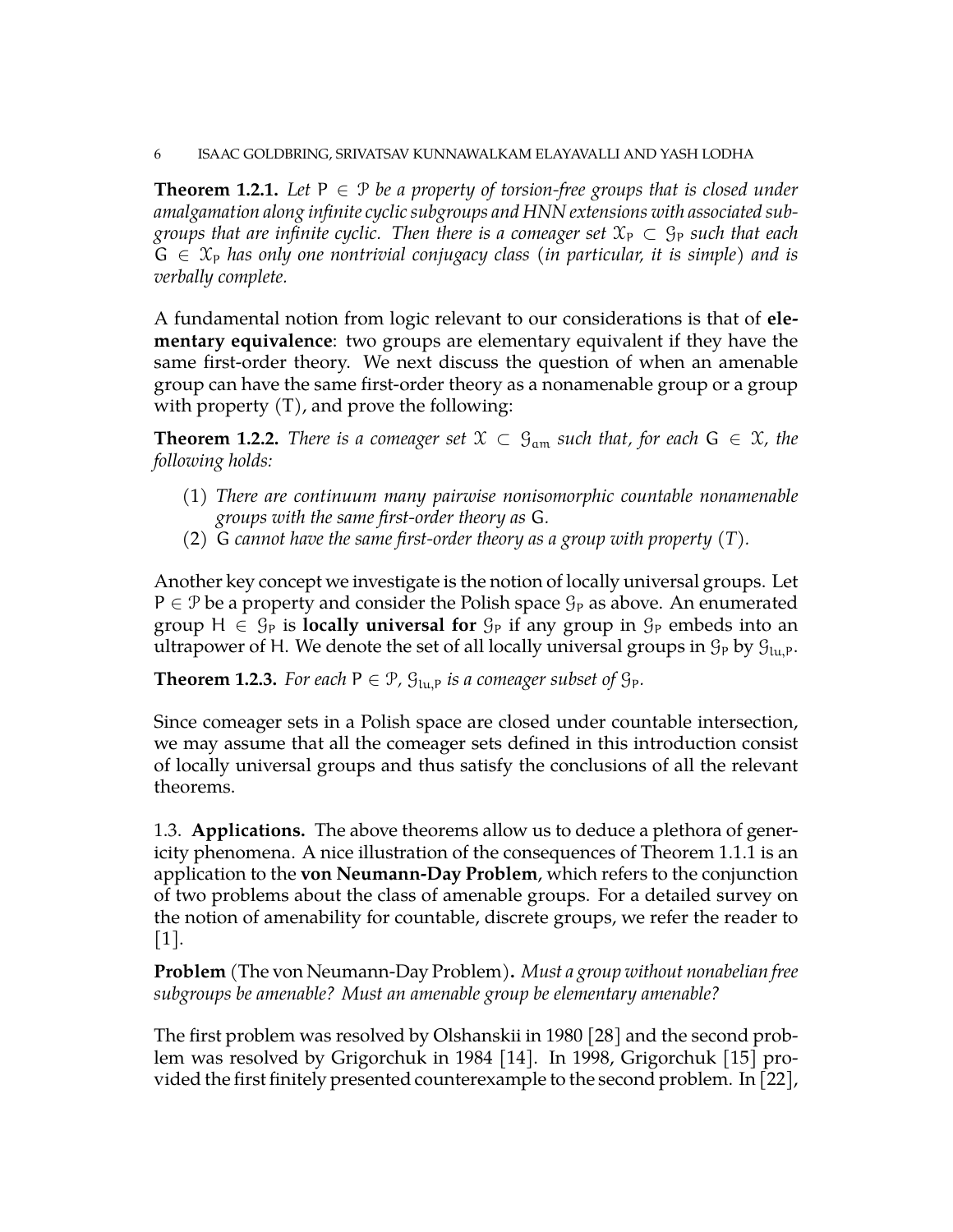the third author with Moore constructed the first torsion-free finitely presented counterexample to the first problem. Since the examples of Lodha-Moore and Grigorchuk are easily seen to be isolated groups, we obtain the following striking corollary to Theorem [1.1.1:](#page-3-2)

<span id="page-6-1"></span>**Corollary 1.3.1.** *The following holds:*

- (1) *The generic enumerated group without* **F**<sup>2</sup> *subgroups is nonamenable.*
- (2) *The generic left orderable enumerated group without* **F**<sup>2</sup> *subgroups is nonamenable.*
- (3) *The generic enumerated amenable group is not elementary amenable.*

*In fact, we can choose these comeager sets to be open dense sets.*

The following was pointed out to us by Denis Osin and stands in contrast to the previous corollary:

## <span id="page-6-2"></span>**Proposition 1.3.2.**

- (1) *The generic enumerated group without* **F**<sup>2</sup> *subgroups is inner amenable.*
- (2) *The generic left orderable enumerated group without* **F**<sup>2</sup> *subgroups is inner amenable.*

Our next set of applications concerns the class of orderable groups. Endowing groups with order structures has been an important theme in modern group theory. There is a deep and striking interplay between notions of orderability and the topology and dynamics of group actions. For instance, whether a countable group admits a faithful action by orientation preserving homeomorphisms on the real line admits a surprisingly elementary algebraic characterisation: such an action exists if and only if the group is left orderable. Related notions of orderability include: local indicability, biorderability, and the unique product property. (All of these notions will be defined in Section [3.3.](#page-16-0)) One has the following inclusions:

bi-orderable groups  $\subsetneq$  locally indicable groups  $\subsetneq$  left orderable groups

 $\subsetneq$  groups with the unique product property  $\subsetneq$  torsion-free groups.

Note that in each case, only a handful examples of groups that witness that the inclusions are proper are known. We deduce the following corollaries of Theorem [1.1.1:](#page-3-2)

<span id="page-6-0"></span>**Corollary 1.3.3.** *There is a comeager set*  $\mathfrak{X}_{\text{lo}} \subset \mathfrak{G}_{\text{lo}}$  *such that each*  $G \in \mathfrak{X}_{\text{lo}}$  *satisfies:* 

- (1) *It is not locally indicable.*
- (2) *It does not have the Haagerup property.*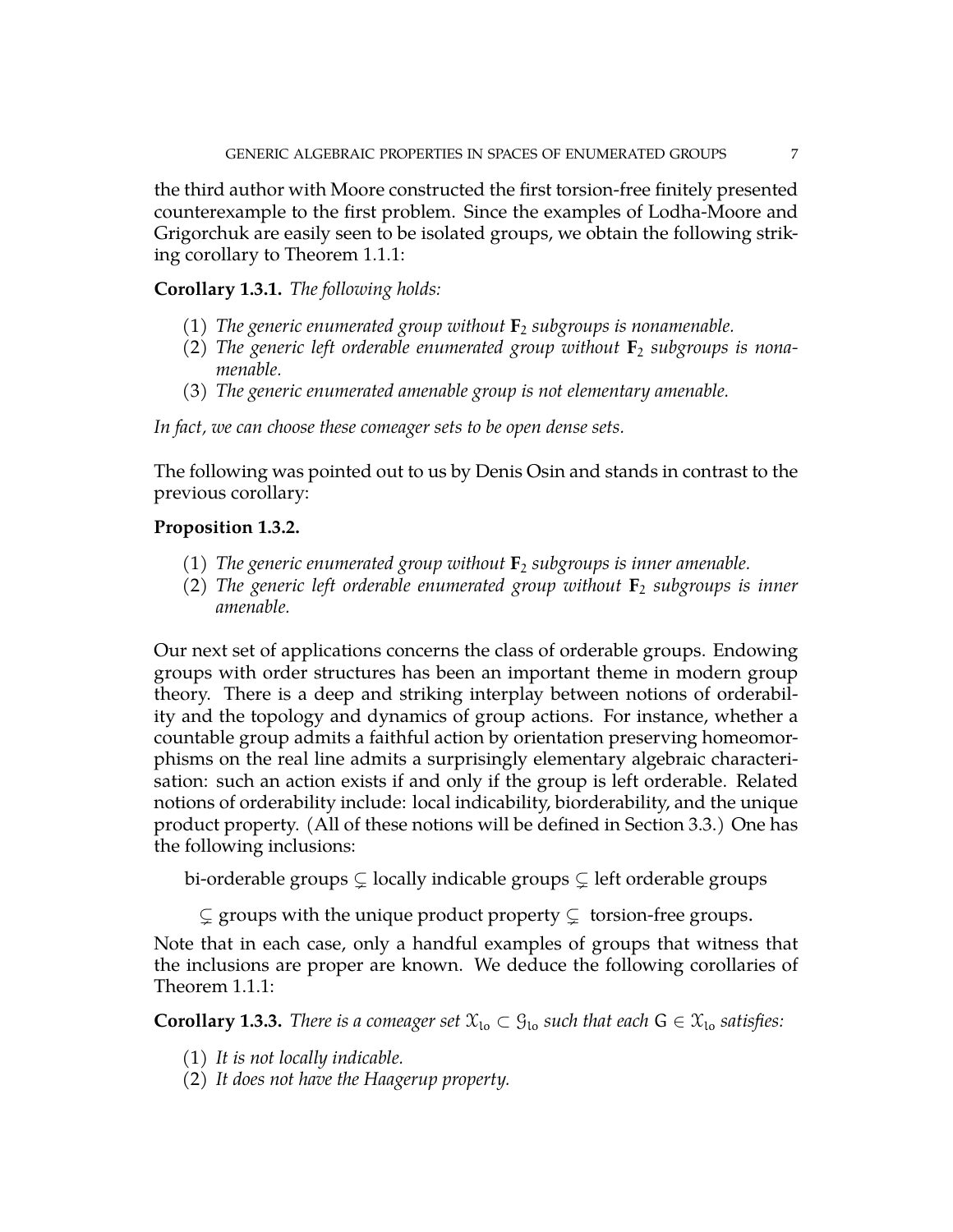### 8 ISAAC GOLDBRING, SRIVATSAV KUNNAWALKAM ELAYAVALLI AND YASH LODHA

- (3) *It does not admit nontrivial actions by* C 1 *-diffeomorphisms on the closed interval or the circle.*
- (4) *Contains an isomorphic copy of every finitely generated left orderable group with a solvable word problem.*

<span id="page-7-0"></span>**Corollary 1.3.4.** *There is a comeager set*  $\mathcal{X}_{li} \subset \mathcal{G}_{li}$  *such that each*  $G \in \mathcal{X}_{li}$  *satisfies:* 

- (1) *It is not biorderable.*
- (2) *It does not admit nontrivial actions by* C 1 *-diffeomorphisms on the closed interval,* [0, 1) *or the circle.*

A well known conjecture of Peter Linnel asserts that every left orderable group is either locally indicable or else contains a nonabelian free subgroup. Corollary [1.3.3](#page-6-0)(4) suggests why it is difficult to find counterexamples to this conjecture as the generic left orderable group contains a nonabelian free subgroup. Recall that the Witte-Morris theorem states that every left orderable amenable group is locally indicable, and the Thurston stability theorem states that any group of C<sup>1</sup>-diffeomorphisms of an inteval of the form [x, y] or  $(x, y]$  is locally indicable. Corollary [1.3.3](#page-6-0) also implies that the converses to both these statements fail generically.

Kaplansky made the following conjectures in the 1960's. (See [\[11\]](#page-43-2) for a brief historical survey.)

**Conjecture 1.3.5.** *Let* G *be a torsion-free group and let* K *be a field. Consider the group ring* K[G]*.*

- (1) *(Kaplansky's unit conjecture) Every unit in* K[G] *is of the form* kg *for* k ∈ K, g ∈ G*.*
- (2) *(Kaplansky's zero divisor conjecture)* K[G] *has no non-trivial zero divisors.*
- (3) *(Kaplansky's idempotent conjecture)* K[G] *has no idempotents other than* 0 *and* 1*.*

It is known that a positive solution to the unit conjecture implies a positive solution to the zero divisor conjecture, which in turn implies a positive solution to the idempotent conjecture. It is also known that groups with the unique product property satisfy the unit conjecture, although this conjecture has a negative solution in general. We note the following consequences of our results for the Kaplansky conjectures as it relates to the unique product property. The first is the "generic" version of Gardam's recent breakthrough counterexample to the unit conjecture ([\[11\]](#page-43-2)).

# <span id="page-7-1"></span>**Corollary 1.3.6.** *The following holds:*

(1) *There is an open dense set*  $\mathfrak{X} \subset \mathfrak{G}_{\mathrm{tf}}$  *such that each enumerated group*  $\mathsf{G} \in \mathfrak{X}$  *is a counterexample to the unit conjecture.*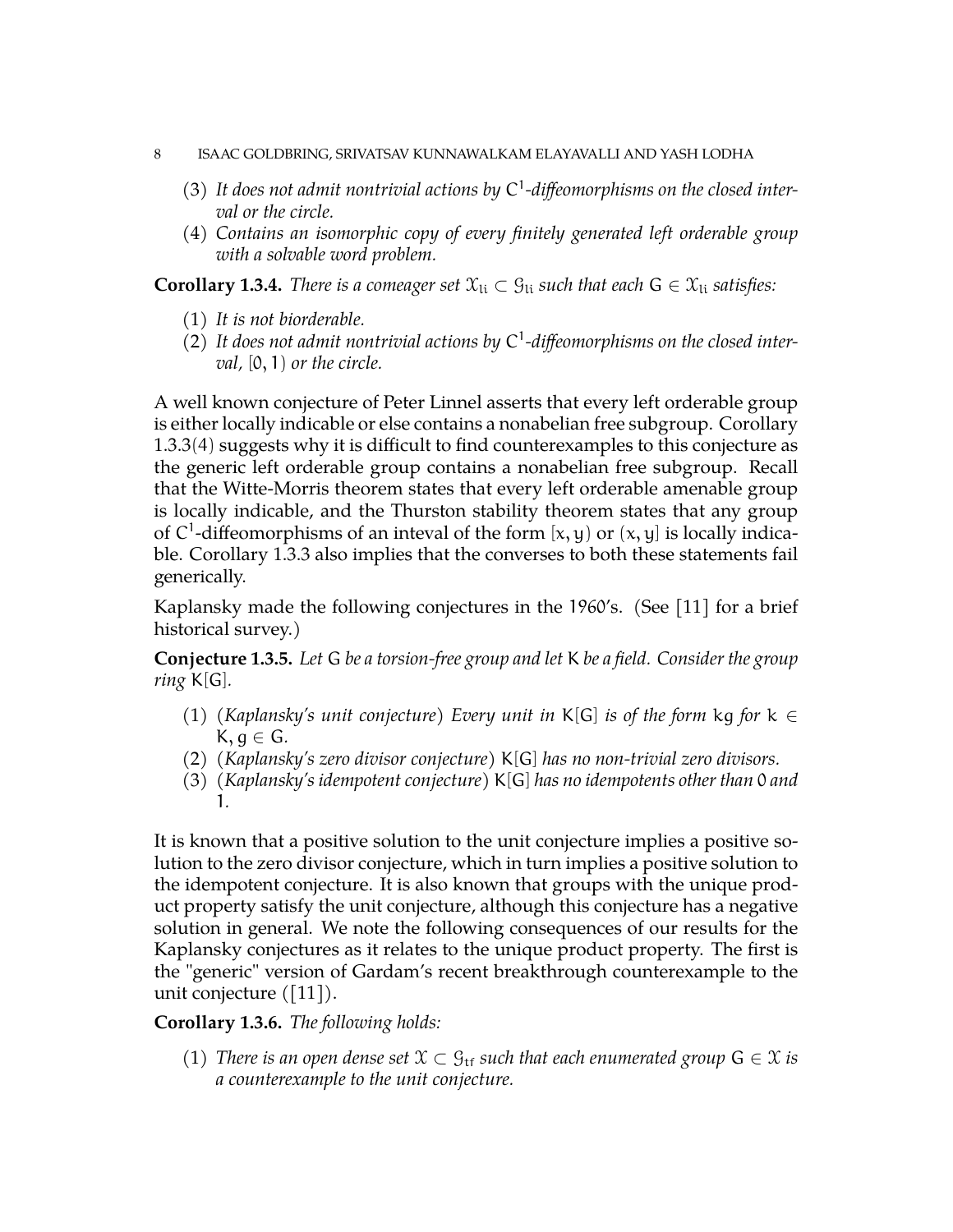- (2) *The generic torsion-free enumerated group does not have the unique product property.*
- (3) *The generic group with the unique product property is not left orderable.*
- (4) *Either the Kaplansky zero divisor conjecture holds or else the generic torsionfree group does not satisfy the zero divisor conjecture.*
- (5) *Either the Kaplansky idempotent conjecture holds or else the generic torsion-free group does not satisfy the idempotent conjecture.*

The notion of a sofic group was introduced by Gromov as a generalisation of both amenable and residually finite groups. The property of soficity is of considerable interest because it implies several important general conjectures of group theory. (We direct the reader to [\[31\]](#page-44-6) for a survey.) While it remains open whether there is a nonsofic group, we note the following consequence for soficity in the context of the spaces  $\mathcal G$  and  $\mathcal G_P$  (for  $P \in \mathcal P$ ):

<span id="page-8-1"></span>**Corollary 1.3.7.** For any  $P \in \mathcal{P}$ , either all groups in  $\mathcal{G}_P$  are sofic or else the generic *group in*  $\mathcal{G}_P$  *is nonsofic.* 

**Remark 1.3.8.** The special case of the previous corollary when P is the tautologically true property was observed by Glebsky in [\[13\]](#page-44-7).

In the last section of the paper, we provide an analysis of Question [1.0.1](#page-1-1) part (1), and collect some partial answers. Moreover, we study certain natural questions that emerge in the setting of Polish spaces consisting of enumerated groups satisfying a given law, and provide some partial answers. We also document a connection of these considerations with the von Neumann-Day problem for ultrapowers.

### 2. Preliminaries

**Conventions and Notations.** In this paper, we use **N** to denote the set of positive natural numbers, that is,  $\mathbf{N} = \{1, 2, 3, \ldots\}^2$  $\mathbf{N} = \{1, 2, 3, \ldots\}^2$  $\mathbf{N} = \{1, 2, 3, \ldots\}^2$  Given  $\mathfrak{n} \in \mathbf{N}$ , we also set  $[n] = \{1, \ldots, n\}.$ 

Given a (group-theoretic) word  $w(x_1, \ldots, x_n)$ , we call n the **arity** of the word and denote it by  $n_w$ . By a **system** we mean a finite system of equations and inequations of the form  $w = e$  or  $w \neq e$ , where w is a word. We use letters such as Σ and ∆ (sometimes with accents or subscripts) to denote systems. If each word in the system has its variables amongst  $x_1, \ldots, x_n$ , then we write  $\Sigma(x_1, \ldots, x_n)$ and extend the notion of arity to systems in the obvious way, using the notation  $n_{\Sigma}$ . If  $\Sigma(\vec{x}, \vec{y})$  is a system, G is a group, and  $\vec{a}$  is a tuple from G with the same

<span id="page-8-0"></span> ${}^{2}$ Apologies to the logicians for this notation, but it makes a lot of our expressions cleaner to read.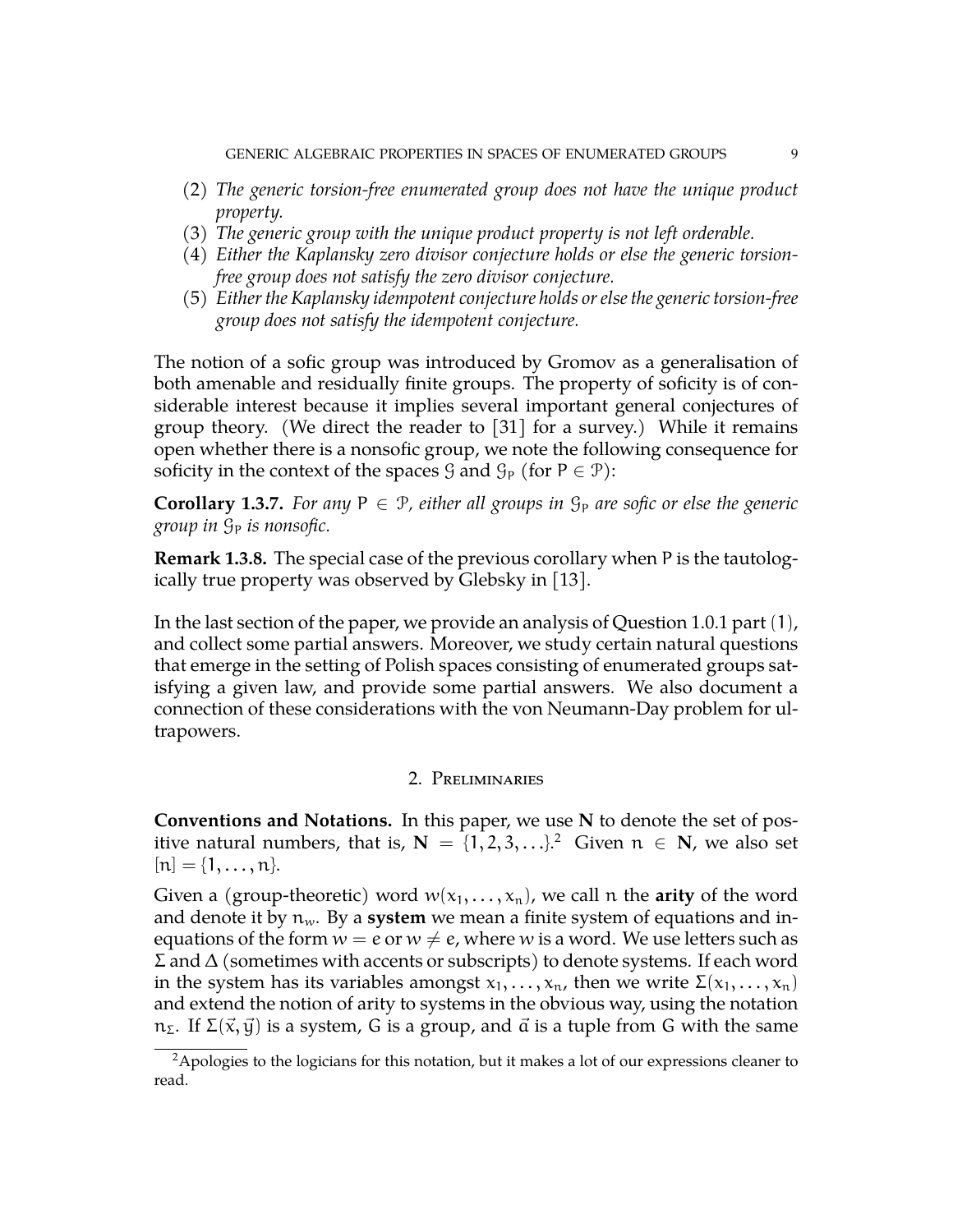length as  $\vec{x}$ , then we can consider the system  $\Sigma(\vec{a}, \vec{y})$ , which we call a system **with coefficients**. Given a system  $\Sigma$ , an enumerated group G, and  $\vec{a} \in G^{n_{\Sigma}}$ , we write  $G \models \Sigma(\vec{a})$  to denote that the system is true in G when  $\vec{a}$  is plugged in for  $\vec{x}$ .

2.1. **Ultraproducts of groups.** Given a set I, an **ultrafilter on** I is a {0, 1}-valued finitely additive probability measure U defined on all subsets of I. One often conflates an ultrafilter U with its collection of measure 1 sets, thus writing  $A \in \mathcal{U}$ rather than  $\mathfrak{U}(A) = 1$ . An ultrafilter U on I is called **nonprincipal** if all finite sets have measure 0. A straightforward Zorn's lemma argument shows that nonprincipal ultrafilters exist on any infinite set.

Now suppose that  $(G_i)_{i\in I}$  is a family of groups and that  $\mathfrak U$  is an ultrafilter on I. The **ultraproduct of the family**  $(G_i)$  **with respect to**  $\mathcal{U}$  is the group

$$
\prod_{\mathfrak{U}}G_i := (\prod_{i \in I}G_i)/N
$$

where N is the normal subgroup of  $\prod_{i\in I} \mathsf{G}_i$  given by

$$
N=\{g\in\prod_{i\in I}G_i\mid \text{ for which } \{i\in I\mid g(i)=e_{G_i}\}\in\mathcal{U}\}
$$

Given  $g \in \prod_{i \in I} G_i$ , we denote its coset in  $\prod_u G_i$  by  $g_u$ . Thus,  $g_u = h_u$  if and only if  $\{i \in \overline{I} \mid g(i) = h(i)\} \in U$ . Given any word  $w(\vec{x})$  and  $\vec{a}_u \in (\prod_u G_i)^{n_w}$ , note that  $w(\vec{a}_u) = (w(\vec{a}(i))_u)$ , whence

$$
\prod_{\mathfrak{U}}\mathsf{G_i}\models w(\vec{\mathfrak{a}}_{\mathfrak{U}})=e
$$

if and only if

$$
\{i\in I\mid G_i\models w(\vec{\alpha}(i))=e_{G_i}\}\in\mathcal{U}
$$

When each  $G_i = G$ , we speak of the **ultrapower**  $G^{\mathfrak{U}}$  of G with respect to  $\mathfrak{U}$ . The map which sends  $g \in G$  to the coset of the sequence constantly equal to g is called the **diagonal embedding** of G into  $G^{\mathfrak{U}}$ .

2.2. **Some model theory of groups.** A **quantifier-free formula** is a finite dis-junction of systems.<sup>[3](#page-9-0)</sup> A formula  $\varphi(\vec{x})$  is an expression of the form

$$
Q_1x_1\cdots Q_mx_m\psi(\vec{x},\vec{y})
$$

with  $\psi$  quantifier-free and each  $Q_i \in \{\forall, \exists\}.^4$  $Q_i \in \{\forall, \exists\}.^4$  Given a formula  $\phi(\vec{x})$ , a group G, and a tuple  $\vec{a} \in \mathbb{G}^{n_{\varphi}}$ , the definition of  $\varphi(\vec{a})$  being true in G, denoted  $\mathbb{G} \models \varphi(\vec{a})$ ,

<span id="page-9-0"></span> $3$ This abuse of terminology is justified by the existence of disjunctive normal form.

<span id="page-9-1"></span><sup>&</sup>lt;sup>4</sup>This abuse of terminology is justified by the existence of prenex normal form.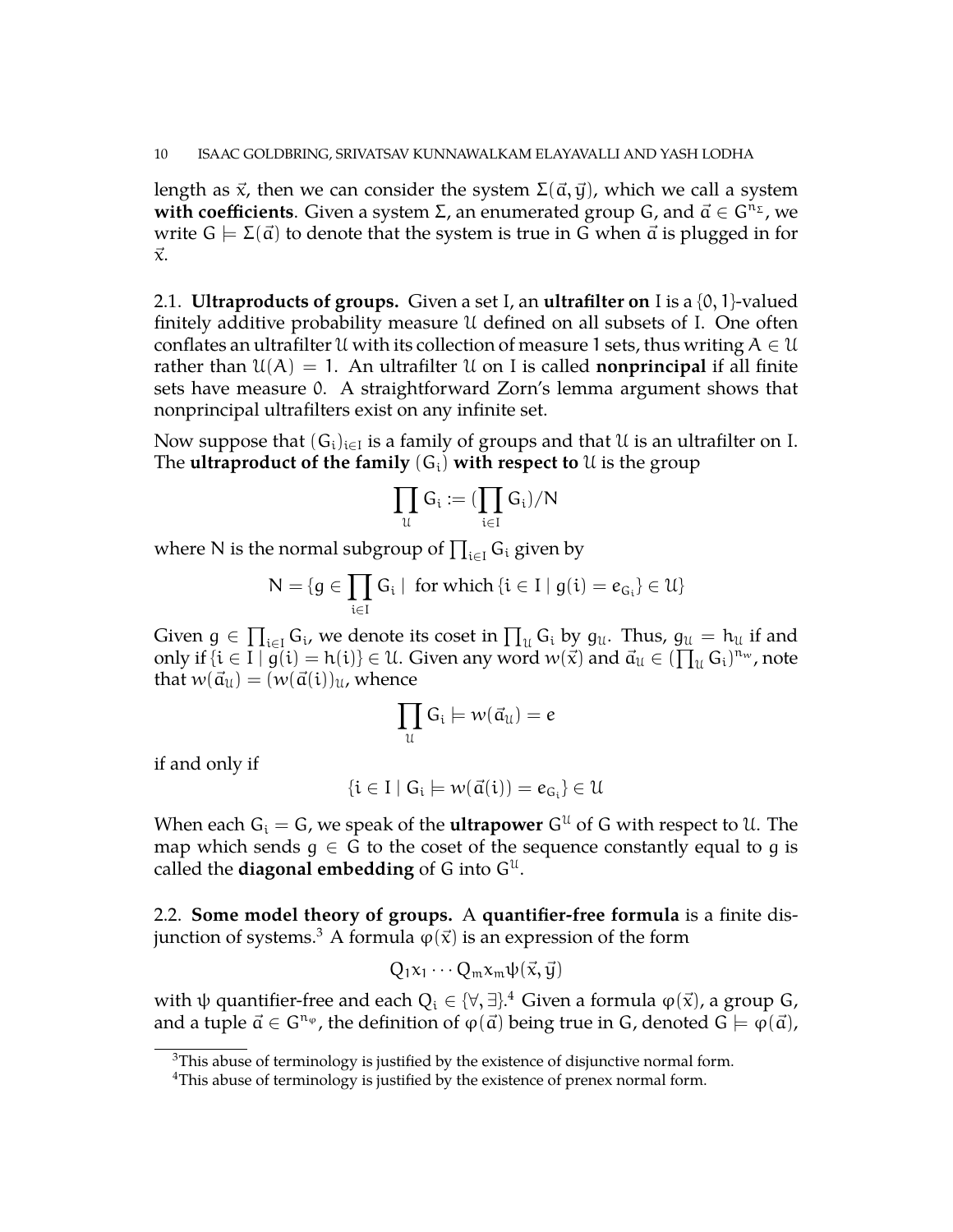is defined in the obvious way. A formula without any free variables is called a sentence and is either true or false in a given group. For example,

$$
G \models \forall x \forall y \exists z (x = e \vee y = e \vee x^2 \neq e \vee y^2 \neq e \vee z^{-1}xzy^{-1} = e)
$$

if and only if any two elements of G of order 2 are conjugate.

The following fundamental fact is known as **Łos' theorem** or the **Fundamental theorem of ultraproducts**:

**Fact 2.2.1.** *For any family*  $(G_i)_{i\in I}$  *of groups, any ultrafilter* U *on* I, *any formula*  $\varphi(\vec{x})$ *,* and any  $\vec{\mathfrak{a}}\in\prod_{\mathfrak{U}}\mathfrak{\check{G}}_{\mathfrak{i}}$ *, we have* 

$$
\prod_{\mathfrak{U}}G_{\mathfrak{i}} \models \varphi(\vec{\mathfrak{a}}) \Leftrightarrow G_{\mathfrak{i}} \models \varphi(\vec{\mathfrak{a}}(\mathfrak{i})) \text{ for } \mathfrak{U}\text{-almost all } \mathfrak{i} \in I.
$$

Groups G and H are called **elementarily equivalent**, denoted  $G \equiv H$ , if, given any sentence σ, we have  $G \models \sigma$  if and only if  $H \models \sigma$ . It follows from Ło's theorem that any group is elementarily equivalent to any of its ultrapowers. Although we will not need it in this paper, the **Keisler-Shelah theorem** shows that elementary equivalence can be given a completely group-theoretic reformulation, namely two groups are elementarily equivalent if and only if they have isomorphic ultrapowers.

A set of sentences is called a **theory**. If T is a theory, we write  $G \models T$  to indicate that  $G \models \sigma$  for all  $\sigma \in T$ . A class  $\mathfrak C$  of groups is called **elementary** (or **axiomatizable**) if there is a theory T such that, for any group G,  $G \in \mathfrak{C}$  if and only if  $G \models T$ ; in this case, we call the theory T a set of **axioms** for the class. For example, the classes of abelian groups and nilpotent class 2 groups are elementary.

A sentence is called **universal** if, using the above notation,  $Q_i = \forall$  for all  $i =$  $1, \ldots, m$ . A theory is called universal if it consists only of universal sentences. An elementary class is called **universally axiomatizable** if it has a universal set of axioms. The following is a special case of a more general test for axiomatizability of a class of groups:

**Fact 2.2.2.** *A class of groups is universally axiomatizable if and only if it is closed under isomorphism, ultraproducts, and subgroups.*

Occasionally we will need to leave the confines of first-order logic and speak of infinitary formulae. The class of  $L_{\omega_1,\omega}$  formulae is the extension of the collection of all formulae obtained by allowing countable conjunctions and disjunctions rather than merely finite conjunctions and disjunctions.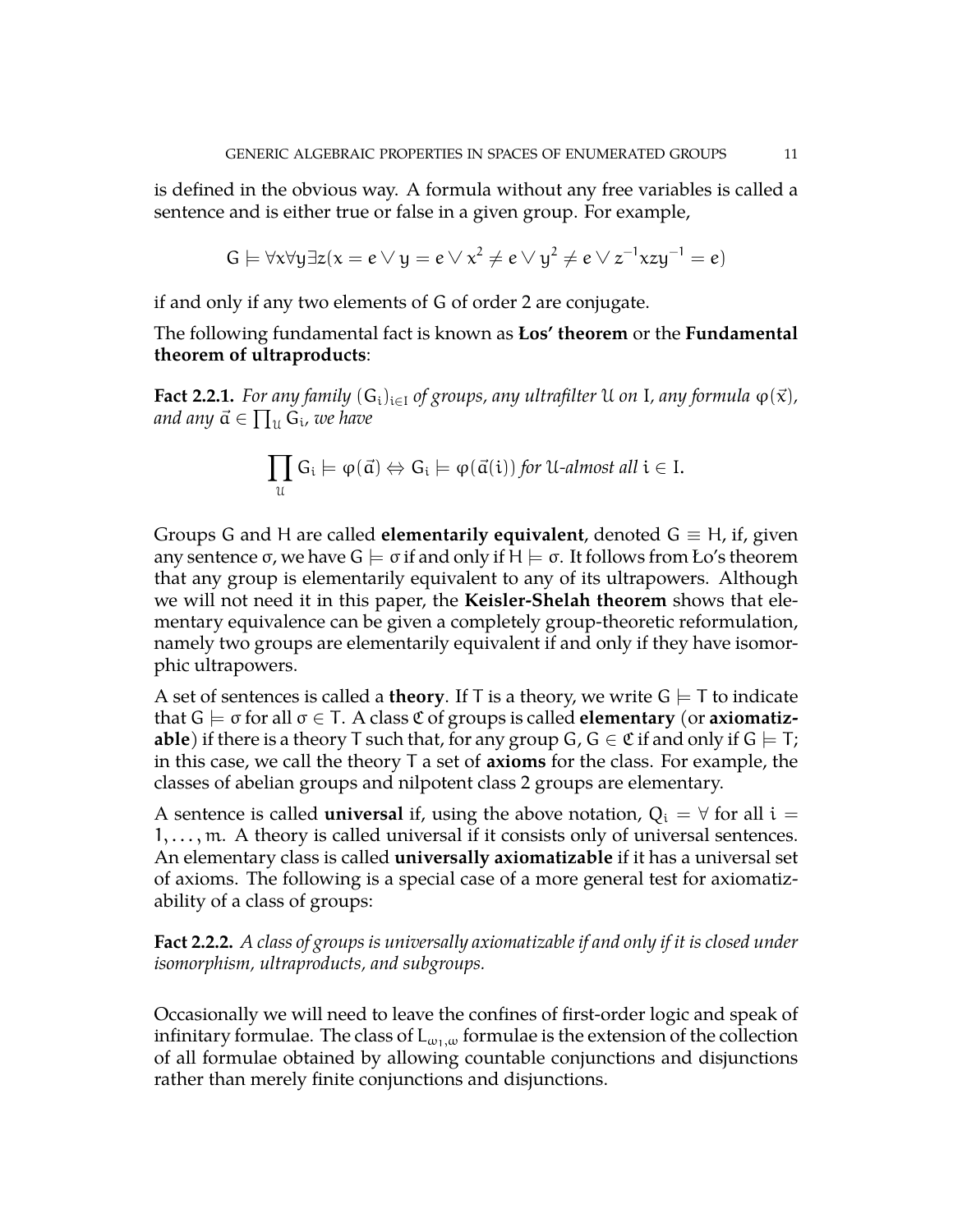#### <span id="page-11-0"></span>12 ISAAC GOLDBRING, SRIVATSAV KUNNAWALKAM ELAYAVALLI AND YASH LODHA

#### 3. The Polish space of enumerated countable groups

3.1. **Introducing the space.** By an **enumerated group**, we mean a group whose underlying set is **N**. We let  $\mathcal{G}$  denote the set of enumerated groups and we let  $\mathfrak{G}$ denote the class of all isomorphism classes of countable groups. We let  $\rho: \mathcal{G} \rightarrow$ G denote the obvious "reduction" with the convention that we write G instead of ρ(**G**) (which is a bit abusive as we are conflating the difference between a group and its isomorphism class). We adopt a similar convention with subsets of G: if C is a subset of G, then we write C for the image of C under  $\rho$ . In particular, for any property P, the set of isomorphism types of  $\mathcal{G}_P$  is denoted by  $\mathfrak{G}_P$ . We call  $\mathcal{C} \subseteq \mathcal{G}$  **saturated** if  $\rho^{-1}(\rho(\mathcal{C})) = \mathcal{C}$ ; in other words,  $\mathcal{C}$  is saturated if it is closed under relabeling of elements. Note that all sets of the form  $\mathcal{G}_P$  are saturated.

For ease of notation, in most cases we shall denote an enumerated group and its isomorphism type by the same symbol, as it is usually the case that which one is being considered will be made clear from the context. However, in certain situations, we may denote the group by a letter such as G and its (chosen) enumeration as **G**.

To each enumerated group G, we assign the associated multiplication function  $\mu_{\mathbf{G}} : \mathbf{N} \times \mathbf{N} \to \mathbf{N}$ , inversion function  $\iota_{\mathbf{G}} : \mathbf{N} \to \mathbf{N}$ , and identity element  $e_{\mathbf{G}} \in \mathbf{N}$ . Consequently, we identify each element of  $\mathcal G$  with a unique element of the zerodimensional Polish space  $\mathcal{X} := \mathbf{N}^{N \times N} \times \mathbf{N}^{N} \times \mathbf{N}$ .

**Proposition 3.1.1.** G *is a closed subspace of* X*. Consequently, with the induced topology,* G *is a zero-dimensional Polish space.*[5](#page-11-1)

*Proof.* It suffices to observe that  $\mathcal G$  is the intersection of the following closed subsets of  $\mathfrak{X}$ :

(1)  $\bigcap_{m,n,p\in\mathbb{N}}\{(f,g,a)\in\mathcal{X}: f(f(m,n),p)=f(m,f(n,p))\}$ (2)  $\bigcap_{m \in \mathbb{N}} \{ (f, g, a) \in \mathcal{X} : f(m, a) = f(a, m) = m \}$ (3)  $\bigcap_{m \in \mathbb{N}} \{ (f, g, a) \in \mathcal{X} : f(m, g(m)) = f(g(m), m) = a \}$ (4)  $\bigcap_{m \in \mathbb{N}, n \in \mathbb{N} \setminus \{m\}} \{(f, g, a) \in \mathcal{X} : f(m, g(n)) \neq a\}$ 

 $\Box$ 

It will be convenient to recast the induced topology on G in more group-theoretic terms. We let **W** denote the set of expressions of the form  $w(\vec{a})$ , where  $w(\vec{x})$  is a word and  $\vec{a} \in \mathbb{N}^{n_w}$ . Given an enumerated group G and  $w \in \mathbb{W}$ , we let  $g_w \in \mathbb{N}$ denote the corresponding element.

**Lemma 3.1.2.** *The map*  $\Psi: \mathcal{G} \to \mathbb{N}^W$  *given by*  $\Psi(\mathcal{G})(w) = g_w$  *is a continuous map.* 

<span id="page-11-1"></span><sup>5</sup>Although all of the information about **G** is contained in the multiplication map  $\mu$ **G**, if we identified  $G$  with  $\mu_G$ , the resulting subspace of  $N^{N \times N}$  would not be Polish but rather  $\Sigma^0_3$ .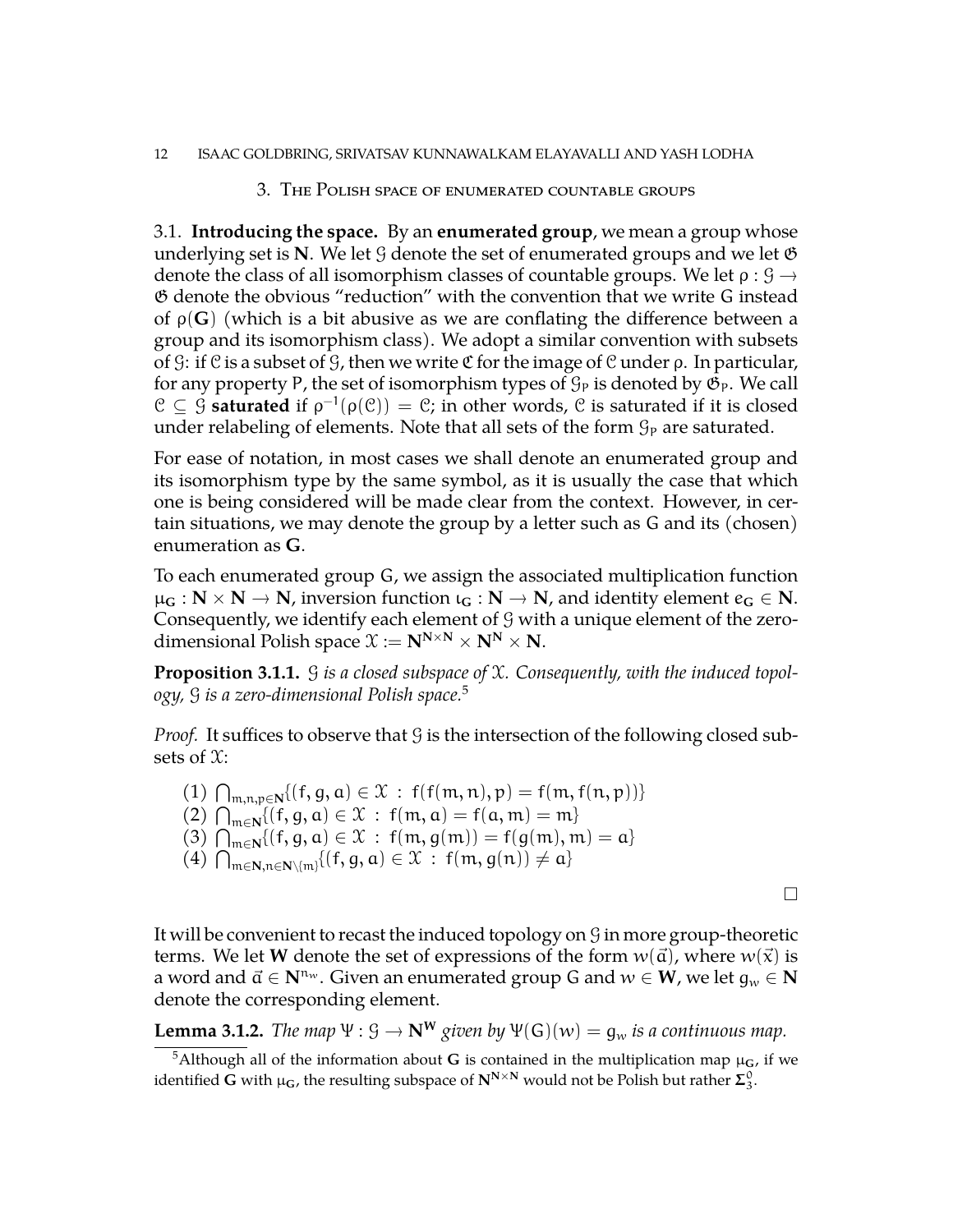*Proof.* It is enough to show, for any  $w \in W$  and  $m \in N$ , that the set

$$
\mathcal{G}_{w,m}:=\{G\in\mathcal{G} \;:\; g_w=m\}
$$

is open in  $\mathcal G$ , which we prove by recursion on the length of w. This is obvious when  $w$  is a variable. When  $w$  is the inverse of a variable, say  $\mathrm{\mathsf{x}}^{-1}$ , then  $\mathfrak{G}_{w,\mathfrak{m}}=$  ${G : \iota_G(a) = m}$ , which is clearly open. Now suppose that  $w = w_1 \cdot x_i$ . Then

$$
\mathcal{G}_{w,\mathfrak{m}}=\bigcup_{\mathfrak{n}\in \mathbf{N}}\{G\in \mathcal{G}\,:\,w_{1}^{\mathbf{G}}=\mathfrak{n}\text{ and }\mu_{\mathbf{G}}(\mathfrak{n},\mathfrak{a}_{i})=\mathfrak{m}\}
$$

which is open by the induction hypothesis. Similarly, if  $w = w_1 \cdot x_i^{-1}$  $i<sub>i</sub>$ , then

$$
\mathcal{G}_{w,\mathfrak{m}}=\bigcup_{\mathfrak{n},\mathfrak{p}}\{G\in\mathcal{G}\,:\,w_{1}^{G}=\mathfrak{n}\;\text{and}\;\iota_{G}(\mathfrak{a}_{i})=\mathfrak{p}\;\text{and}\;\mu_{G}(\mathfrak{n},\mathfrak{p})=\mathfrak{m}\}
$$

which is again open.  $\Box$ 

For any system  $\Sigma(\vec{x})$  and  $\vec{a} \in \mathbb{N}^{n_{\Sigma}}$ , set  $[\Sigma(\vec{a})] = \{G \in \mathcal{G} \mid G \models \Sigma(\vec{a})\}.$ 

<span id="page-12-0"></span>**Corollary 3.1.3.** *The sets*  $[\Sigma(\vec{\alpha})]$ *, as*  $\Sigma$  *ranges over all systems and*  $\vec{\alpha}$  *ranges over*  $\mathbf{N}^{n_{\Sigma}}$ *, form a basis for* G *consisting of clopen sets.*

*Proof.* For any word  $w(\vec{x})$  and any  $\vec{a} \in \mathbb{N}$ , we see that

$$
[w(\vec{a}) = e] = \bigcup_{n \in \mathbb{N}} \{ \mathbf{G} \in \mathcal{G} : e_G = n \text{ and } \Psi(\mathbf{G})(w) = n \},
$$

which is open by the continuity of Ψ. On the other hand,

$$
[w(\vec{\alpha})=e]=\bigcap_{n\in\mathbf{N}}\{\mathbf{G}\in\mathcal{G}\;:\;e_G\neq n\text{ or }\Psi(\mathbf{G})(w)=n\},
$$

which is closed by the continuity of  $\Psi$  as well. It follows that  $[w(\vec{a}) = e]$  is a clopen subset of G. It follows immediately that every set of the form  $[\Sigma(\vec{a})]$  is also clopen. The union of these sets clearly cover  $\mathcal{G}$ : given  $\mathbf{G} \in \mathcal{G}$ , if  $\iota_{\mathbf{G}}(1) = \mathbf{n}$ , then  $G \in [1 \cdot n = e]$ . It is easy to see that these sets are closed under finite intersections. Moreover, for each open set in  $\mathcal G$ , one can find a family of sets of the form  $[\Sigma(\vec{a})]$  (using the multiplication table) whose union is the given open set. Therefore, these clopen sets form a basis.  $\Box$ 

The following is obvious but worth recording:

**Proposition 3.1.4.** *Any permutation* σ *of* **N** *induces a homeomorphism* σ # *of* G *for*  $which \space \sigma^{\#}[\Sigma(\vec{\alpha})] = [\Sigma(\sigma(\vec{\alpha}))].$ 

Given  $\vec{a} = (a_1, ..., a_n) \subset \mathbf{N}^n$  for some  $n \in \mathbf{N}$  and an enumerated group  $G \in \mathcal{G}$ , we denote by  $\langle \vec{a} \rangle_G$  as the subgroup generated by the elements  $a_1, ..., a_n$  in G.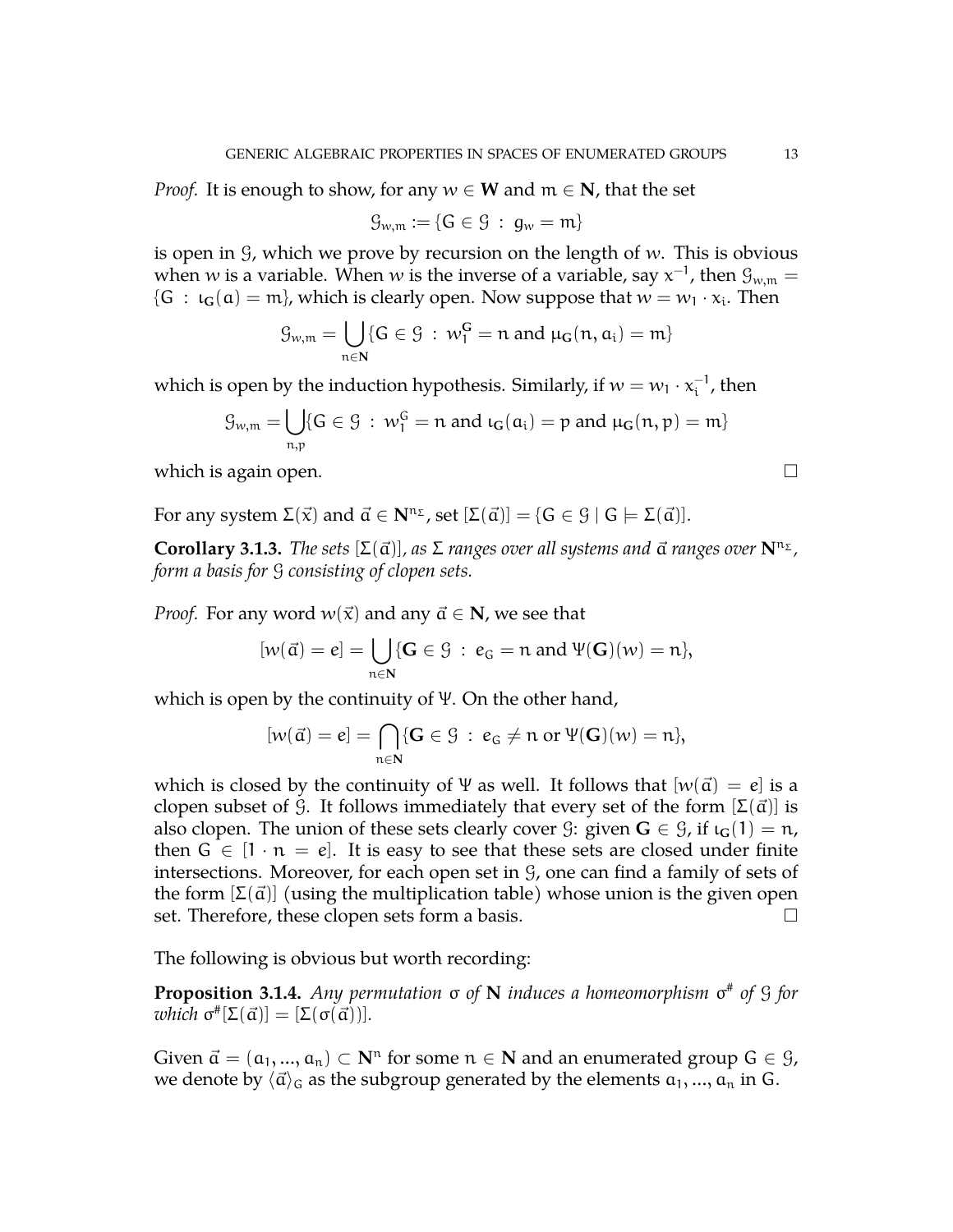Let P be a property of countable groups that is closed under direct sums for which  $\mathcal{G}_P$  is Polish. Consider a system of equations and inequations  $\Sigma(\vec{x})$ . Note that  $[\Sigma(\vec{\alpha})] \cap \mathcal{G}_P$  is nonempty for some  $\vec{\alpha} \in \mathbb{N}^{n_{\Sigma}}$  if and only if it is nonempty for all  $\vec{a} \in \mathbb{N}^{n_{\Sigma}}$ . If this is the case, we call  $\Sigma(\vec{x})$  a P**-system**. For  $\Sigma(\vec{x})$  a P-system, we define the sets

$$
[\Sigma(\vec{\alpha})]_P=[\Sigma(\vec{\alpha})]\cap \mathcal{G}_P
$$

and

$$
\mathfrak{X}_{\Sigma,P}:=\bigcup_{\vec{\alpha}\in\mathbf{N}^{n_\Sigma}}[\Sigma(\vec{\alpha})]_P
$$

The proof of the following is similar to that of Corollary [3.1.3.](#page-12-0)

**Lemma 3.1.5.** *The sets*  $[\Sigma(\vec{a})]_P$ *, where*  $\Sigma$  *is a* P-system and  $\vec{a} \in \mathbb{N}^{n_{\Sigma}}$ *, form a basis of clopen sets for the induced subspace topology on*  $\mathcal{G}_P$ *.* 

The following is a fundamental observation concerning the sets  $\mathfrak{X}_{\Sigma,P}$ .

<span id="page-13-0"></span>**Lemma 3.1.6.** *If*  $\Sigma(\vec{x})$  *is a* P-system then the set  $\mathfrak{X}_{\Sigma,P}$  *is an open dense subset of*  $\mathfrak{G}_P$ *.* 

*Proof.* The set  $\mathfrak{X}_{\Sigma,P}$  is an open subset of  $\mathfrak{G}_P$  by definition. To see that it is dense, fix a nonempty basic open set  $[\Delta(\vec{a})]_P$ , for a P-system  $\Delta(\vec{x})$  and  $\vec{a} \in \mathbb{N}^n$  . Choose  $G \in [\Delta(\vec{\alpha})]_P$ . Take  $\vec{b} \in \mathbf{N}^{n_{\Sigma}}$  disjoint from  $\vec{\alpha}$  and fix  $H \in [\Sigma(\vec{b})]_P$ . Let K denote an enumeration of the isomorphism type of  $G \oplus H$  such that

$$
K \models \Sigma(\vec{b}) \qquad K \models \Delta(\vec{\alpha})
$$

Since the property P is closed under direct sums, it follows that  $K \in [\Delta(\vec{a})]_P \cap$  $\mathfrak{X}_{\Sigma,\mathsf{P}}$ .

Given a first-order theory T of groups, we let  $\mathfrak{C}_{\mathsf{T}}$  denote the class of countable models of T and we let  $\mathcal{C}_{T} := \rho^{-1}(\mathfrak{C}_{T}).$ 

<span id="page-13-1"></span>**Proposition 3.1.7.** *Suppose that* C *is a saturated subclass of* G *such that* C *is closed under subgroups. Then the following are equivalent:*

- (1) C *is closed in* G*.*
- (2)  $C = C_T$  *for some* universal *theory* T *extending the theory of groups.*

*Proof.* First suppose that C is a closed subset of G and set

$$
T = \{ \sigma : G \models \sigma \text{ for all } G \in \mathfrak{C} \}.
$$

Suppose that G is a countable group satisfying  $G \models T$ . We show that  $G \in \mathfrak{C}$ . Towards this end, fix an enumeration **G** of G with  $e_G = 1$ . For each  $n \in N$ , let  $\Sigma_n(\vec{x})$  be the system of equations that determines the products  $\mu_G(i, j)$  and inverses  $\iota_G(i)$  for  $1 \leq i, j \leq n$ . Since  $\Sigma_n$  has a solution in G, it must have a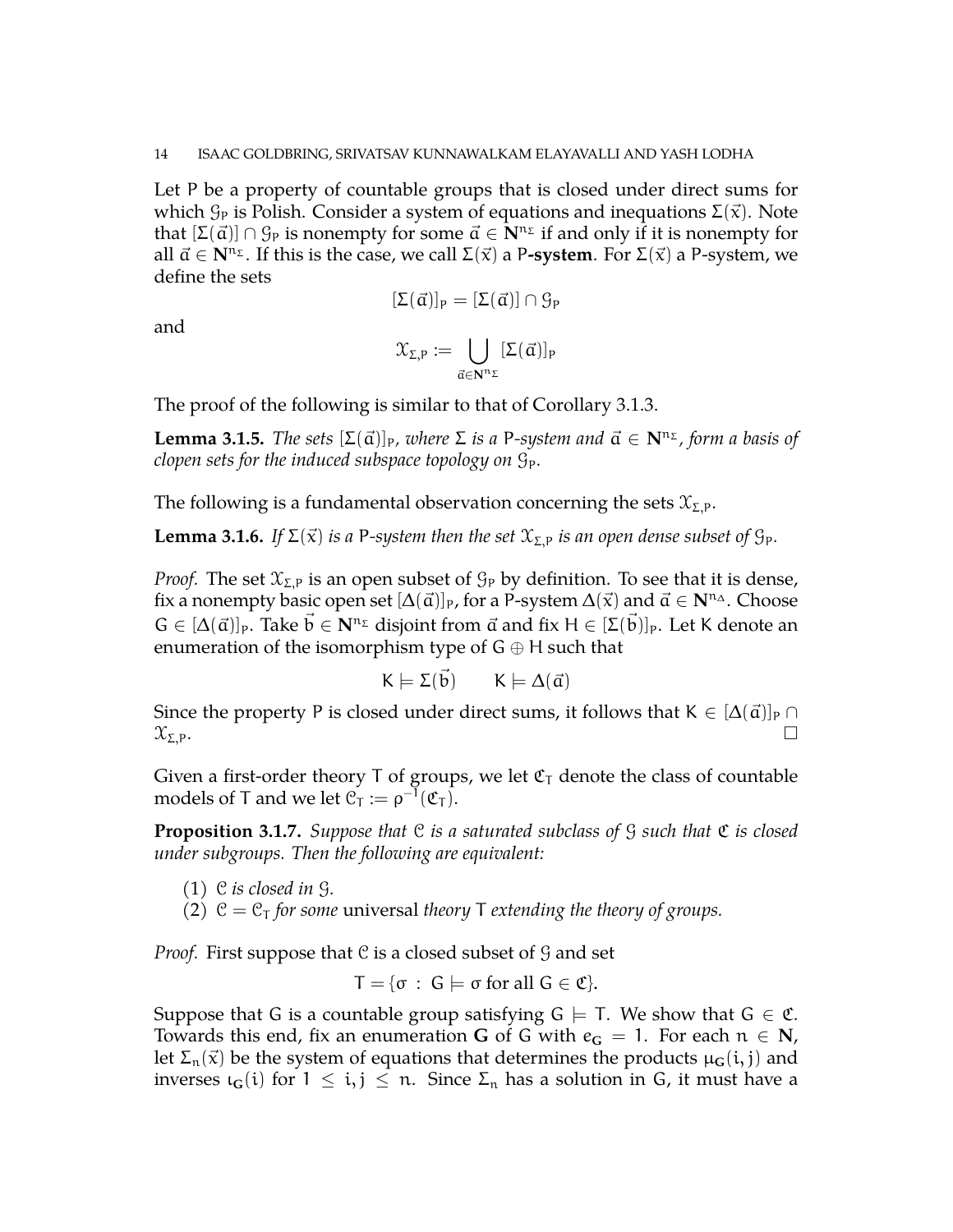solution in some group  $G_n\in\mathfrak G$ , for otherwise  $\forall\vec x\bigvee_{\phi(\vec x)\in\Sigma(\vec x)}\neg\phi(\vec x)$  belongs to T, contradicting that  $G \models T$ .

Let  $\mathbf{G}_n$  be an enumeration of  $\mathbf{G}_n$  so that  $e_{\mathbf{G}_n} = 1$  and so that, for every  $1 \leq i, j \leq n$ n, we have

$$
G_n\in[i\cdot j=\mu_G(i,j)]\cap[i^{-1}=\iota_G(i)].
$$

It follows that  $\lim_{n\to\infty} G_n = G$ . Since *G* is closed, we have that  $G \in \mathcal{C}$ , whence  $G \in \mathfrak{C}$ , as desired. Consequently,  $\mathfrak{G} = \mathfrak{G}_T$ . Since  $\mathfrak{G}$  is closed under subgroups, it follows that T is universal.

Now suppose that  $\mathfrak{G} = \mathfrak{G}_{\mathsf{T}}$  with T a universal theory. Suppose also that  $\mathbf{G}_n$  is a sequence from C with  $\lim_{n\to\infty} G_n = G$ . We must show that  $G \in \mathcal{C}$ . To see this, fix a universal axiom  $\sigma$  of T; it suffices to show that  $G \models \sigma$ . Write  $\sigma = \forall \vec{x} \varphi(\vec{x})$ , where  $\varphi(\vec{x}) = \Sigma_1(\vec{x}) \vee \cdots \vee \Sigma_m(\vec{x})$ , a finite disjuntion of systems. Suppose, towards a contradiction, that there is  $\vec{a} \in \mathbb{N}^{n_{\varphi}}$  so that  $\mathbb{G} \not\models \varphi(\vec{a})$ . As a result, for each  $i = 1, \ldots, m$ , there is an equation  $w_i(\vec{x}) = e$  and  $\epsilon_i \in \{0, 1\}$  such that

$$
(w_i(\vec{x}) = e)^{\varepsilon_i} \in \Sigma_i(\vec{x}) \qquad \text{but } G \models (w_i(\vec{a}) = e)^{1-\varepsilon_i}
$$

(Here by  $(w_i(\vec{x}) = e)^{\epsilon_i}$  we denote  $w_i(\vec{x}) = e$  if  $\epsilon_i = 1$  and  $w_i(\vec{x}) \neq e$  if  $\epsilon_i = 0$ .) Let

$$
\Sigma(\vec{x}) = \{ (w_i(\vec{x}) = 1)^{1-\varepsilon_i} \, : \, i = 1, \ldots, m \}
$$

Since  $G \in [\Sigma(\vec{\alpha})]$  and  $G_n \to G$ , there is  $n \in \mathbb{N}$  such that  $G_n \in [\Sigma(\vec{\alpha})]$ . Since  $G_n \models \varphi(\vec{a})$ , this is a contradiction.

$$
\Box
$$

<span id="page-14-0"></span>3.2. **The Grigorchuk space of marked groups.** In geometric group theory, a different topological space is often used when studying the space of all finitely generated groups, namely the **Grigorchuk space of marked groups** M. This space was first systematically studied by Grigorchuk in [\[16\]](#page-44-8), considered by Gromov in [\[17\]](#page-44-9) in his celebrated work on groups of polynomial growth, and has an antecedent in the Chabauty topology (see [\[6\]](#page-43-3)). Recall that a **marked group** is a pair  $(G, S)$ , where G is a group and  $S = \{s_1, ..., s_n\}$  is a finite, ordered generating set for G. Such pairs are considered up to equivalence by **marked isomorphisms**, that is,  $(G_1, S_1)$ ,  $(G_2, S_2)$  are equivalent if  $S_1$  and  $S_2$  have the same length and the unique order-preserving bijection between  $S_1$  and  $S_2$  extends to an isomorphism between  $G_1$  and  $G_2$ .

The collection of all marked groups whose marking has size n is denoted by  $\mathcal{M}_n$  and is endowed with the topology induced by the following pseudometric: two marked groups  $(G_1, S_1)$  and  $(G_2, S_2)$  are distance  $e^{-n}$  apart if n is the largest number such that the n-balls around the identity in the respective Cayley graphs admit graph isomorphisms that preserve the order of the markings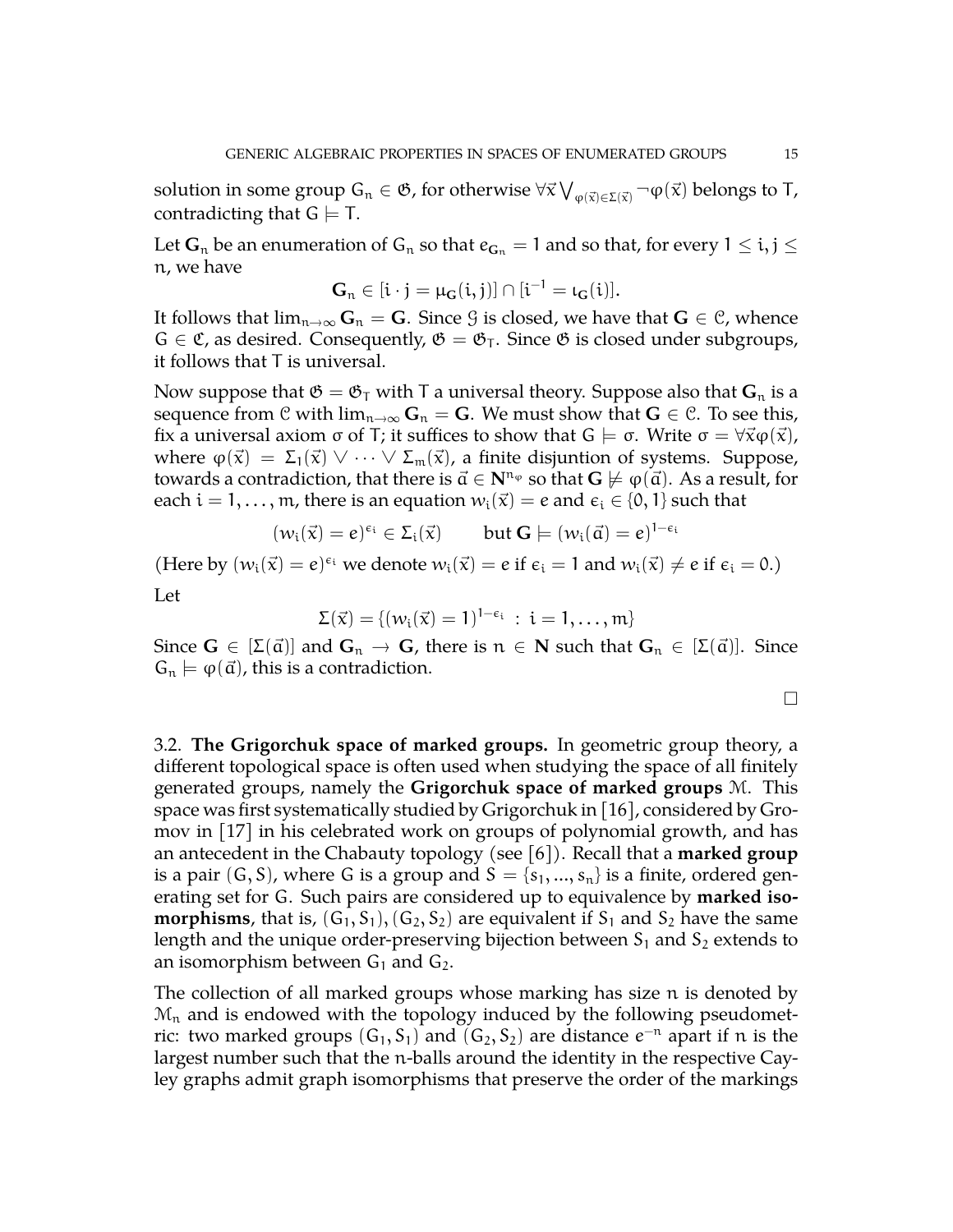(emerging as edge labels). Note that two marked groups are at distance 0 from either other precisely when they are equivalent in the sense of the previous paragraph, whence this pseudometric on the collection of all marked groups descends to an actual metric on the set of equivalence classes.

Another way to provide the same topology on  $\mathcal{M}_n$  is as follows. Consider a marked group  $(G, S)$ , where  $S = \{s_1, ..., s_n\}$ . Let  $\mathbf{F}_n$  be the free group of rank n which is freely generated by  $f_1,...,f_n.$  We identify  $(G, S)$  with Ker $(\varphi) \in \{0,1\}^{\mathrm{F}_n}$ , where  $\phi : \mathbf{F}_n \to \mathbf{G}$  is the homomorphism determined by mapping  $f_i \mapsto s_i$  for all  $1 \leq i \leq n$ . In this way, we may view  $\mathcal{M}_n$  as a subset of  $\{0,1\}^{\mathbf{F}_n}$ . It is easy to see that, after this identification,  $\mathcal{M}_n$  is a closed subspace of  $\{0,1\}^{\mathbf{F}_n}$  and the aforementioned topology on  $\mathcal{M}_n$  is the same as the subspace topology inherited from  $\{0,1\}^{\mathrm{F}_n}$ . This perspective makes it clear that  $\mathcal{M}_n$  is a totally disconnected, compact, Haursdorff topological space.

The map

$$
(G, \{x_1, ..., x_m\}) \hookrightarrow (G, \{x_1, ..., x_m, id_G\})
$$

induces a natural inclusion

$$
\mathcal{M}_n \hookrightarrow \mathcal{M}_{n+1}.
$$

The directed union

$$
\mathcal{M}=\bigcup_{i\in\mathbf{N}\setminus\{0\}}\mathcal{M}_n
$$

is called the **space of marked groups**.

A related space of marked groups, which also accommodates infinitely generated groups, is the following. Let  $\mathbf{F}_{\infty}$  denote the free group on the generators  ${x_i : i \in \mathbb{N}}$ . Then the set of all normal subgroups of  $\mathbf{F}_\infty$  is a closed subset of  $\mathcal{P}(\mathbf{F}_{\infty})$  when this latter space is identified with the compact space  $2^{\mathbf{F}\infty}$ . To each normal subgroup N of  $\mathbf{F}_{\infty}$ , one obtains the countable **marked group**  $\mathbf{F}_{\infty}$ /N. Clearly every countable group can be marked in this way and consequently the compact space  $\mathcal{M}_{\infty}$  of marked groups serves as another topological space for dealing with all countable groups. Notice that this method also allows for one to deal with finite groups.<sup>[6](#page-15-0)</sup> Note that G is not compact, whence G and  $\mathcal{M}_{\infty}$  are not homeomorphic; in other words, these topological models for dealing with countable groups are genuinely different. Nevertheless, we do have:

<span id="page-15-1"></span>**Proposition 3.2.1.** *The map*  $\tau : \mathcal{G} \to \mathcal{M}_{\infty}$  *given by* 

$$
\tau(\mathbf{G}) := \{w(x_1,\ldots,x_n) \in \mathbf{F}_{\infty} \; : \; w(1,\ldots,n)^{\mathbf{G}} = e\}
$$

*is a continuous surjection.*

<span id="page-15-0"></span> $6$ The space of enumerated groups could be adapted to accommodate finite groups as well, but since finite groups are uninteresting for our purposes, we chose to deal with the simpler set-up above.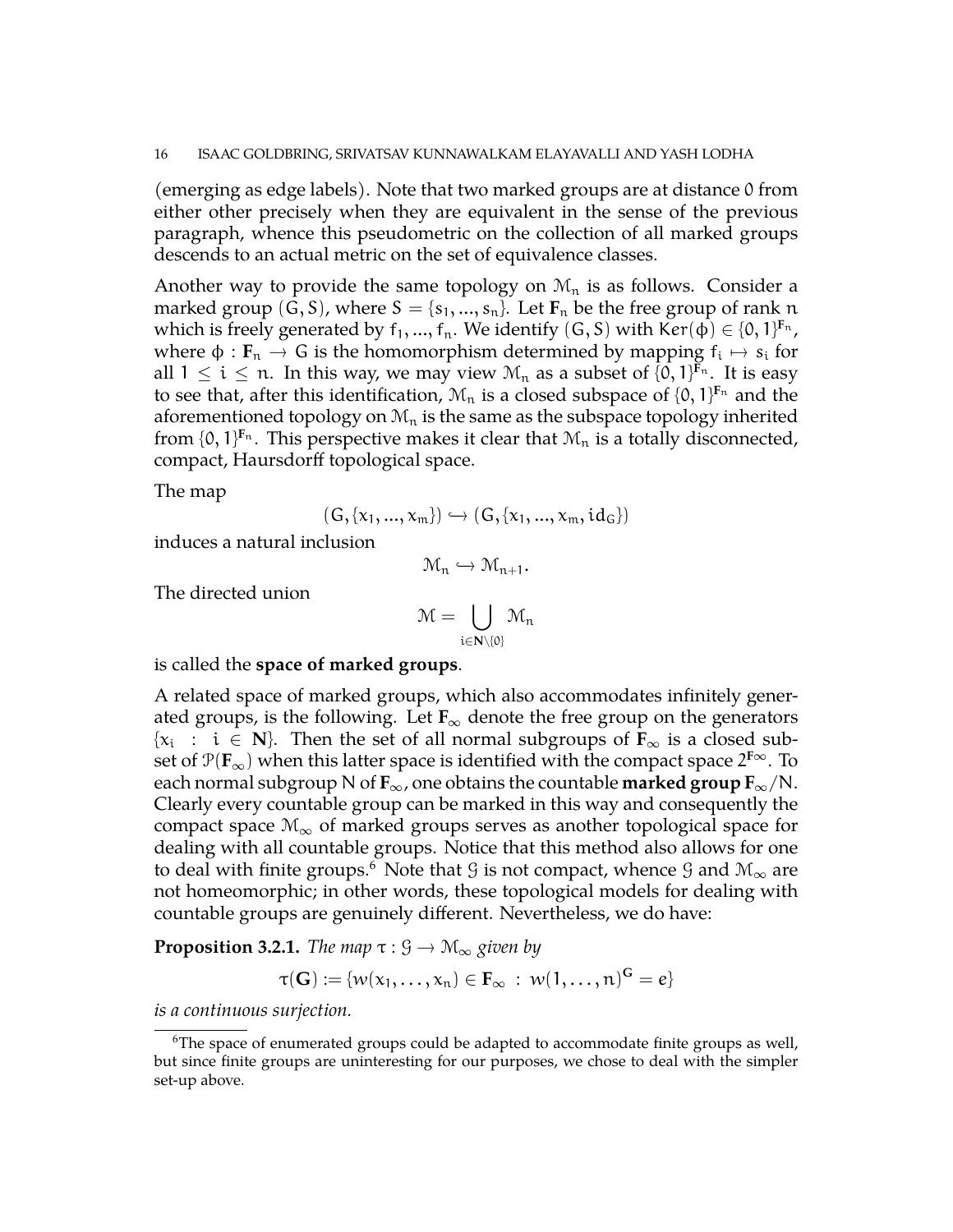*Proof.* It is clear that  $\tau$  is continuous. To see that it is open, it suffices to see that the preimages of the subbasic open sets  $\{N \in \mathcal{M} : w(x_1, ..., x_n) \in N\}$ and  $\{N \in \mathcal{M} : w(x_1,...,x_n) \notin N\}$  are open in G. However, these preimages are simply  $[w(1,\ldots,n) = e]$  and  $[w(1,\ldots,n) \neq e]$  respectively, which are both open in  $\overline{g}$ .

**Remark 3.2.2.** As pointed out to us by Alekos Kechris, although the space of enumerated groups and <sup>M</sup><sup>∞</sup> are not homeomorphic, they induce the same *Borel structure* on the set of isomorphism classes of countable groups. More precisely, one can equip  $\mathfrak G$  with the largest σ-algebra  $\mathfrak B_{\rho}$  for which the map  $\rho$  is measurable (where G is equipped with its Borel  $\sigma$ -algebra). If one lets  $\rho' : \mathcal{M} \to \mathfrak{G}$  denote the analogous reduction map, then the corresponding σ-algebra  $\mathcal{B}_{\rho'}$  coincides with  $B_{\rho}$ . In other words, one can, in a Borel manner, recover an enumeration of a given countable group from a marking of that group and vice-versa.

We can recover the spaces  $\mathcal{M}_n$  from the space  $\mathcal{M}_\infty$  by noting that, for each  $n \in \mathbb{N}$ , we have that  $\mathcal{M}_n$  can be identified (as a topological space) with  $\{N \in \mathcal{M}_\infty :$  $i \in N$  for all  $i > n$  (endowed with the subspace topology). The proof of the following proposition is analogous to the proof of Proposition [3.2.1](#page-15-1) above:

**Proposition 3.2.3.** *For each* m, the map  $\tau_m : \mathcal{G} \to \mathcal{M}_m$  given by  $\tau_m(\mathbf{G}) := \langle 1, \ldots, m \rangle$ *(viewed as a marked group) is a continuous surjection.*

<span id="page-16-0"></span>3.3. **Notions of orderability of countable groups.** Now we recall the notions of orderability that we study in this article. We often state various well-known facts and definitions and refer the reader to [\[9\]](#page-43-4) for a comprehensive survey on the topic, including the proofs of many of these facts.

**Definition 3.3.1.** A group G is **left orderable** (resp. **bi-orderable**) if there exists a total order on the group that is invariant under left translation (resp. left and right translation), that is, given any  $f, g, h \in G$ , if  $f < g$  then  $hf < hg$  (resp. hf  $\langle$  hg and fh  $\langle$  gh). A left-orderable group equipped with a particular left-invariant order will be called a **left ordered group**.

Let G and H be left-ordered groups. A homomorphism  $f: G \to H$  is **monotone increasing** if, for every g,  $h \in G$ , we have  $g < h \implies f(g) \leq f(h)$ .

The following fact is well-known:

**Lemma 3.3.2.** *Consider the short exact sequence of groups*

$$
1 \to N \xrightarrow{i} G \xrightarrow{p} Q \to 1.
$$

*If* N *and* Q *are left-ordered groups, then there exists a unique left-invariant total order on* G *for which* i *and* p *become monotone increasing.*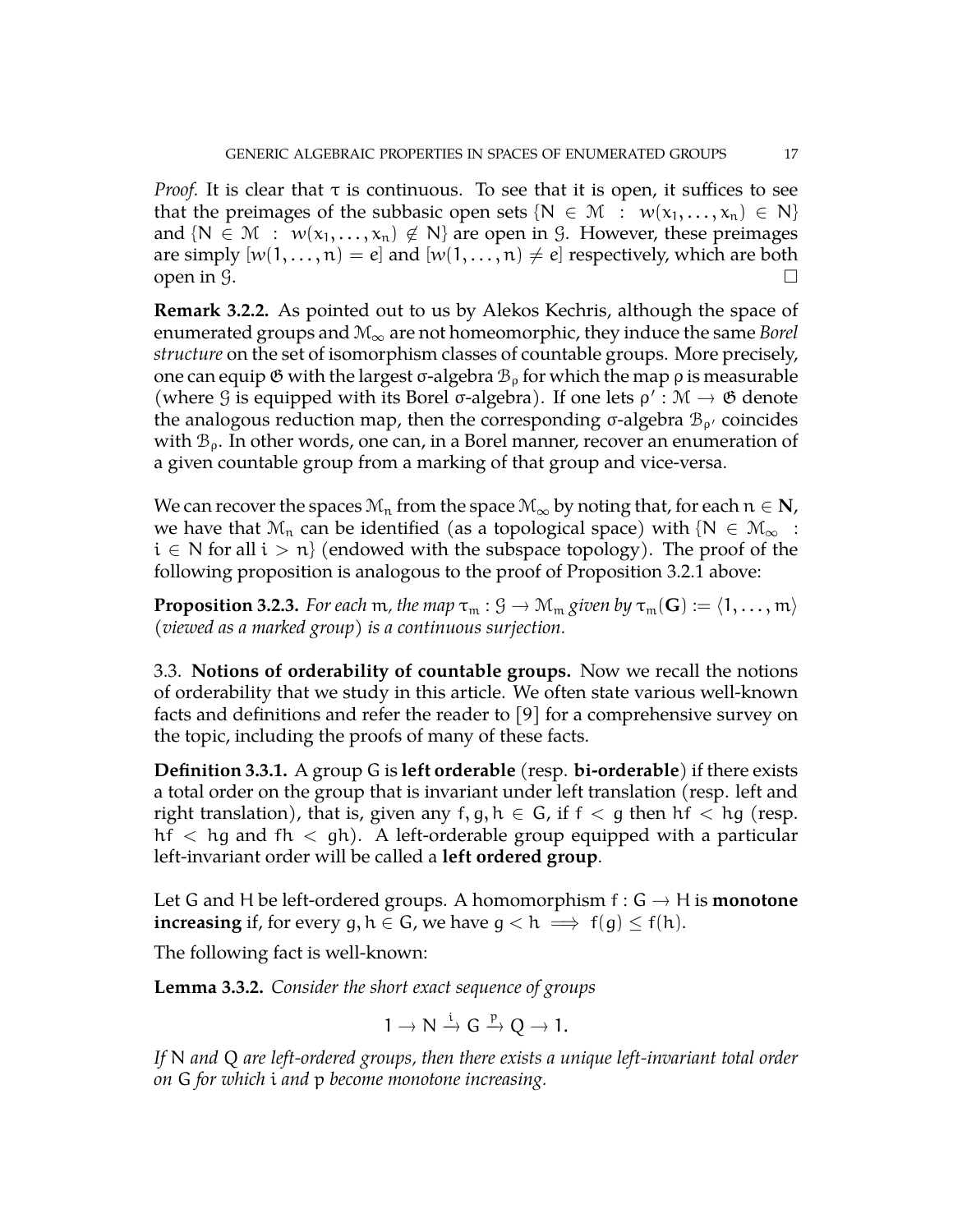18 ISAAC GOLDBRING, SRIVATSAV KUNNAWALKAM ELAYAVALLI AND YASH LODHA

The following are striking results of Bludov and Glass (see Theorem A in [\[3\]](#page-43-5) and Theorem E in  $[4]$  respectively.)

**Theorem 3.3.3.** Let  $G_1$  and  $G_2$  be left-ordered groups with subgroups  $H_1$  and  $H_2$ , *respectively.* If  $\phi : H_1 \to H_2$  *is an order-preserving isomorphism, then the free product of* G<sup>1</sup> *and* G<sup>2</sup> *with* H<sup>1</sup> *and* H<sup>2</sup> *amalgamated via* φ *admits a left-invariant order extending the orders on*  $G_1$  *and*  $G_2$ *.* 

<span id="page-17-2"></span>**Theorem 3.3.4.** *Left-orderability is a Boone-Higman property, that is, a finitely generated left orderable group has solvable word problem if and only if it can be embedded in a simple left orderable group which can be embedded in a finitely presented left orderable group.*

Our next notion of orderability is presented in the following fact:

**Fact 3.3.5.** *For any group* G*, the following are equivalent:*

- G *is locally indicable, that is, every nontrivial finitely generated subgroup of* G *has an infinite cyclic quotient.*
- G *is C-orderable, that is, there is a total order* < *on* G *that is left invariant and moreover, for each pair*  $f, g \in G, f, g > id_G$ , *it holds that*  $fq^2 > q$ .

In the sequel, we prefer to use the terminology "locally indicable" rather than "C-orderable."

<span id="page-17-1"></span>**Definition 3.3.6.** A group G is said to satisfy the **unique product product property (UPP)** if, for all pairs of finite subsets X and Y of G, there exists an element  $q \in G$  such that:

- $g = xy$  for some  $x \in X$  and  $y \in Y$ , but
- $g \neq x'y'$  for all  $x' \in X \setminus \{x\}$  and  $y' \in Y \setminus \{y\}.$

**Fact 3.3.7.** *Every left orderable group satisfies the UPP.*

*Proof.* Let G be a left-ordered group and consider a pair of finite subsets X and Y of G. Set  $y_0 \in Y$  to be the largest element in Y. Then, clearly,  $xy_0 > xy'$  for all  $y' \in Y \setminus \{y_0\}$ . Now let  $x_0 \in X$  be such that  $x_0y_0$  is the largest element of the set  $\{xy_0\}_{x\in X}$ . It is easy to see that  $x_0y_0$  satisfies the definition above.

The following fact provides characterizations of the aforementioned orderability conditions on a group (see [\[10\]](#page-43-6) for a proof):

<span id="page-17-0"></span>**Fact 3.3.8.** *Given a group* G*, we have (see* [\[10\]](#page-43-6)*):*

(1) G *is left orderable if and only if, for any finite subset*  $F = \{f_1, \ldots, f_n\}$  of G, *there exists*  $E = (\epsilon_1, \ldots, \epsilon_n) \in \{1, -1\}^n$  such that  ${\rm id}_G$  does not belong to the semigroup generated by  $F^{\text{E}} = \{f_1^{\epsilon_1}, \dots, f_n^{\epsilon_n}\}.$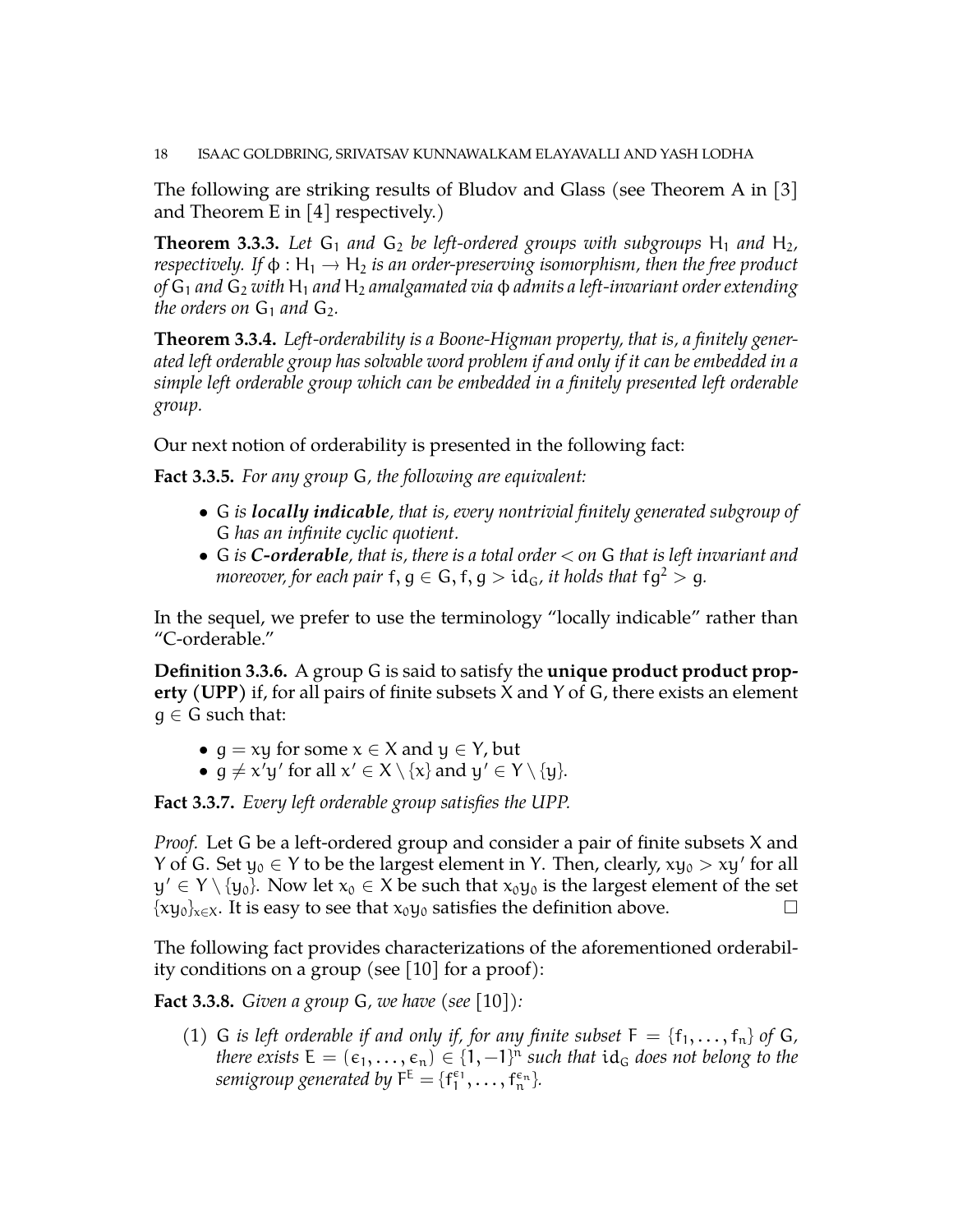- (2) G *is locally indicable if and only if, for every finite subset*  $F = \{f_1, \ldots, f_n\}$  *of*  $G \setminus \{ id_G \}$ , there exists  $E = (\epsilon_1, \ldots, \epsilon_n) \in \{1, -1\}^n$  such that the identity is not contained in  $\langle\langle \mathsf{F}^\mathsf{E} \rangle\rangle$ , which is the smallest semigroup that satisfies the following *conditions:*
	- $\bullet$  { $f_1^{\epsilon_1}, ... f_n^{\epsilon_n}$ }  $\subseteq$  S
	- *for all*  $g_1, g_2 \in S$ *, the element*  $g_1^{-1}g_2g_1^2$  *lies in* S.
- (3) G *is biorderable iff, for every finite subset*  $F = \{f_1, \ldots, f_n\}$  *of*  $G \setminus \{id_G\}$ *, there exists*  $\epsilon_1, \ldots, \epsilon_n \in \{1, -1\}$  such that the identity is not contained in the smallest *semigroup* S *that satisfies the following conditions:*
	- $\bullet$  { $f_1^{\epsilon_1}, ... f_n^{\epsilon_n}$ }  $\subseteq S$
	- for all  $g_1, g_2 \in S$ , the elements  $g_1g_2g_1^{-1}$  $_{1}^{-1}$  and  $g_{1}^{-1}g_{2}g_{1}$  also lie in S.

<span id="page-18-0"></span>**Lemma 3.3.9.** *The properties of being left orderable, locally indicable, biorderable , being torsion-free, and having unique products are all closed properties.*

*Proof.* It is clear that containing torsion is an open property. It follows from Fact [3.3.8](#page-17-0) that the negation of left orderability, local indicability and biorderability are open properties. It follows from Definition [3.3.6](#page-17-1) that the negation of the unique product property is open.

3.4. **The relevant subspaces.** We now introduce the various saturated subspaces of G which will be the focus of this paper. First, we consider the following:

- $\mathcal{G}_{\text{sm}} := \{ \mathbf{G} \in \mathcal{G} \; : \; \mathbf{G} \text{ does not contain } \mathbf{F}_2 \text{ subgroups} \}$
- $\mathcal{G}_{am} := \{ \mathbf{G} \in \mathcal{G} : \mathbf{G} \text{ is amenable} \}$
- $\mathcal{G}_{\text{ll}} := \{ \mathbf{G} \in \mathcal{G} : \mathbf{G} \text{ is lawless} \}$
- $\mathcal{G}_{sm,ll} := \mathcal{G}_{sm} \cap \mathcal{G}_{ll}$
- $\mathcal{G}_{am,ll} := \mathcal{G}_{am} \cap \mathcal{G}_{ll}$
- $\mathcal{G}_w := \{ \mathbf{G} : \mathbf{G} \text{ obeys the law } w = e \}$
- $\mathcal{G}_{am,w} := \mathcal{G}_{am} \cap \mathcal{G}_{w}$

In the first item above, the subscript sm stands for "small" as groups not containing a nonabelian free subgroup are often given this name.

**Theorem 3.4.1.** All seven subspaces from the previous list are  $G_{\delta}$  subspaces of the space G*, whence Polish. Moreover,* G<sup>w</sup> *is actually closed.*

*Proof.* To see that  $\mathcal{G}_{sm}$  is  $\mathcal{G}_{\delta}$ , it suffices to notice that

$$
\mathcal{G}_{sm} = \bigcap_{a,b \in \mathbf{N}} \bigcup_{w(a,b)} [w(a,b) = e],
$$

where the union ranges over all nontrivial words w.

In order to show that  $\mathcal{G}_{am}$  is  $\mathcal{G}_{\delta}$ , we remind the reader that a group G is amenable if and only if it satisfies the **Folner condition**. More precisely, given a finite set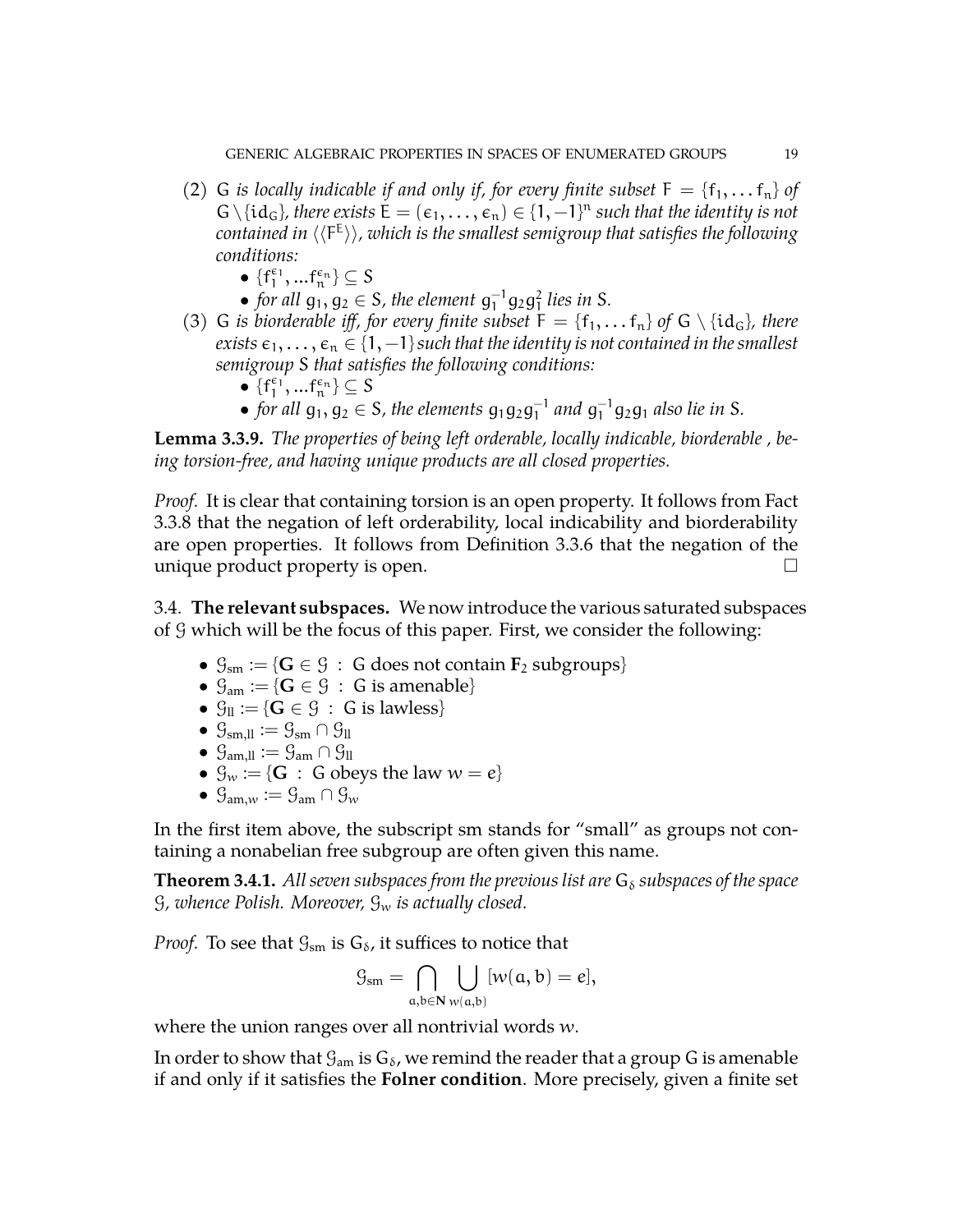$F \subseteq G$  and  $\varepsilon > 0$ , a nonempty finite set  $K \subseteq G$  is called a  $(F, \varepsilon)$ -Folner set if, for each  $g \in F$ , we have  $|gK\triangle K| < \varepsilon|K|$ . We then have that G is amenable if and only if, for every finite  $F \subseteq G$  and  $\varepsilon > 0$ , there is a finite  $(F, \varepsilon)$ -Folner subset of G. For any  $\vec{a} \in {\bf N}^{\mathfrak{m}}$ ,  $\vec{b} \in {\bf N}^{\mathfrak{n}}$ , and  $\epsilon > 0$ , we let  $\mathsf{U}_{\vec{a},\vec{b},\epsilon}$  denote the open set

$$
\bigcap_{1\leq j < k \leq n}[b_i \neq b_j] \cap \bigcap_{i=1}^m \bigcup_{I \subseteq_e [n]} \bigcap_{j \in I} \bigcup_{k=1}^n [a_i b_j = b_k],
$$

where the notation  $I \subseteq_{\epsilon} [n]$  indicates that  $|I| > (1 - \epsilon)n$ . We then have that

$$
\mathcal{G}_{am}=\bigcap_{\vec{\alpha}\in \mathbf{N}^{<\mathbf{N}}}\bigcap_{\varepsilon\in \mathbf{Q}^{>0}}\bigcup_{\vec{\mathbf{b}}\in \mathbf{N}^{<\mathbf{N}}}U_{\vec{\alpha},\vec{\mathbf{b}},\varepsilon}.
$$

To see that  $\mathcal{G}_{\parallel}$  is  $\mathcal{G}_{\delta}$ , it suffices to show that

$$
\mathcal{G}_{\text{II}} = \bigcap_{w} \bigcup_{\vec{\alpha} \in \mathbf{N}^{n_w}} [w(\vec{\alpha}) \neq e]
$$

Finally, we note that

$$
\mathcal{G}_w = \bigcap_{\vec{\mathfrak{a}} \in \mathbf{N}^{n_w}} [w(\vec{\mathfrak{a}}) = e].
$$

 $\Box$ 

Before moving on to our second collection of properties, we first recall the definition of sofic groups in the context of graph approximations. Let G be a finitely generated group with symmetric generating set S. Let Γ be a finite directed graph such that each directed edge of Γ is labeled by an element of S. We say that  $\Gamma$  is an *n*-approximation (for  $n \geq 1$ ) of the Cayley graph  $Cay(G, S)$  of G **with respect to** S if there exists a subset  $W \subseteq V(\Gamma)$  such that the following holds:

- $(1) |W| > (1 \frac{1}{n})$  $\frac{1}{n}$ ) |V(Γ)| and,
- (2) if  $p \in W$ , then the n-neighborhood of p is rooted isomorphic to the nneighborhood of a vertex of Cay(G, S) as edge-labeled graphs.

**Definition 3.4.2.** A finitely generated group G is **sofic** if there is some (equiv. any) finite generating set S of G for which, given any  $n \in \mathbb{N}$ ,  $n > 1$ , there exists an n-approximation of  $Cay(G, S)$  by a finite graph. More generally, an arbitrary group is sofic if every finitely generated subgroup is sofic (in the sense of the first part of the definition).

Next, we consider the following saturated spaces of G:

- $\mathcal{G}_{10}$ : the space of left orderable enumerated groups.
- $\mathcal{G}_{\text{bo}}$ : the space of biorderable enumerated groups.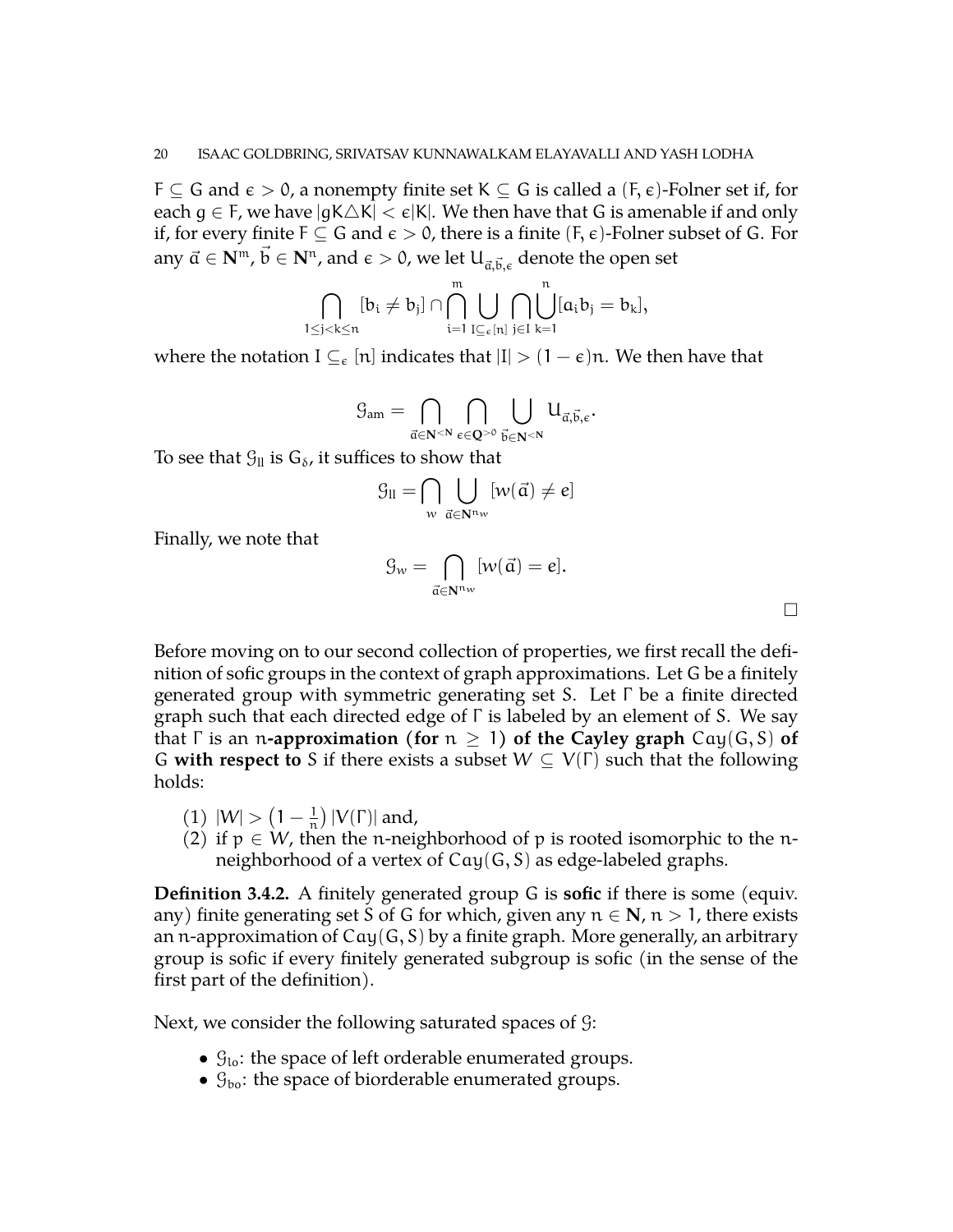- $\mathcal{G}_{\text{li}}$ : the space of locally indicable enumerated groups.
- $\mathcal{G}_{\text{upp}}$ : the space of enumerated groups with the unique product property.
- $\mathcal{G}_{\text{softc}}$ : the space of sofic enumerated groups.
- $\mathcal{G}_{\text{tf}}$ : the space of torsion-free enumerated groups.

Let  $\mathcal{P}_1$  denote the set of properties appearing in the previous list. The next general result will allow us to conclude that  $\mathcal{G}_P$  is a closed subspace of  $\mathcal G$  for each  $P \in \mathcal{P}_1$ :

<span id="page-20-0"></span>**Proposition 3.4.3.** *Let* P *be a closed property in* M *which is closed under subgroups and direct unions. Then*  $\mathcal{G}_P$  *is a closed subspace of*  $\mathcal{G}_P$ *.* 

*Proof.* Let G be an enumerated group which does not satisfy P. Since G is an increasing union of the subgroups  $\{\langle 1, ..., n\rangle_G : n \in \mathbb{N}\}\)$ , it follows that there is an  $n \in \mathbb{N}$  such that  $H = \langle 1, ..., n \rangle_G$  does not satisfy P. Since the negation of P is an open property, there is an  $m \in N$  such that the m-ball centered around the identity of the Cayley graph of the marked group  $(H, \{1, ..., n\})$  determines an open subset of  $\mathcal{M}_n$  which consists entirely of groups that do not satisfy P. This m-ball determines a finite system of equations and inequations  $\Sigma(\vec{x})$  of arity n such that  $G \models \Sigma(1, ..., n)$  and such that, for each  $K \in [\Sigma(1, ..., n)]$ , the marked group  $(\langle 1, ..., n \rangle_{\kappa}, \{1, ..., n\})$  lies in the aforementioned open subset of  $\mathcal{M}_n$ . Consequently,  $\langle 1, ..., n \rangle_K$  does not have property P; since the negation of P is closed under taking overgroups, we have that K does not have P. It follows that  $G \in [\Sigma(1, ..., n)] \subset \mathcal{G} \setminus \mathcal{G}_P$ , establishing the desired conclusion.

**Proposition 3.4.4.**  $\mathcal{G}_P$  *is a closed subspace of*  $\mathcal{G}$ *, for each*  $P \in \mathcal{P}_1$ *, and hence inherits a Polish topology.*

*Proof.* Lemma [3.3.9](#page-18-0) asserts that each of these properties is closed in M. Furthermore, it is easy to see that they are closed under subgroups and direction unions. Therefore the result follows from a direct application of Proposition  $3.4.3.$ 

The following result, pointed out to us by Denis Osin, will also be relevant:

**Proposition 3.4.5.** *The set*  $\{G \in \mathcal{G} : G \text{ is simple}\}$  *is a*  $G_{\delta}$  *subspace of*  $\mathcal{G}$ *.* 

*Proof.* It was shown in [\[24\]](#page-44-10) that simplicity can be expressed by a countable conjunction of ∀∃-sentences, essentially expressing that, given any two elements in the group, one is in the normal closure of the subgroup generated by the other. The result follows by arguing as previously.  $\Box$ 

<span id="page-20-1"></span>**Remark 3.4.6.** One can show that when C is saturated and every group in C can be embedded in a simple group in  $\mathfrak{C}$ , we have that { $\mathsf{G} \in \mathfrak{C}$  :  $\mathsf{G}$  is simple} is comeager in C. For the class of amenable groups, this was proven in [\[32\]](#page-44-11).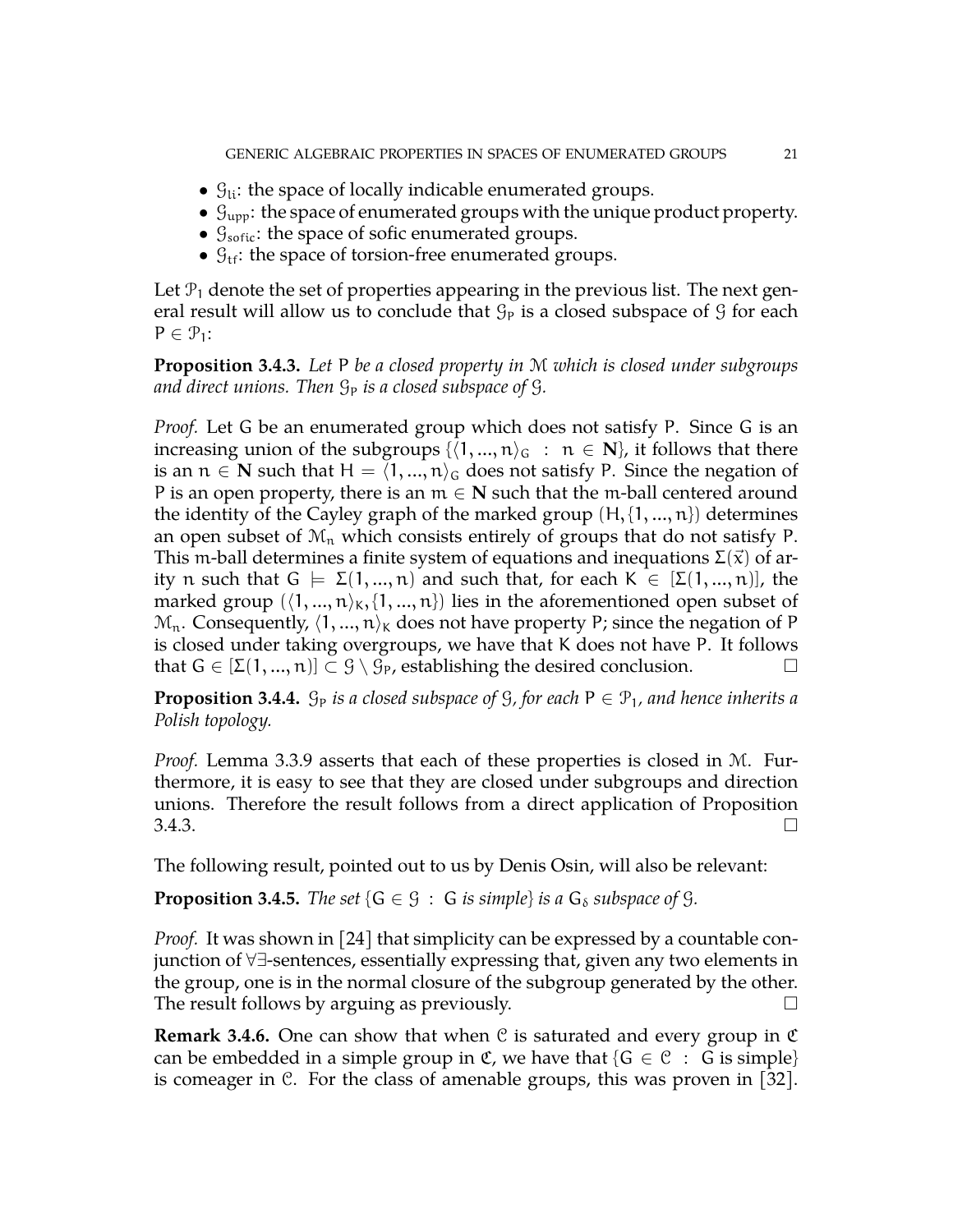As pointed out to us by Osin, the same can be shown for the class of groups without  $\mathbf{F}_2$  subgroups using small cancellation theory. We do not include the proof here, but we can point out to the reader that the proof uses techniques from [\[30\]](#page-44-12), adapted to this setting.

#### 4. The proofs

The goal of this section is to prove the main theorems and the corollaries presented in the introduction. For the convenience of the reader, we restate the results here.

**Theorem [1.1.1.](#page-3-2)** Let  $P \in \mathcal{P}$  be a property. Then the following hold:

- (1) There is a comeager set  $\mathfrak{X}_P \subset \mathfrak{G}_P$  such that, for every enumerated group  $G \in \mathcal{X}_P$  and every P-near isolated group H, G contains a subgroup isomorphic to H.
- (2) Let Q be an open property of finitely generated groups for which there is a finitely generated group that satisfies both Q and P. Then there is an open dense set  $\mathfrak{X}_P \subset \mathfrak{G}_P$  such that every enumerated group  $G \in \mathfrak{X}_P$ contains a finitely generated subgroup satisfying Q.

*Proof.* For (1), let G be a P-near isolated group. Let  $(H, S) \in \mathcal{M}_n$  be a finitely presented marked group and let  $X \subset H$  be the finite set that witnesses the definition of P-near isolated for G. Let  $H = \langle S | R \rangle$  be a finite presentation for H and let  $\Gamma_{\rm S}({\rm H})$  be the corresponding Cayley graph. There is an  $m \in \mathbb{N}$  such that the following holds: Let  $B_m$  be the ball of radius m centred at the identity in  $\Gamma_S(H)$ which contains the set X as a subset as well as a set of loops that represent all the relations in R. We denote the open set in  $M$  defined by this open ball also as  $B_m$ . Note that by definition, any marked group in  $B_m$  that satisfies P contains an isomorphic copy of G as a subgroup. Moreover, there is at least one nontrivial group in  $B_m$  satisfying P, (a certain quotient of H). The m-ball determines a finite system of equations and inequations  $\Sigma_G(\vec{x})$  such that for any enumerated group K, and any  $\vec{a} \in \mathbf{N}^{n_{\Sigma_{G}}}$  such that  $K \in [\Sigma_{G}(\vec{a})]_P$ , the marked group  $(\langle \vec{a} \rangle_{K}, \vec{a})$ belongs to B<sub>m</sub>, whence the group  $\langle \vec{a} \rangle_{\mathsf{K}}$  contains a subgroup isomorphic to G.

Since there is at least one such K satisfying P, we have that  $\Sigma_G(\vec{x})$  is a P-system. Consequently, Lemma [3.1.6](#page-13-0) implies that the set

$$
\mathfrak{X}_{\Sigma_G,P}=\bigcup_{\vec{\alpha}\in N^{n_\Sigma}}[\Sigma_G(\vec{\alpha})]_P
$$

is an open dense set in  $\mathcal{G}_P$ , and each enumerated group in it contains a subgroup isomorphic to G. Since the set  $Y_P$  of P-near isolated groups is countable (as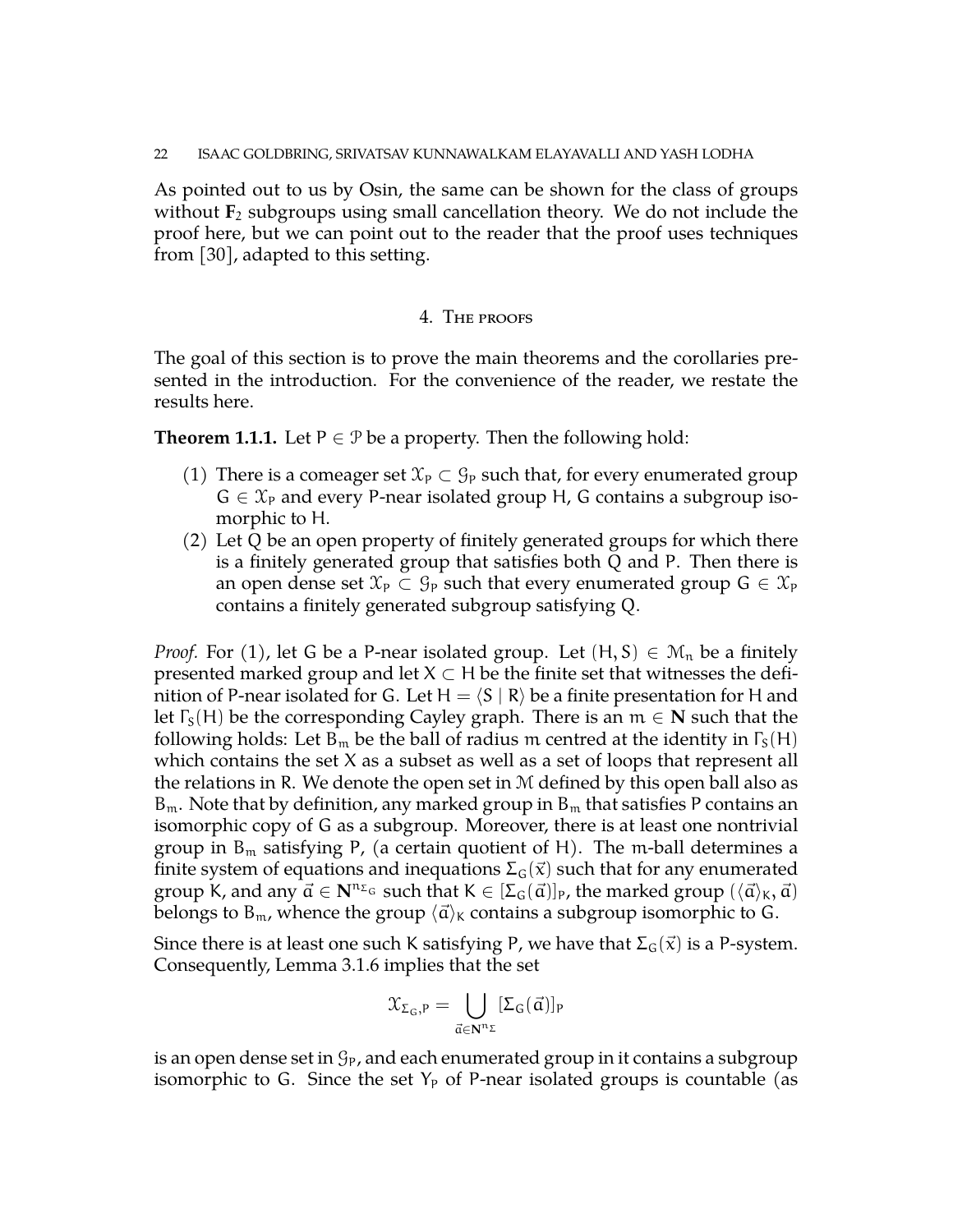P-near isolated groups are finitely generated subgroups of finitely presented groups), it follows that

$$
\mathfrak{X}=\bigcap_{\mathsf{G}\in\mathsf{Y}_\mathsf{P}}\mathfrak{X}_{\mathfrak{P}\Sigma_\mathsf{G},\mathsf{P}}
$$

is the required comeager set.

For (2), let G be a finitely generated group that satisfies both P and Q. Consider a marking  $(G, S)$  of G such that  $(G, S)$  admits an open neighbourhood in M consisting entirely of marked groups that satisfy Q. In particular, there is an  $m \in$ **N** such that the open set  $B_n$  ⊂ M determined by the m-ball of the Cayley graph of  $\Gamma_{\rm S}(\mathsf{G})$  satisfies that each marked group in  $\mathsf{B}_n$  satisfies Q. This determines a finite system of equations and inequations  $\Sigma(\vec{x})$  such that for any enumerated group H, and any  $\vec{a} \in \mathbb{N}^{n_{\Sigma}}$  such that  $H \in [\Sigma(\vec{a})]$ , it follows that  $(\langle \vec{a} \rangle, \vec{a}) \in B_n$ . Note that Σ is a P-system, since for any  $\vec{a}$  ∈  $\mathbf{N}^{n<sub>Σ</sub>}$ , there is an enumeration of G such that  $G \in [\Sigma(\vec{a})]_P$ . So by Lemma [3.1.6,](#page-13-0) the desired open dense set is  $\mathfrak{X}_{\Sigma,P}$ .  $\Box$ 

**Theorem [1.1.2.](#page-3-0)** Let  $P \in \mathcal{P}$  be a Boone-Higman property. Then there is a comeager set  $\mathfrak{X}_P \subset \mathfrak{G}_P$  such that every group in  $\mathfrak{X}_P$  contains an isomorphic copy of every finitely generated group satisfying P with solvable word problem.

*Proof.* Let G be a finitely generated group that satisfies P and has solvable word problem. Since P is a Boone-Higman property, G embeds in a simple subgroup H<sub>1</sub> of a finitely presented group H<sub>2</sub> =  $\langle S | R \rangle$  satisfying property P. It suffices to show that there is an open dense set  $\mathfrak{X} \subset \mathcal{G}_P$  such that, for each  $H \in \mathfrak{X}$ , G embeds in H. Since the class of finitely generated groups with solvable word problem is countable, we can conclude the statement of the theorem by taking an intersection of all such open dense sets.

Take  $n \in \mathbb{N}$  such that the n-ball  $B_n$  of the Cayley graph of  $\Gamma_{\mathcal{S}}(H_2)$  determines an open set, also denoted as  $B_n$ , in  $\mathcal{M}_{|S|}$  satisfying the following:

- (1) For any  $K \in B_n$ , K is a quotient of H<sub>2</sub>.
- $(2)$  H<sub>1</sub> ∩ B<sub>n</sub>  $\neq$  {id}.

Since  $H_1$  is simple and contains G as a subgroup, it follows that any nontrivial quotient of  $H_2$  whose restriction to  $B_n$  is injective contains G as a subgroup. This determines a finite system of equations and inequations  $\Sigma(\vec{x})$  such that, for any  $\vec{a} \in \mathbb{N}^{n_{\Sigma}}$  and  $H \in [\Sigma(\vec{a})]$ , it holds that  $(\langle \vec{a} \rangle_{H}, \vec{a}) \in B_{n}$  and thus  $G \leq \langle \vec{a} \rangle_{H} \leq H$ . Note that, by our hypothesis, Σ is a P-system, since for any  $\vec{a} \in \mathbb{N}^{n_{\Sigma}}$ , there is an enumeration of H which lies in  $[\Sigma(\vec{\alpha})]_P$ . By Lemma [3.1.6,](#page-13-0) the desired open dense set is once again

$$
\mathfrak{X}_{\Sigma,P}=\bigcup_{\vec{\alpha}\in \mathbf{N}^{n_\Sigma}}[\Sigma(\vec{\alpha})]_P.
$$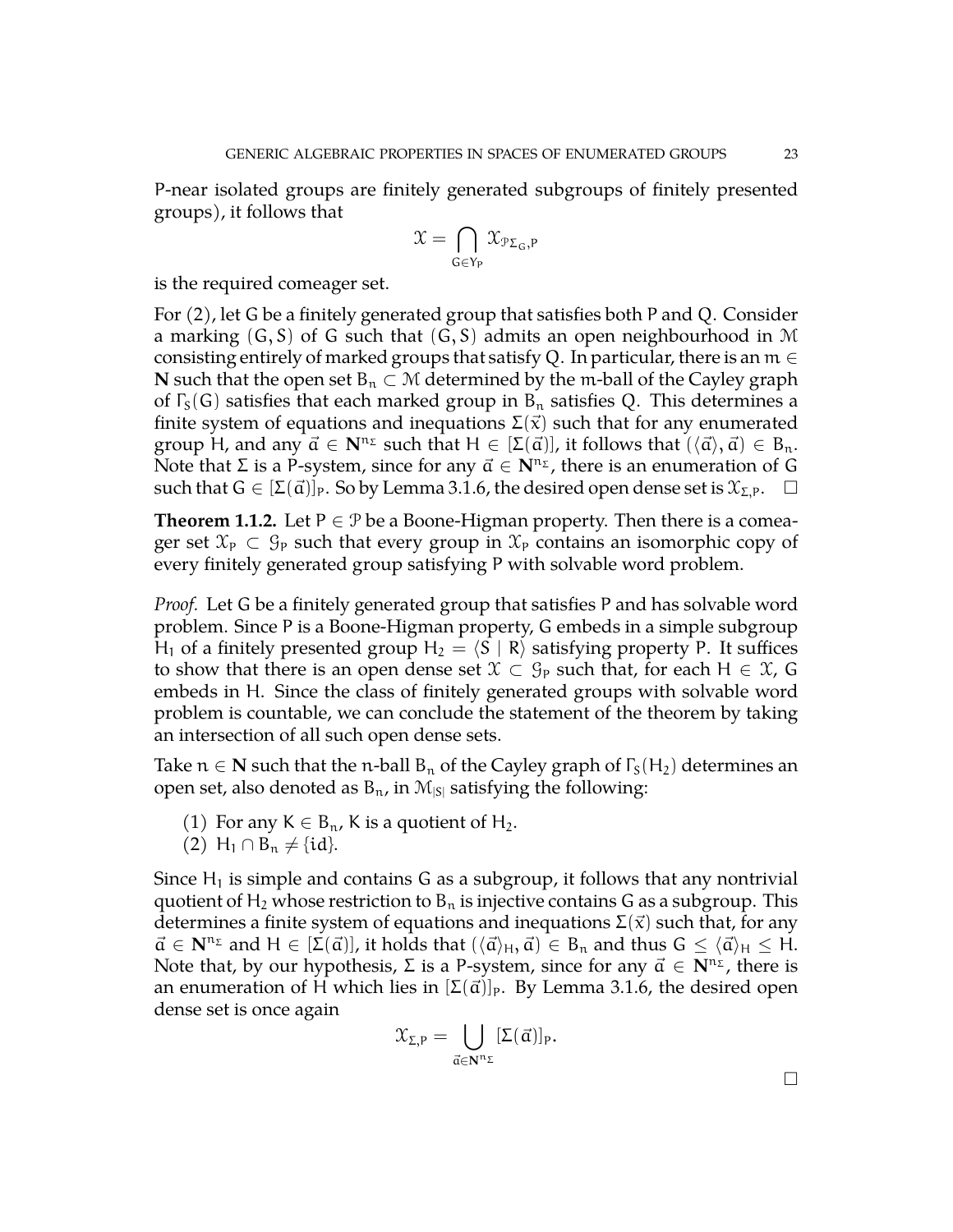We remark that for the special case when P is the tautological property, this result follows from a result of Neumann (see [\[27\]](#page-44-13), [\[26\]](#page-44-14)), namely that every existentially closed group contains a copy of every finitely generated group with solvable word problem. (The notion of existentially closed groups is introduced in Definition [5.2.4,](#page-36-0) and it is shown in Lemma [5.2.7](#page-36-1) that the set of existentially closed groups form a comeager set in G).

**Theorem [1.1.3.](#page-3-1)** Let  $P \in \mathcal{P}$  be a Boone-Higman property that is inherited by subgroups. Then exactly one of the following holds:

- (1) P is not strongly undecidable. In this case, there is a comeager set  $\mathfrak{X}_P \subset$  $\mathcal{G}_P$  such that for each group  $G \in \mathcal{X}_P$ , the set of finitely generated subgroups of G coincides with the set of finitely generated groups satisfying P that also have a solvable word problem.
- (2) P is strongly undecidable. In this case, there is a comeager set  $\mathfrak{X}_P \subset \mathcal{G}_P$ such that, for each group  $G \in \mathcal{X}_P$ , the set of finitely generated subgroups of G contains all finitely generated groups satisfying P that also have a solvable word problem, but also contains a finitely generated subgroup with P that has an unsolvable word problem.

*Proof.* We first handle the case when P is not strongly undecidable.

**Claim**: For each  $m \in \mathbb{N}$ , there is a comeager subset  $\mathcal{Z}_m$  of  $\mathcal{G}_P$  satisfying

 $\mathcal{Z}_m \subseteq \{G \in \mathcal{G}_P \mid \langle 1, ..., m \rangle_G \}$  has a solvable word problem}.

Note that once the claim is proved, we can finish the proof of part (1) by setting  $\mathfrak{X}_{\mathsf{P}} = \bigcap_{\mathfrak{m} \in \mathbf{N}} \mathfrak{X}_{\mathfrak{m}}.$ 

# **Proof of Claim**:

For a fixed  $m \in N$ , we consider an enumeration of all triples

$$
(G_n, \langle S_n | R_n \rangle, \{W_1^{(n)}, ..., W_{m+1}^{(n)}\})_{n \in \mathbb{N}},
$$

where:

- (1)  $G_n$  is a finitely presented group endowed with a finite presentation  $\langle S_n |$  $R_n$  with ordered generating set  $S_n = (s_{1,n}, ..., s_{k_n,n}).$
- $(2) \{W_1^{(n)}\}$  $\{1^{(n)},...,W_{m+1}^{(n)}\}$  is a set of words in the generating set S with the property that there is a subgroup  $\mathsf{H}_{\mathfrak{n}} \leq \mathsf{G}_{\mathfrak{n}}$  that is simple and  $\{\mathsf{W}_{\mathsf{1}}^{(\mathfrak{n})}\}$  $W_{1}^{(\rm n)},...,W_{\rm m+1}^{(\rm n)}\}\subset \mathbb{R}$  $H_n \setminus \{id\}.$

Given  $\vec{x} = (x_1, ..., x_{k_n})$  and a relation  $R \in R_n$ , we let  $R(\vec{x})$  denote the word obtained by replacing every occurrence of  $s_{i,n}^{\pm 1}$  by  $x_i^{\pm 1}$  $_{\rm i}^{\pm 1}$ . We define  $\mathsf{W}_{\rm l}^{(\rm n)}$  $W^{(\mathfrak{n})}_1(\vec{\chi}), ..., W^{(\mathfrak{n})}_\mathfrak{m}(\vec{\chi})$ in a similar fashion.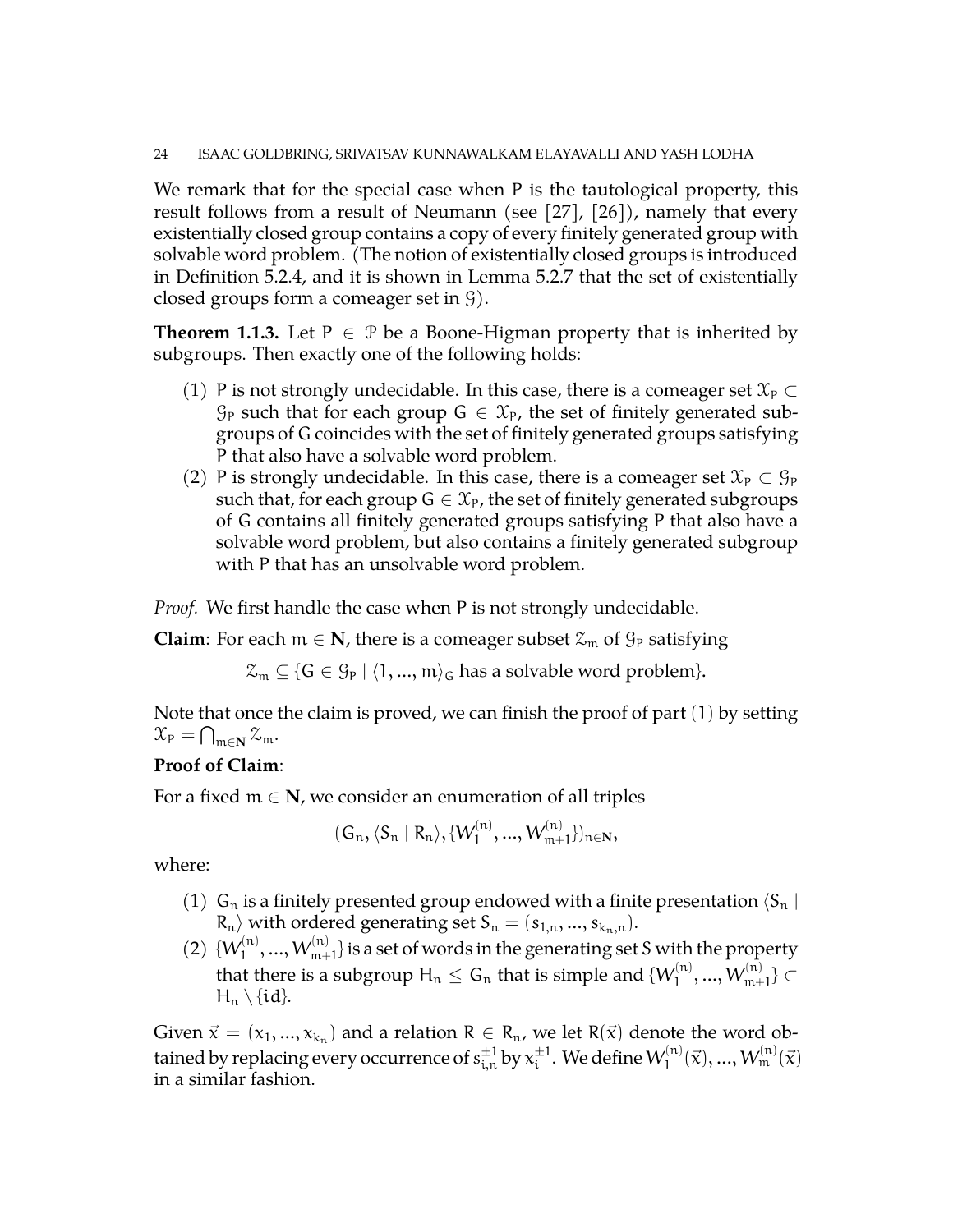For each  $n \in \mathbf{N}$ , let  $\Sigma_n(\vec{x})$  (where  $\vec{x} = (x_1, ..., x_{k_n})$ ) be a finite system comprising of the following equations and inequations:

$$
R(\vec{x}) = 1 \quad \text{for all } R \in R_n
$$
  

$$
W_1^{(n)}(\vec{x}) = 1 \quad W_2^{(n)}(\vec{x}) = 2 \quad ... \quad W_m^{(n)}(\vec{x}) = m
$$
  

$$
W_{m+1}^{(n)}(\vec{x}) \neq e.
$$

We define the set

$$
\mathcal{Z}_{\mathfrak{m}}=\bigcup_{\mathfrak{n}\in\mathbf{N}}\mathcal{X}_{\Sigma_{\mathfrak{n}},P}.
$$

The set  $\mathfrak{X}_m$  is clearly open. Recalling that finitely generated subgroups of simple subgroups of finitely presented groups have a solvable word problem, we claim that our construction ensures that

 $\mathcal{Z}_m \subseteq \{G \in \mathcal{G}_P \mid \langle 1, ..., m \rangle_G \}$  has a solvable word problem}.

To see this, consider  $G \in \mathcal{Z}_m$  such that  $G \models \Sigma_n(\vec{a})$  for some  $n \in \mathbb{N}$  and  $\vec{a} \in \mathbb{N}^{k_n}$ . It follows from the definition of the system that there is a finitely presented group H<sub>1</sub>, a simple subgroup K  $\leq$  H<sub>1</sub>, a finite subset X  $\subset$  K \ {id}, and a surjective homomorphism  $\phi : H_1 \rightarrow H_2$  such that:

- (1) φ is injective on K. (In particular,  $\phi \restriction \langle X \rangle$  is injective.)
- (2) There is an isomorphism  $\lambda : H_2 \to \langle \vec{\alpha} \rangle_G$  whose restriction induces isomorphisms

$$
\varphi(K) \to \lambda(\varphi(K))
$$
 and  $\varphi(\langle X \rangle) \to \langle 1, ..., m \rangle_G$ .

It follows that  $\langle 1, ..., m \rangle_G$  embeds in a simple subgroup of a finitely presented group, whence our conclusion follows.

It remains to show that  $\mathcal{Z}_m$  is dense in  $\mathcal{G}_P$ . Let  $\Delta(\vec{x})$  be a P-system and let  $\vec{a} \in \mathbb{N}^{n_{\Delta}}$ . We would like to show that  $[\Delta(\vec{\alpha})]_P \cap \mathcal{Z}_m \neq \emptyset$ .

Towards that end, fix an arbitrary order on the set  $S = {\vec{a}} \cup \{1, ..., m\}$ . We consider the finitely presented group H with presentation  $\langle S | R \rangle$ , where S is as above and R is determined by the set of equations satisfied by  $\vec{a}$  in  $\Delta(\vec{a})$ . Let X be the finite subset of H that is determined by the set of inequations satisfied by  $\vec{a}$  in  $\Delta(\vec{a})$ .

Note that while it may be the case that no enumeration of H is in  $[\Delta(\vec{a})]_P$ , there is at least one quotient  $\phi : H \to H_1$ , injective on X, such that there is an enumeration of H<sub>1</sub> in  $[\Delta(\vec{\alpha})]_p$ . (This enumeration of H<sub>1</sub> will satisfy that the ordered image  $\varphi(S)$  is in an order preserving bijection with the order we fixed on  $\{\vec{a}\}\cup\{1,...,m\}$ .) Since P is not strongly undecidable, we may choose an appropriate such quotient (and enumeration) so that  $H_1$  has a solvable word problem. Since  $H_1$  has a solvable word problem and since P is a Boone-Higman property,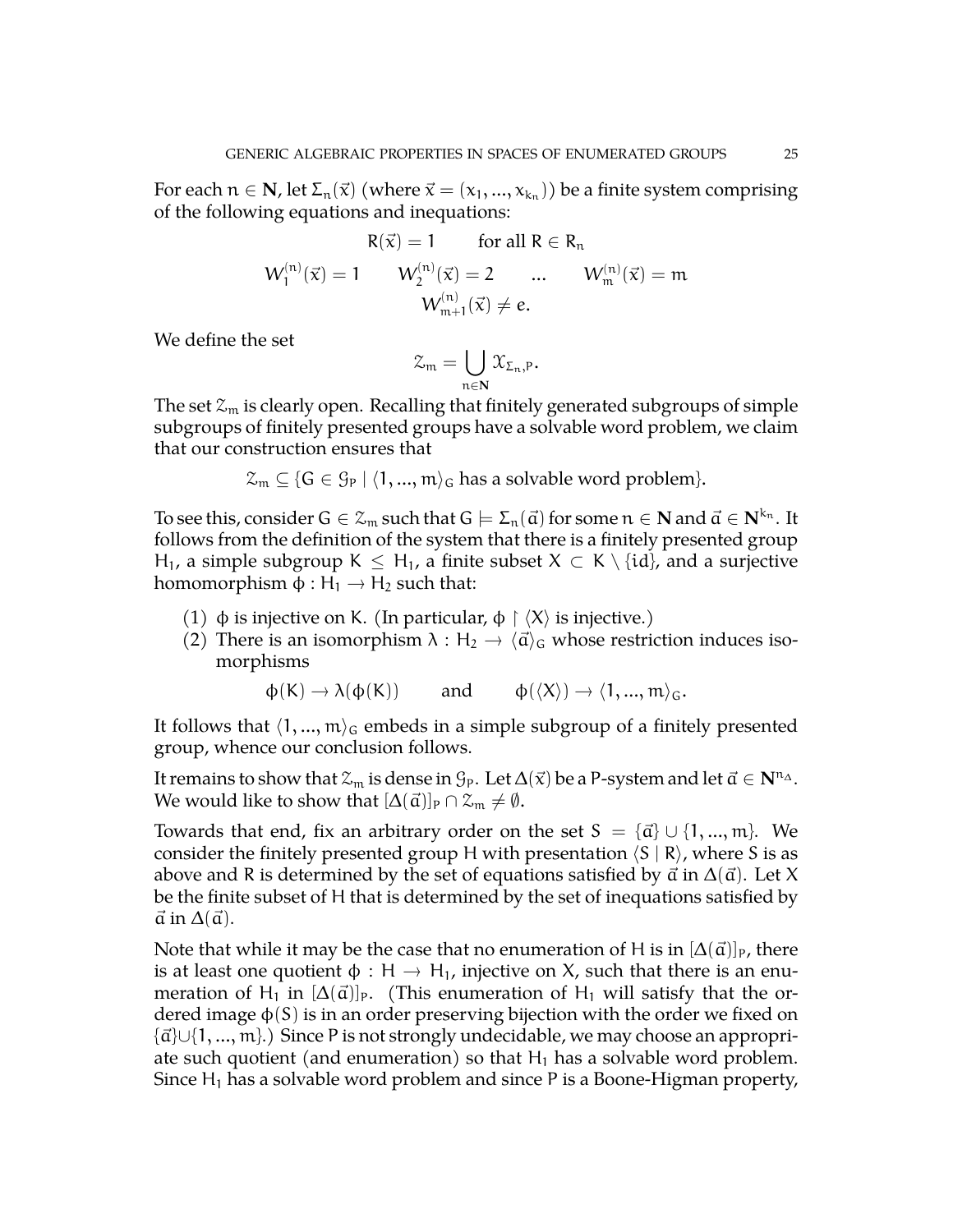it embeds in a simple subgroup of a finitely presented group  $H_2$  satisfying P. Using this, it is easy to see that there is an  $n \in \mathbb{N}$  and an enumeration of  $H_2$ such that  $H_2 \in \mathfrak{X}_{\Sigma_n,P} \cap [\Delta(\vec{\alpha})]_P$ .

Now we treat the case when P is strongly undecidable. By definition, there is a finitely presented group  $G = \langle S | R \rangle$  and a finite subset  $X \subset G$  such that:

- (1) There is at least one group H satisfying P for which there is a surjective homomorphism  $\phi : G \to H$  whose restriction to X in injective.
- (2) Every surjective homomorphism  $\phi : G \to H$  whose restriction to X in injective and for which H satisfies P also satisfies that H has an unsolvable word problem.

Let  $n \in \mathbb{N}$  be such that the ball of radius n centred at the identity of the Cayley graph of  $\Gamma_{S}(G)$  contains the set X as a subset and also loops that witness the finite set of relations R. We denote the open set in  $\mathcal{M}_{|S|}$  defined by this open ball by  $B_n$ .

This n-ball determines a finite system of equations and inequations  $\Sigma_G(\vec{x})$  such that, for any enumerated group K and any  $\vec{\alpha} \in \mathbf{N}^{n_{\Sigma_{G}}}$  such that  $K \in [\Sigma_{G}(\vec{\alpha})]_{P}$ , the marked group  $(\langle \vec{a} \rangle_{\mathsf{K}}, \vec{a})$  belongs to B<sub>n</sub>. By our assumption, it follows that  $[\Sigma_{G}(\vec{\alpha})]_{P}$  is nonempty for any distinct  $\vec{\alpha} \in \mathbb{N}^{n_{\Sigma_{G}}}$ , whence  $\Sigma_{G}(\vec{x})$  is a P-system. Moreover, for each H  $\in [\Sigma_G(\vec{a})]_P$ ,  $\langle \vec{a} \rangle_H$  has an unsolvable word problem. By Lemma [3.1.6,](#page-13-0) the set

$$
\mathfrak{X}_{\Sigma_G,P}=\bigcup_{\vec{\mathfrak{a}}\in\mathbf{N}^{n_\Sigma}}[\Sigma_G(\vec{\mathfrak{a}})]_P
$$

is an open dense set in  $\mathcal{G}_P$ , and each enumerated group in it contains a subgroup with an unsolvable word problem, yielding the desired conclusion.  $\Box$ 

The proof of Theorem [1.1.6](#page-4-0) will appear in Section 5 below. We continue with the next theorem from the introduction:

**Theorem [1.2.1.](#page-5-0)** Let  $P \in \mathcal{P}$  be a property of torsion-free groups that is closed under amalgamation along infinite cyclic subgroups and HNN extensions with associated subgroups that are infinite cyclic. Then there is a comeager set  $\mathfrak{X}_P \subset$  $\mathcal{G}_P$  such that each  $G \in \mathcal{X}_P$  has only one nontrivial conjugacy class (in particular, it is simple) and is verbally complete.

*Proof.* First we shall construct a comeager set  $\mathcal{X} \subset \mathcal{G}_P$  such that each  $G \in \mathcal{X}$ has only one nontrivial conjugacy class. Consider the system  $\Delta_1(\vec{x})$  for  $\vec{x} =$  $(x_1, x_2, x_3)$  defined by  $x_1^{-1}$  $1^{-1}x_2x_1 = x_3$  and  $\Delta_2(y)$  defined by  $y = e$ . We claim that for each pair  $i, j \in \mathbb{N}, i \neq j$ ,

$$
\mathfrak{X}_{i,j}=(\bigcup_{k\in \mathbf{N}}[\Delta_1(i,j,k)]_P)\cup [\Delta_2(i)]_P\cup [\Delta_2(j)]_P
$$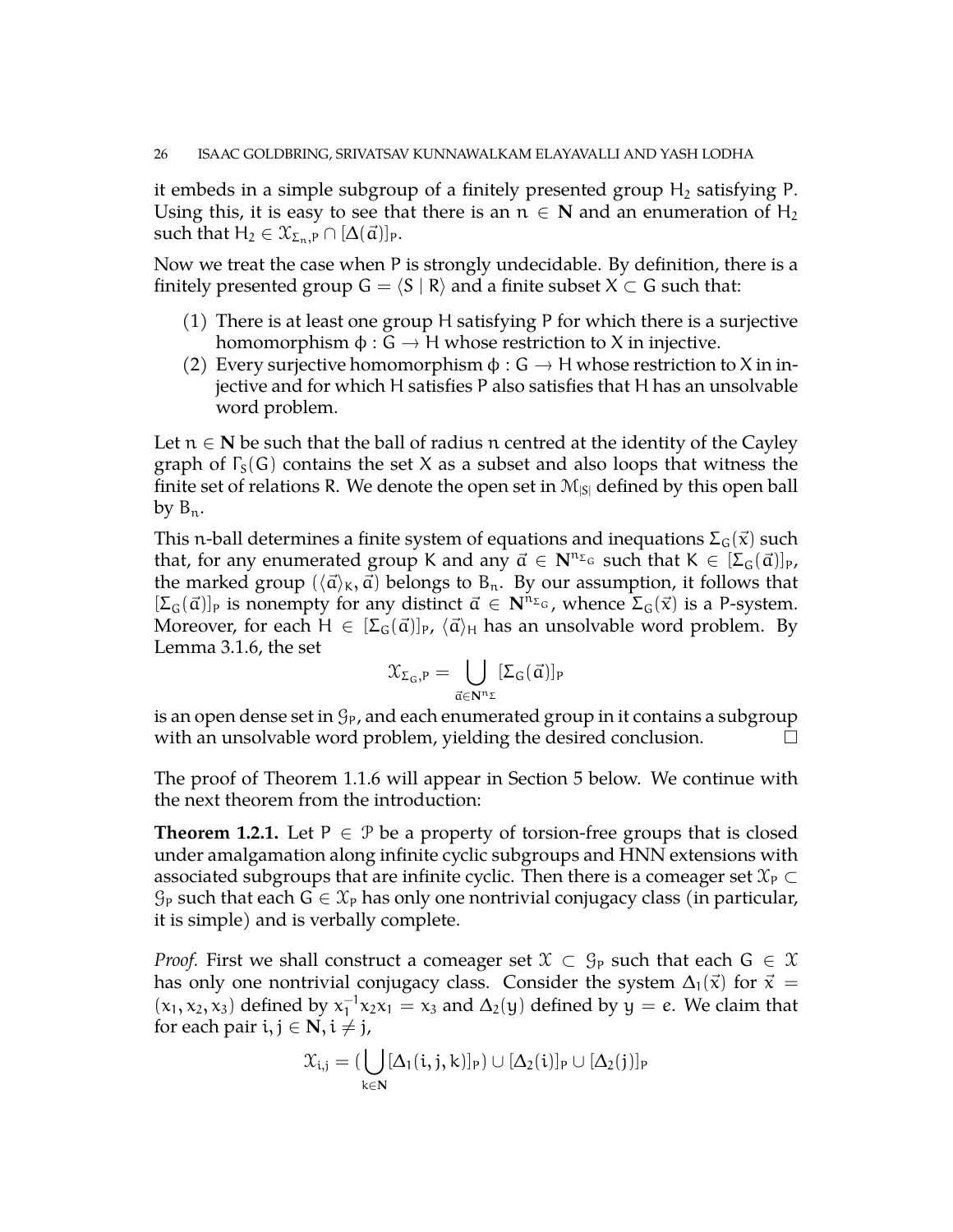is an open dense set.

Fix a basic clopen set in the topology on  $\mathcal{G}_\texttt{P}$  given by  $[\Omega(\vec{\mathfrak{b}})]_\texttt{P}$  for some fixed  $\vec{b} \in \mathbf{N}^{n_{\Omega}}$ , where  $\Omega(\vec{z})$  is a P-system. Let  $H \in [\Omega(\vec{b})]_P$ . If either  $\mathfrak{i} = e$  or  $\mathfrak{j} = e$ holds in H, then  $\rm H \in \mathfrak{X}_{i,j} \cap [\Omega(\vec{b})]_P$ , and we are done. Assume that this is not the case. Let  $\vec{c} = (i, j, b)$ . Since H is torsion-free (groups satisfying the property P in the hypothesis of the theorem are always torsion-free), we construct an HNN extension K =  $\langle$ H, t | t<sup>-1</sup>gt = h $\rangle$  where g, h are the elements in H that correspond to the elements i, j in the given enumeration. By our assumption, K satisfies property P, wence we can find an enumeration of K in  $\mathcal{G}_P$  such that  $\langle \vec{c} \rangle_K = \langle \vec{c} \rangle_H$ . Note in particular that  $K \models \Omega(\vec{b})$  and hence it follows that  $K \in$  $\mathfrak{X}_{\mathfrak{i},\mathfrak{j}}\cap [\Omega(\vec{\mathfrak{b}})]$ p. This proves the claim. The required comeager set is then

$$
\mathfrak{X}=\bigcap_{i,j\in\mathbf{N},i\neq j}\mathfrak{X}_{i,j}.
$$

We finish the proof of the theorem by proving that every group in a certain comeager subset of  $\mathcal{G}_P$  is verbally complete. Let  $W(x_1, ..., x_n)$  be a nontrivial reduced word in the letters  $x_1^{\pm}$  $x_1^{\pm},...,x_n^{\pm}$ . For  $\vec{x} = (x_1,...,x_n,x_{n+1})$ , consider the system  $\Sigma(\vec{x})$  defined by

Let

$$
\mathfrak{X}_{W,i} = \bigcup_{\vec{a} \in \mathbf{N}^n} \{G \in \mathcal{G}_P \mid G \models \Sigma(\vec{b}) \text{ for } \vec{b} = (\vec{a},i)\} = \bigcup_{\vec{a} \in \mathbf{N}^n} [\Sigma(\vec{a},i)]_P.
$$

 $W(x_1, ..., x_n) = x_{n+1}.$ 

Clearly, this is an open set. We claim that it is dense in  $\mathcal{G}_P$ . Consider a P-system  $\Omega(\vec{z})$  and the corresponding nonempty open set  $[\Omega(\vec{c})]_P$  for some fixed  $\vec{c} \in \mathbf{N}^{n_{\Omega}}$ . Fix  $G \in [\Omega(\vec{c})]_P$ . If  $i = e$  in G, then

$$
G\in [\Omega(\vec{c})]_P\cap \mathfrak{X}_{W,i}
$$

for trivial reasons and we are done. We may thus assume otherwise. Since G is torsion free, we can construct the amalgamated free product

$$
H=G\ast_{i=W}F_n,
$$

where  $W = W(x_1, ..., x_n) \in \mathbf{F}_n$ , with  $\mathbf{F}_n$  being the free group of rank n freely generated by  $x_1, ..., x_n$ . We conclude by finding an enumeration of H for which  $\langle \vec{c} \rangle_{\text{H}} = \langle \vec{c} \rangle_{\text{G}}$  and hence  $H \in [\Omega(\vec{c})]_P \cap \mathcal{X}_{W,\text{i}}$ , as desired.

Before proving Theorem [1.2.3,](#page-5-1) we need the following lemma:

<span id="page-26-0"></span>**Lemma 4.0.1.** *For any*  $H \in \mathcal{G}_P$ *, the following are equivalent:* 

- (1) *The isomorphism type of* H *is locally universal for*  $\mathcal{G}_P$ *.*
- (2) *For any* P-system  $\Sigma(\vec{x})$ , H  $\in \mathfrak{X}_{\Sigma,P}$ *.*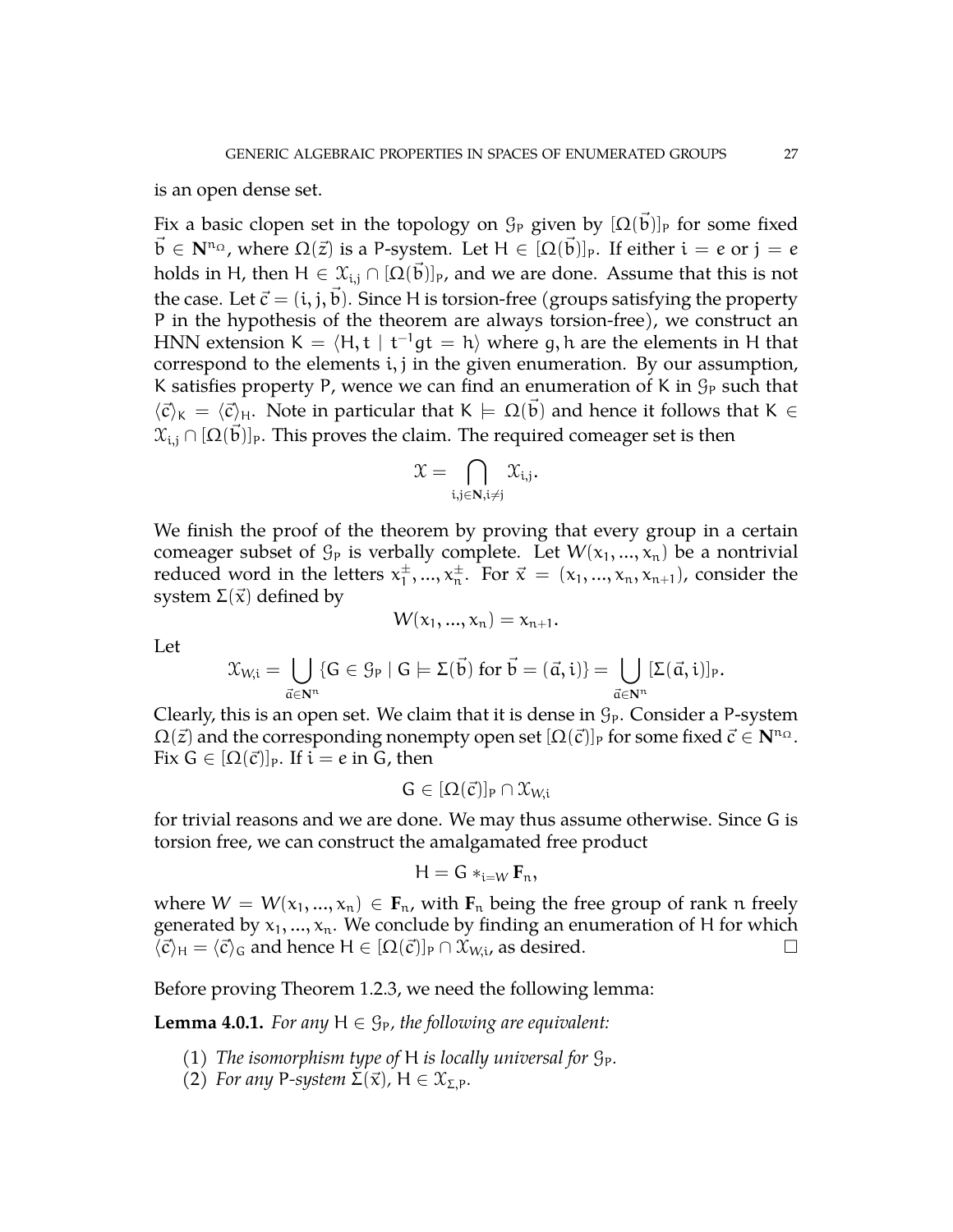# *Proof.* We begin the proof with a

**Claim**: Suppose G, H are countable groups and U is a nonprincipal ultrafilter on  $N$ . Then G embeds into  $H^{\mathfrak{U}}$  if and only if any system with a solution in G also has a solution in H.

**Proof of claim**: First suppose that  $\alpha : G \hookrightarrow H^{\mathcal{U}}$  is an embedding and  $\Sigma(\vec{x})$  is a system with a solution  $\vec a\in G.$  Since  $\vec h=\alpha(\vec a)\in {\sf H}^{\mathfrak U}$  is a solution of  $\Sigma$  in  ${\sf H}^{\mathfrak U}$ , it follows that  $h(i) \in H$  is a solution to  $\Sigma$  for U-almost all  $i \in N$ .

We now prove the converse. Enumerate  $G = \{g_n : n \in \mathbb{N}\}\$  and for each  $m \in \mathbb{N}$ , let  $\Sigma_m(\vec{x})$  denote the system

$$
\{x_j\cdot x_k=x_l\,:\,1\leq j,k\leq m,\;g_j\cdot g_k=g_l\}.
$$

By assumption,  $\Sigma_{\frak{m}}(\vec{\kappa})$  has a solution  $(\frak{h}_1^{(\frak{m})})$  $\mathcal{H}_1^{(\mathfrak{m})},...,\mathcal{h}_{\mathfrak{m}}^{(\mathfrak{m})}) \in \mathbf{N}^{\mathfrak{m}}$  in H. It follows that the map  $\mathbf{G} \to \mathsf{H}^{\mathfrak{U}}$  given by  $\mathfrak{g}_n \mapsto \mathsf{f}_n$ , where  $\mathsf{f}_n$  is defined by

$$
f_n(i) = \left\{ \begin{array}{ll} e_H & \text{for $0 \leq i < n$}\\ h_n^{(i)}, & \text{for $n \geq i$}\end{array} \right\}
$$

is an injective group homomorphism. This finishes the proof of the claim.

Now we show that the claim implies the conclusion of the lemma. If the isomorphism type of H is locally universal for  $\mathcal{G}_P$ , then by definition, any  $G \in \mathcal{G}_P$ embeds in  $H^{\mathfrak{U}}$ . Since this holds for any  $G \in \mathcal{G}_P$ , part (2) follows from the claim. Similarly, if part (2) holds for some  $H \in \mathcal{G}_P$ , then (1) follows from the claim since it implies that any group  $G \in \mathcal{G}_P$  embeds in an ultrapower of H.

**Theorem [1.2.3.](#page-5-1)** For each  $P \in \mathcal{P}$ ,  $\mathcal{G}_{\text{lu},P}$  is a comeager subset of  $\mathcal{G}_P$ .

*Proof.* Using part (2) of the characterisation of locally universal groups in  $\mathcal{G}_P$ given by Lemma [4.0.1](#page-26-0) together with Lemma [3.1.6,](#page-13-0) it follows that

$$
\mathcal{G}_{lu,P} = \bigcap_{\Sigma(\vec{x}) \text{ a }P\text{-system}} \mathcal{X}_{\Sigma,P}
$$

is a comeager set.  $\Box$ 

The following is a special case of the **Downward Löwenheim-Skolem theorem** and will be used in the proof of Theorem [1.2.2.](#page-5-2)

<span id="page-27-0"></span>**Fact 4.0.2.** *Given any group* G *and an infinite subset*  $X \subseteq G$ *, there is a subgroup* H *of* G such that  $X \subseteq H$ ,  $|H| = |X|$ , and so that G and H are elementarily equivalent.

The proof of Theorem [1.2.2](#page-5-2) will also require the following lemma and proposition.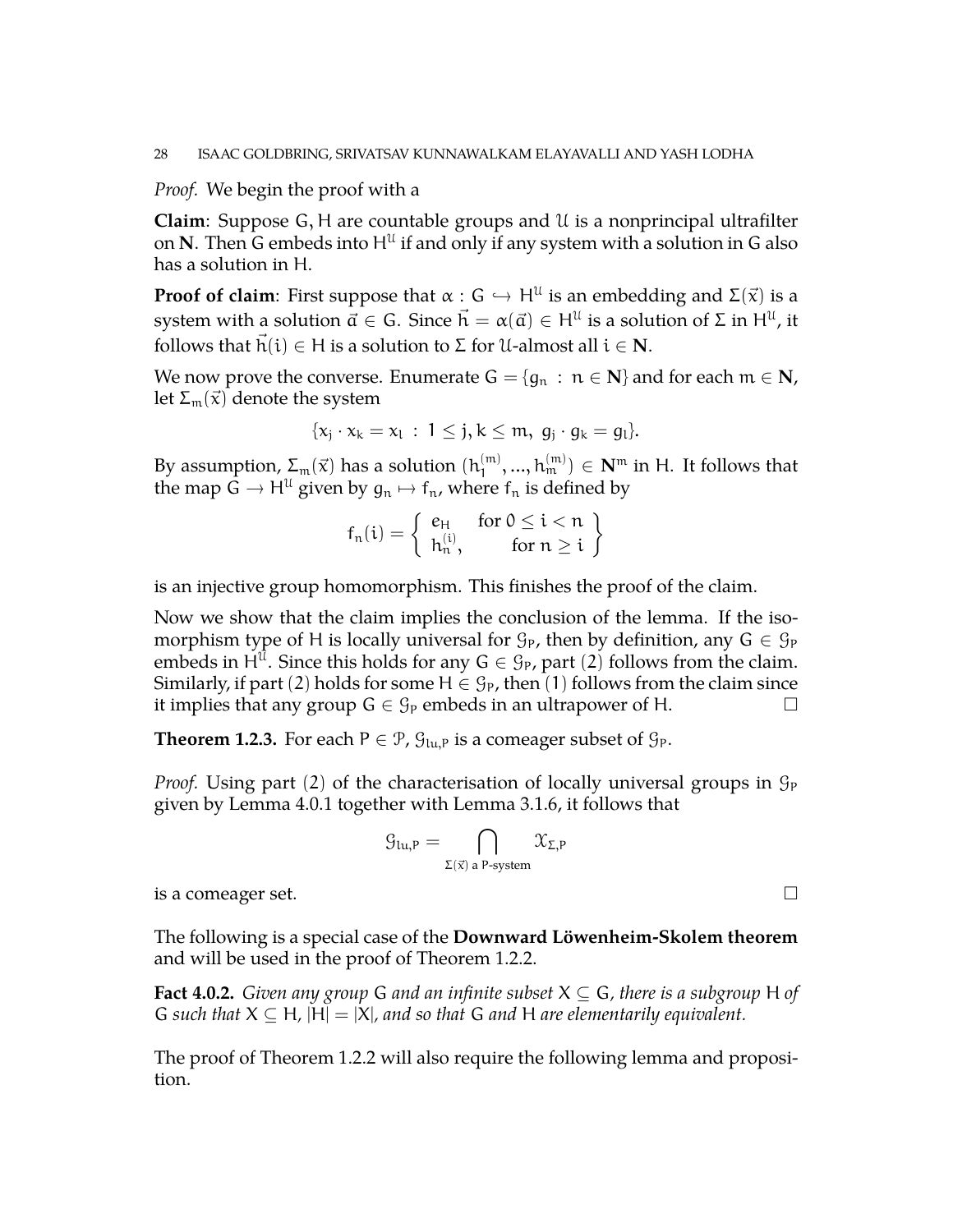<span id="page-28-0"></span>**Lemma 4.0.3.** *Suppose that* H *is finitely presented and embeds into an ultrapower of* G*. Then* H *is fully residually* G*.*

*Proof.* Suppose  $H = \langle a_1, \ldots, a_m | w_1, \ldots, w_n \rangle$  and take words  $w'_1, \ldots, w'_p$  such that  $w'_i(\vec{a}) \neq id$  for all  $i = 1, \ldots, p$ . Then the system

$$
\Sigma(\vec{x}):=\bigwedge_{i=1}^n w_i(\vec{x})=id\wedge\bigwedge_{j=1}^p w'_j(\vec{x})\neq id
$$

has a solution in H, whence it also has a solution in G, say  $\mathfrak{b} = \mathfrak{b}_1, \ldots, \mathfrak{b}_n$ . It follows that the map  $a_i \mapsto b_i$  yields a group homormorphism  $f : H \to G$  for the subject function of  $\Box$ which  $f(w_i'(\vec{a})) \neq id$  for  $i = 1, ..., p$ , as desired.

<span id="page-28-1"></span>**Proposition 4.0.4.** *Suppose that* G *is residually amenable,* H *is a finitely presented group with property* (T), and  $G \equiv H$ . Then G and H are both residually finite.

*Proof.* Since H embeds into an ultrapower of G, by Lemma [4.0.3](#page-28-0) it follows that H is fully residually G, so residually amenable, and thus residually finite since H has property (T). Since G embeds into an ultrapower of H, G is residually H, and thus also residually finite.  $\Box$ 

**Remark 4.0.5.** The proof of the previous proposition shows that one does not need the full strength of the assumption that  $G \equiv H$  but rather that each embeds into the ultrapower of the other, or rather, that they have the same universal theory.

**Theorem [1.2.2.](#page-5-2)** There is a comeager set  $\mathcal{X} \subset \mathcal{G}_{am}$  such that, for each  $G \in \mathcal{X}$ , the following holds:

- (1) There are continuum many pairwise nonisomorphic countable nonamenable groups with the same first-order theory as G.
- (2) G cannot have the same first-order theory as a finitely presented group with property (T).

*Proof.* (1) By [\[19\]](#page-44-15), for each  $r \in \mathbf{R}$ , there is a group K<sub>r</sub> such that the set {K<sub>r</sub> :  $r \in$ **R**} contains continuum many nonisomorphic finitely generated, infinite, simple, amenable groups. In particular, the set of groups  $\{ {\bf F_2} \times {\bf K}_r \, : \, r \in {\bf R} \}$  contains continuum many pairwise nonisomorphic finitely generated nonamenable groups.

Fix a nonprincipal ultrafilter U on **N**. For any locally universal amenable group G, since G is lawless, we have that  $\textbf{F}_2 \times \textsf{K}_r$  embeds into  $\textsf{G}^\text{U} \times \textsf{G}^\text{U}$  (see Fact [5.3.5](#page-40-0) below), which in turn embeds into  $(G \times G)^{\mathfrak{U}}$ . Since G is a locally universal element of  $\mathcal{G}_{\mathfrak{a}\mathfrak{m}}$ ,  $(\mathsf{G}\times \mathsf{G})^\mathfrak{U}$  in turn embeds into  $\mathsf{G}^\mathfrak{U}.$  In summary: each  $\mathbf{F}_2\times \mathsf{K}_\mathfrak{r}$ embeds into G<sup>u</sup>. Using fact [4.0.2,](#page-27-0) for each  $r \in \mathbf{R}$ , let  $\mathsf{H}_r \preceq \mathsf{G}^\mathfrak{U}$  be a countable subgroup containing  ${\bf F}_2 \times {\sf K}_{{\rm r}}$  which is elementarily equivalent to  ${\sf G}^{\mathfrak{U}}$  (and hence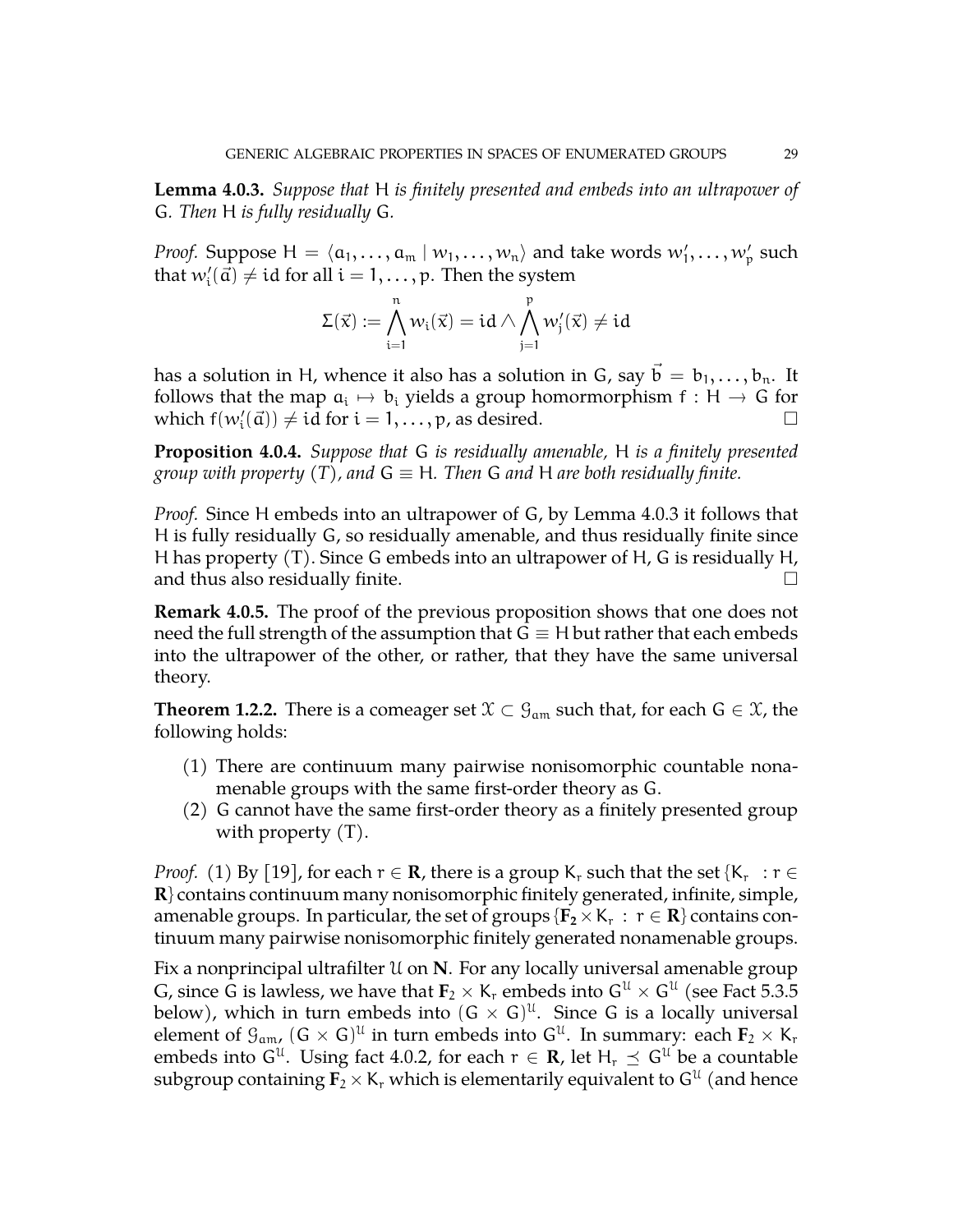to G). It follows that the class { $H_r$  :  $r \in \mathbf{R}$ } has continuum many isomorphism types and each group in it has the same first order theory as G.

(2) By Theorem [1.2.3](#page-5-1) and Proposition [4.0.4,](#page-28-1) it suffices to show that no group locally universal for  $\mathcal{G}_{am}$  can be residually finite. Recall that Grigorchuk's construction  $G_{GR}$  (of a finitely presented amenable group which is not elementary amenable), is in fact not residually elementary amenable. It was shown in  $[15]$ that every proper quotient of  $G_{GR}$  is metabelian. It follows that  $G_{GR}$  is an isolated group. Combining this with Theorem [1.1.1,](#page-3-2) we conclude it embeds in every group in a comeager subset of  $\mathcal{G}_{am}$ . Using the Baire category theorem, we can assume that every group in this comeager set is locally universal for  $\mathcal{G}_{am}$ . This is a contradiction.

4.1. **Proofs of the applications.** We now provide the proofs of the applications of our main results, as outlined in the introduction.

**Corollary [1.3.1.](#page-6-1)** The following holds:

- (1) The generic enumerated group without  $\mathbf{F}_2$  subgroups is nonamenable.
- (2) The generic left orderable enumerated group without  $\mathbf{F}_2$  subgroups is nonamenable.
- (3) The generic enumerated amenable group is not elementary amenable.

In fact, we can choose these comeager sets to be open dense sets.

*Proof.* First, we observe the following fact: if G is a finitely presented nonsolvable group for which there is an  $n \in \mathbb{N}$  such that every proper quotient of G is solvable of length n, then G is isolated. This follows from the observation that for a fixed finite presentation  $\langle S | R \rangle$  of G and a sufficiently large  $m \in \mathbb{N}$ , the mball centered at the identity of the corresponding Cayley graph  $\Gamma_{\rm S}(\mathsf{G})$  satisfies the following:

- (1) It contains loops that represent all the relations in R.
- (2) It contains a nontrivial element of the n'th derived subgroup of G.

This m-ball provides an open subset in  $M_{|S|}$  that witnesses that G is an isolated point.

In [\[22\]](#page-44-5), the third author with Moore constructed a finitely presented nonamenable, left orderable group without free subgroups, denoted  $G_0$ . It was shown in [\[8\]](#page-43-7) that  $\mathsf{G}_0'$  is simple and that every proper quotient of  $\mathsf{G}_0$  is abelian. It follows that  $G_0$  is an isolated group. Combining this with Theorem [1.1.1,](#page-3-2) we conclude the first two parts of the Corollary.

As mentioned above, in [\[15\]](#page-44-4), Grigorchuk constructed the first example of a finitely presented amenable group  $G_{GR}$  which is not elementary amenable. It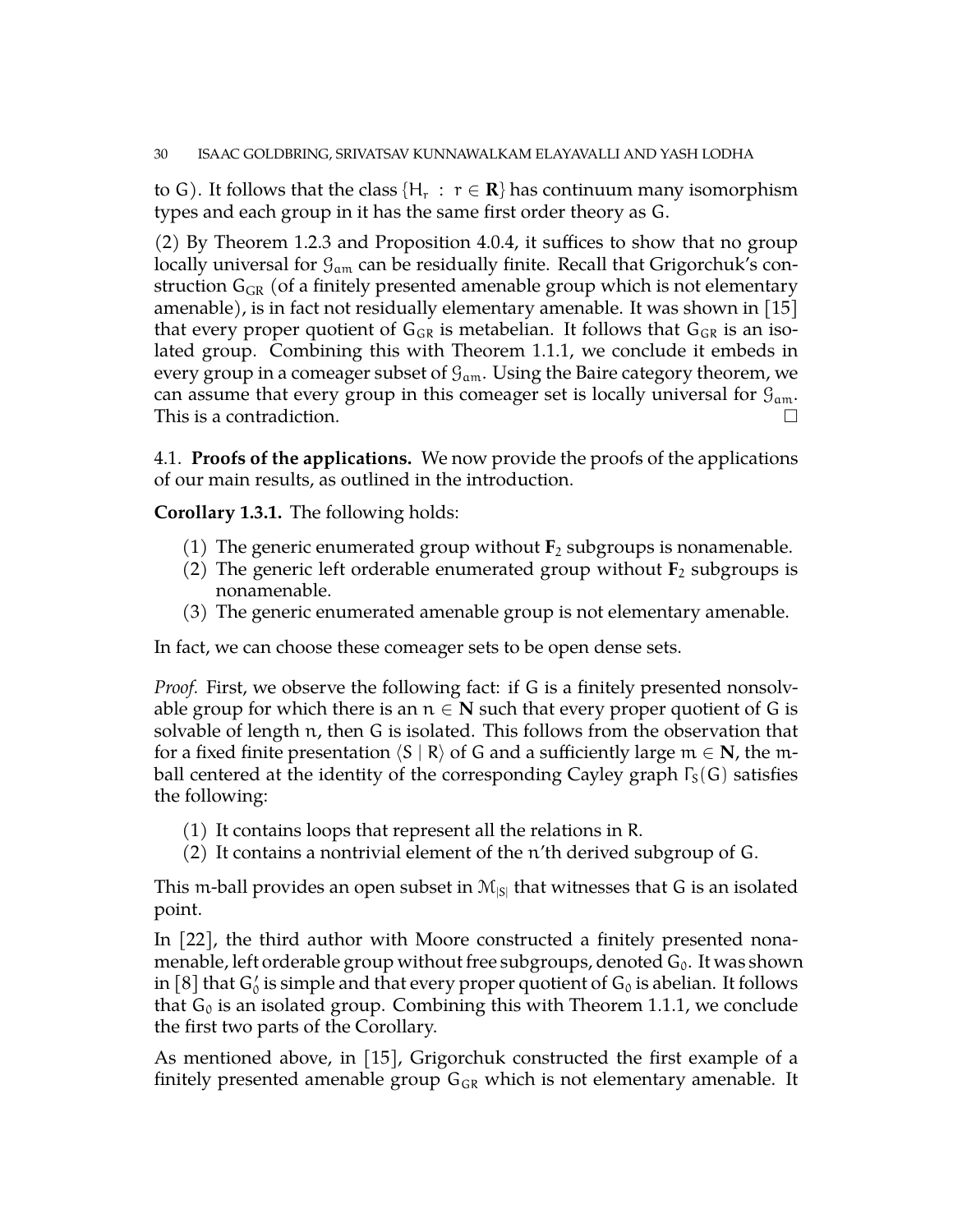was shown in [\[15\]](#page-44-4) that every proper quotient of  $G_{GR}$  is metabelian, whence it follows that  $G_{GR}$  is an isolated group. Combining this with Theorem [1.1.1,](#page-3-2) we conclude the last part of the Corollary.  $\Box$ 

Before moving on, let us mention that Proposition [1.3.2](#page-6-2) will be proven in the next section.

For the next set of proofs, we recall the following well known examples. Thompson's group T is the group of piecewise linear orientation-preserving homeomorphisms of the circle  $S^1 = R/Z$  such that:

- (1) Each linear part is of the form  $2^n + d$ , where  $n \in \mathbb{Z}$  and  $d \in \mathbb{Z}[\frac{1}{2}]$  $\frac{1}{2}$ ]/**Z**.
- (2) There are only finitely many points where the slopes do not exist and these points lie in  $\mathbf{Z}[\frac{1}{2}]$  $\frac{1}{2}$ .

The group  $\overline{\sf T} <$  Homeo $^+({\bf R})$  is the "lift" of this action to the real line. In particular, there is a short exact sequence

$$
1 \to \mathbf{Z} \to \overline{T} \to T \to 1
$$

where the group **Z** is the group of integer translations of the real line and coincides with the center of  $\overline{T}$ . Since T is finitely presented, it follows that  $\overline{T}$  is also finitely presented. The group  $\bar{T}$  was first studied by Ghys and Sergiescu in [\[12\]](#page-43-8) and it has several remarkable features. This group shall play an important role in the next proof.

Next, we recall that, for a free subgroup  $\mathbf{F}_2$  of SL(2, **Z**), acting linearly on  $\mathbf{Z}^2$ , the resulting semidirect product  $\mathbf{F}_2 \ltimes \mathbf{Z}^2$  is locally indicable (and therefore also left orderable) and the pair  $(\mathbf{F}_2 \ltimes \mathbf{Z}^2, \mathbf{Z}^2)$  has relative property (T). (We refer to [\[25\]](#page-44-16) for details, and to [\[2\]](#page-43-9) for the definition of relative property  $(T)$ ). It follows that  $\mathbf{F}_2 \ltimes \mathbf{Z}^2$  does not have the Haagerup property (see [\[2\]](#page-43-9)). Note that this group is finitely presented.

**Corollary [1.3.3.](#page-6-0)** There is a comeager set  $\mathfrak{X}_{\mathrm{lo}} \subset \mathfrak{G}_{\mathrm{lo}}$  such that each  $G \in \mathfrak{X}_{\mathrm{lo}}$  satisfies:

- (1) It is not locally indicable.
- (2) It does not have the Haagerup property.
- (3) It does not admit nontrivial actions by  $C^1$ -diffeomorphisms on the closed interval or the circle.
- (4) Contains an isomorphic copy of every finitely generated left orderable group with a solvable word problem.

**Corollary [1.3.4.](#page-7-0)** There is a comeager set  $\mathcal{X}_{li} \subset \mathcal{G}_{li}$  such that each  $G \in \mathcal{X}_{li}$  satisfies:

(1) It is not biorderable.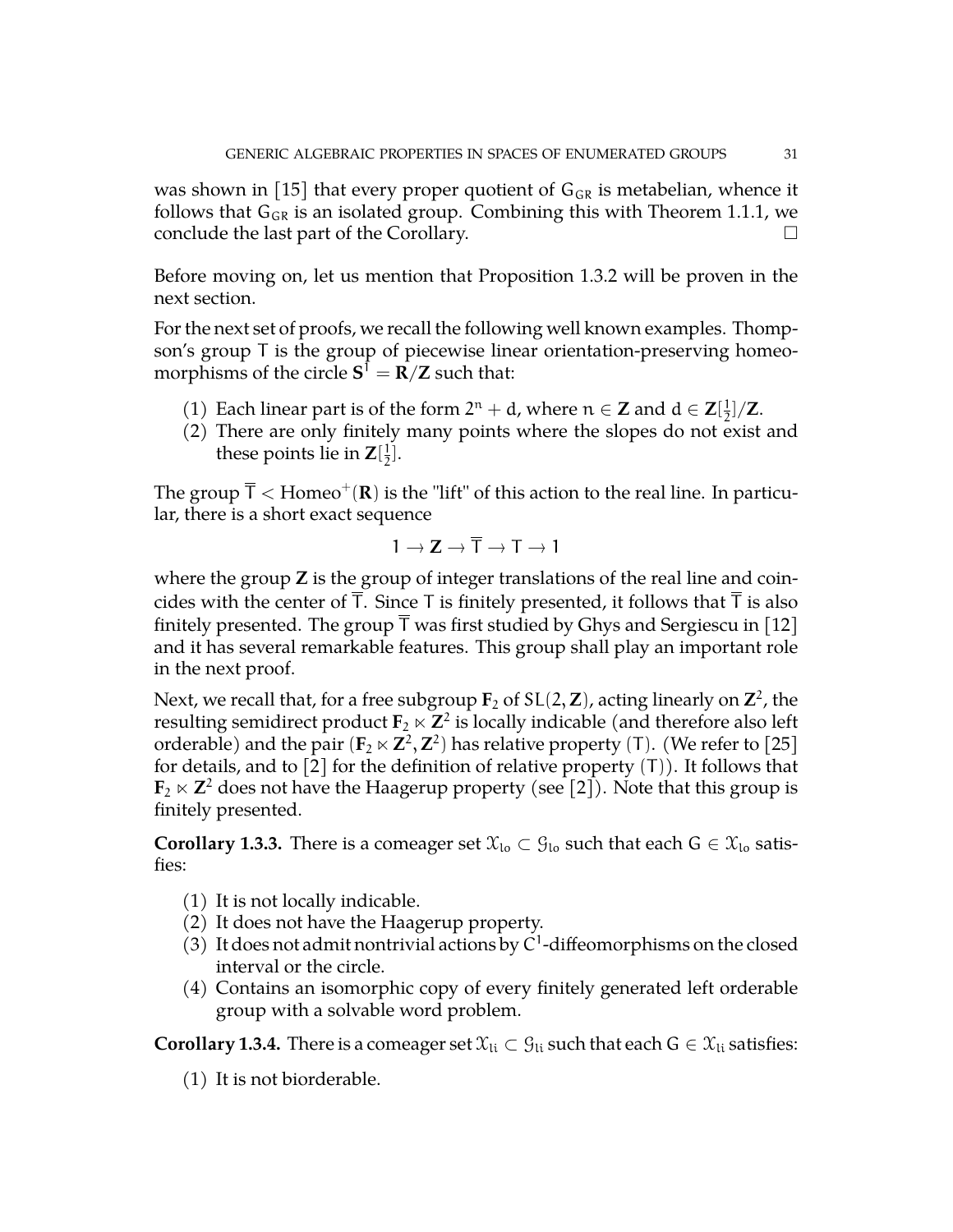#### 32 ISAAC GOLDBRING, SRIVATSAV KUNNAWALKAM ELAYAVALLI AND YASH LODHA

(2) It does not admit nontrivial actions by  $C^1$ -diffeomorphisms on the closed interval,  $[0, 1)$  or the circle.

*Proofs of Corollaries [1.3.3](#page-6-0) and [1.3.4.](#page-7-0)* The group T is finitely presented, perfect (that is,  $T = [T, T]$ , and left orderable. It is easy to show that the set of normal subgroups of T coincides with subgroups that lie in the infinite cyclic center. It follows that the only nontrivial left orderable quotient of  $T$  is  $T$  itself, whence T is lo-near isolated. We conclude from Theorem [1.1.1](#page-3-2) that there is a comeager subset  $\mathfrak{X} \subset \mathcal{G}_{\mathrm{lo}}$  such that each group  $G \in \mathfrak{X}$  contains T as a subgroup. It follows that such G is not locally indicable, finishing the proof of Corollary [1.3.3](#page-6-0)(1).

Set  $H = F_2 \ltimes Z^2$ . Since H has a solvable word problem and is left orderable, it embeds in a simple subgroup of a finitely presented left orderable group. Therefore, H is lo-near isolated and hence embeds in every enumerated group belonging to a certain comeager subset of  $\mathcal{G}_{10}$  by Theorem [1.1.1.](#page-3-2) It follows that no group in this comeager subset has the Haagerup property, proving Corollary [1.3.3](#page-6-0)(2).

The group  $G_0$  is locally indicable (as it is a subgroup of the group of piecewise projective homeomorphisms of the real line). In [\[5\]](#page-43-10), it was shown that  $G_0$  does non admit a nonabelian action by  $C^1$ -diffeomorphisms on the closed interval or the circle. As mentioned above,  $G_0$  is an isolated group; the conclusions of Corollary [1.3.3](#page-6-0)(3) and Corollary [1.3.4](#page-7-0)(2) follow from Theorem [1.1.1,](#page-3-2) arguing as before.

The group BS(1, -1) =  $\langle f, g | f^g = f^{-1} \rangle$  is an example of a locally indicable group which is not biorderable. Recall that biorderability is a closed property. Therefore, Corollary [1.3.4](#page-7-0)(1) follows from Theorem [1.1.1](#page-3-2)(2).

Theorem [3.3.4](#page-17-2) asserts that left orderability is a Boone-Higman property. There-fore, part (4) of Corollary [1.3.3](#page-6-0) follows from Theorem [1.1.2.](#page-3-0)  $\Box$ 

**Corollary [1.3.6.](#page-7-1)** The following holds:

- (1) There is an open dense set  $\mathfrak{X} \subset \mathcal{G}_{\text{tf}}$  such that each enumerated group  $G \in \mathcal{X}$  is a counterexample to the unit conjecture.
- (2) The generic torsion-free enumerated group does not have the unique product property.
- (3) The generic group with the unique product property is not left orderable.
- (4) Either the Kaplansky zero divisor conjecture holds or else the generic torsion-free group does not satisfy the zero divisor conjecture.
- (5) Either the Kaplansky idempotent conjecture holds or else the generic torsion-free group does not satisfy the idempotent conjecture.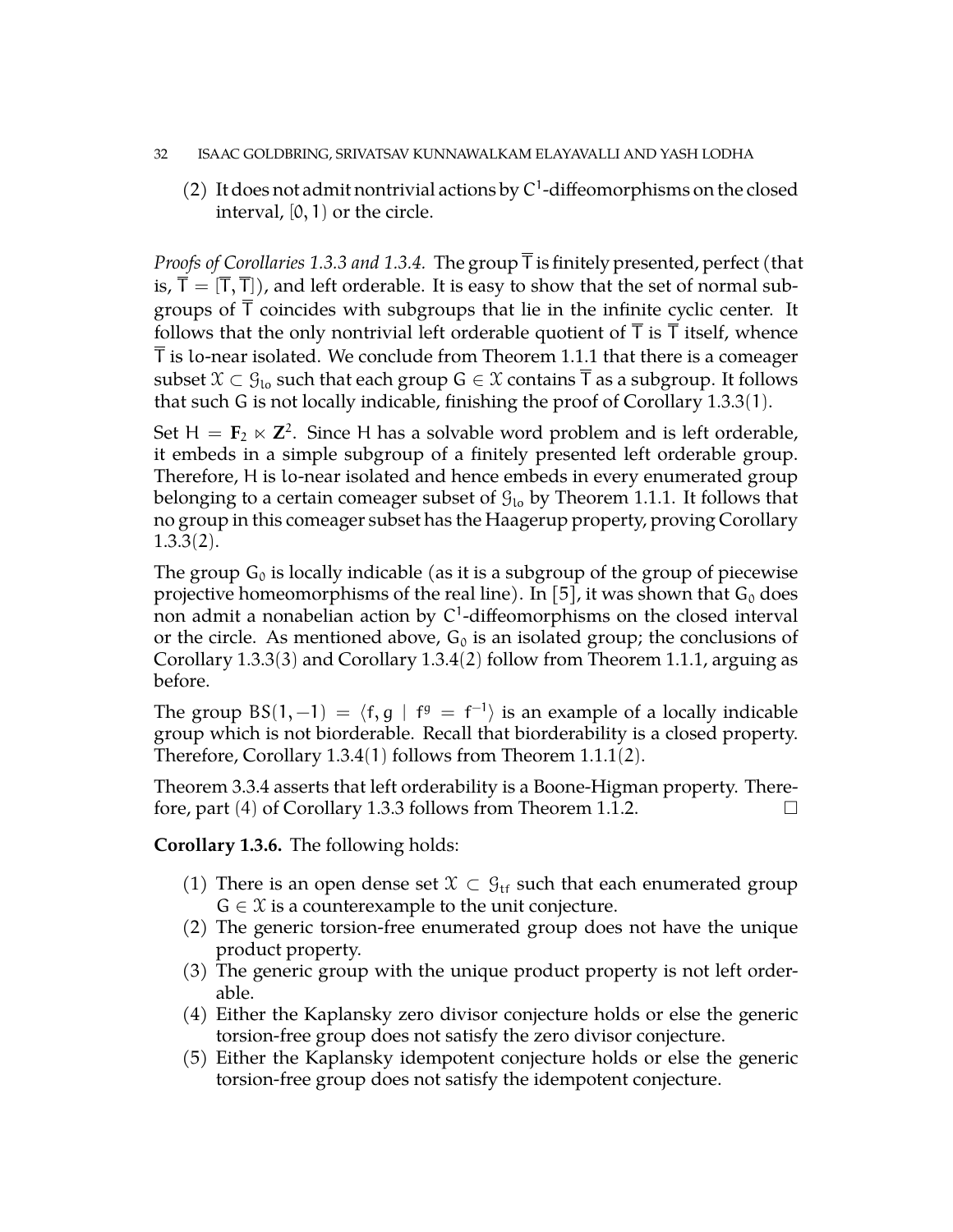*Proof.* Gardam in [\[11\]](#page-43-2) proved that the Promislaw group is a counterexample to the Kaplansky unit conjecture. Since the group is finitely presented and has a solvable word problem, by Theorem [1.1.3,](#page-3-1) it embeds in every group belonging to a comeager subset of  $\mathcal{G}_{\text{tf}}$ . (We use here the fact that torsion freeness is a Boone Higman property.) Part (1) of the Corollary follows.

Recall that a construction of Rips and Sageev provides finitely generated torsionfree groups without the unique product property (see [\[7\]](#page-43-11)). Also, Dunfield discovered examples of finitely generated groups with the unique product property that are not left orderable (see the appendix in [\[21\]](#page-44-17)). Finally, recall that the failure of the unique product property, as well as the failure of left orderability, are both open properties. It follows from Theorem [1.1.1](#page-3-2)(2) that there are comeager sets

$$
\mathfrak{X}_1 \subset \mathfrak{G}_{\mathrm{tf}} \qquad \mathfrak{X}_2 \subset \mathfrak{G}_{\mathrm{upp}}
$$

such that no group in  $\mathfrak{X}_1$  has the unique product property and no group in  $\mathfrak{X}_2$ is left orderable. This proves parts  $(2)$  and  $(3)$  of the Corollary. Parts  $(4)$  and  $(5)$ follow from a very similar argument using Theorem [1.1.1](#page-3-2)(2).  $\Box$ 

**Corollary [1.3.7.](#page-8-1)** For any P  $\in \mathcal{P}$ , either all groups in  $\mathcal{G}_P$  are sofic or else the generic group in  $\mathcal{G}_P$  is nonsofic.

*Proof.* The proof follows from the fact that soficity is an open property and a direct application of Theorem [1.1.1](#page-3-2)(2).  $\Box$ 

## 5. More about genericity

In this section, we reiterate the use the following convention to make the distinction between an isomorphism type and its enumeration more precise. We shall denote an isomorphism type with letters such as G and H and chosen enumerations for the respective groups as **G** and **H** respectively.

5.1. **Applications of the Baire alternative.** Recall that a subset of a topological space is said to be **Baire measurable** if it belongs to the smallest σ-algebra containing the open sets and the meager sets. The **Baire alternative** states that a Baire measurable subset of a topological space is either meager or there is a nonempty open set where it is comeager; if the topological space is a **Baire space** (that is, a topological space for which the conclusion of the Baire category theorem holds, e.g. Polish spaces), then exactly one of the two alternatives hold. We investigate consequences of this fact in our context.

**Proposition 5.1.1.** *Suppose that* C *is a saturated subspace of* G *such that the set of isomorphism types* C *of* C *is closed under direct sums. Further suppose that* D *is a*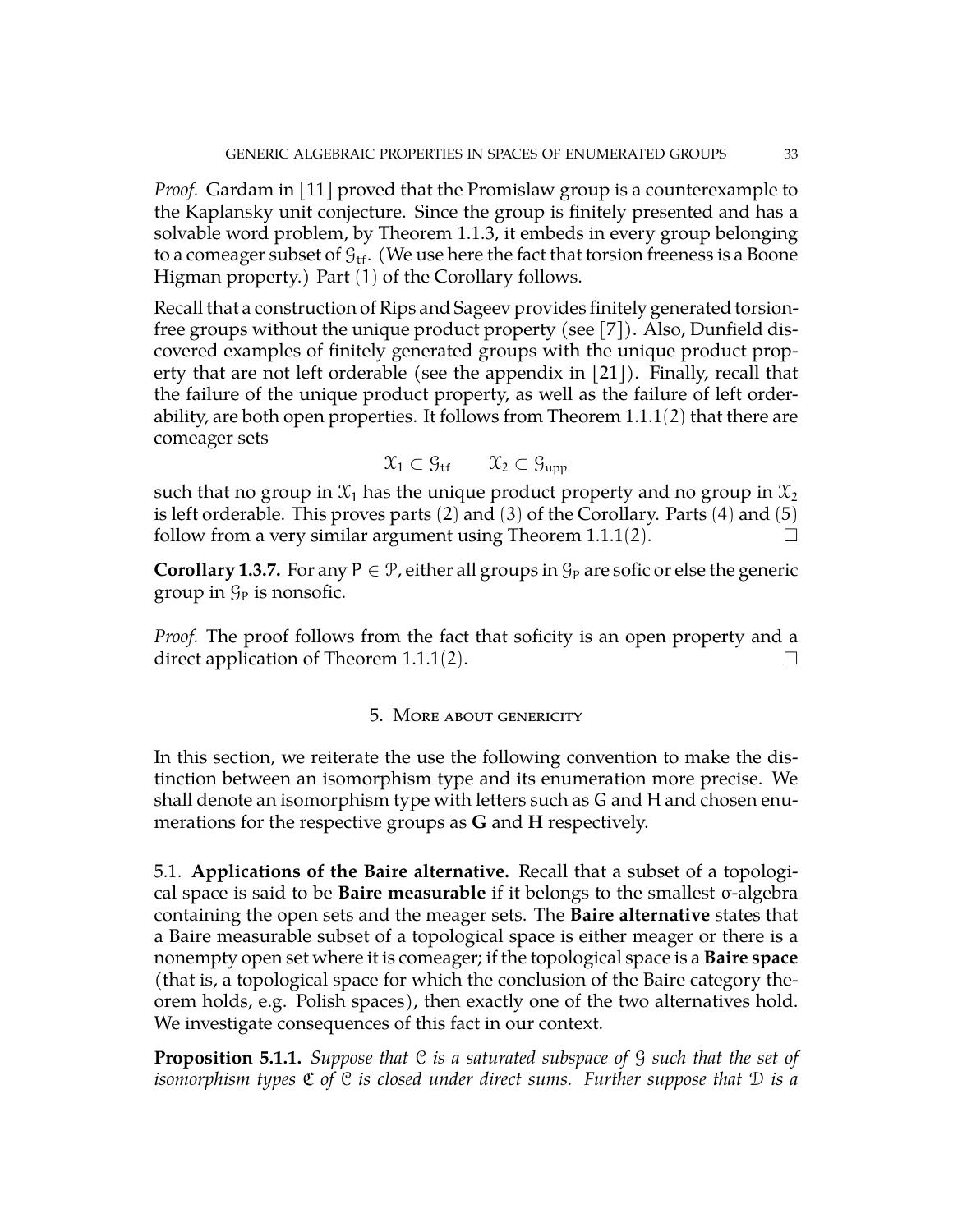*saturated, Baire measurable subset of* D*. Then either* D *is meager in* C *or comeager in* C*.*

*Proof.* Suppose that  $D$  is not meager in  $C$ , whence  $D$  is comeager in a nonempty open set  $[\Sigma(\vec{a})]_c$ . Since  $\mathcal D$  is saturated,  $\mathcal D$  is comeager in  $\bigcup_{\vec{b}\in\mathbf{N}^n\mathcal{F}}[\Sigma(\vec{b})]_c$ , which is itself comeager in  $\mathfrak C$  since  $\mathfrak C$  is closed under direct sums. It follows that  $\mathfrak D$  is comeager in C, as desired.  $\square$ 

**Proposition 5.1.2.** *If*  $\varphi(\vec{x})$  *is an*  $L_{\omega_1,\omega}$ *-formula and*  $\vec{a} \in \mathbb{N}^{n_{\varphi}}$ *, then* 

 $\{G \in \mathcal{G} : G \models \varphi(\vec{a})\}$ 

*is a Borel subset of* G*.*

*Proof.* A straightforward induction on the complexity of formulae.  $\Box$ 

<span id="page-33-0"></span>**Corollary 5.1.3.** *Suppose that* C *is a saturated, Baire subspace of* G *such that its set of isomorphism types C is closed under direct sums and*  $\varphi$  *is an* L<sub>ω<sub>1</sub>,ω-sentence. Then</sub> *exactly one of*  $\{G \in \mathcal{C} : G \models \varphi\}$  *or*  $\{G \in \mathcal{C} : G \models \neg \varphi\}$  *is comeager in*  $\mathcal{C}$ *.* 

In the rest of this subsection, we give some examples of the utility of the previous ideas. Recall that a group G is **inner amenable** if it admits a conjugationinvariant finitely additive probability measure not concentrating on the identity.

We can apply the above the conclude the proof of Proposition [1.3.2.](#page-6-2) We remind the reader of the statement:

#### **Proposition [1.3.2.](#page-6-2)**

- (1) The generic enumerated group without  $\mathbf{F}_2$  subgroups is inner amenable.
- (2) The generic left orderable enumerated group without  $\mathbf{F}_2$  subgroups is inner amenable.

*Proof.* For each  $n$ , let  $\sigma_n$  be the sentence

$$
\forall x_1\cdots\forall x_n\exists y(\bigwedge_{i=1}^n x_iy=yx_i\wedge y\neq e).
$$

By Corollary [5.1.3,](#page-33-0) { $G \in \mathcal{G}_{sm}$  :  $G \models \bigwedge_n \sigma_n$ } is either meager or comeager in  $\mathcal{G}_{sm}$ . However, this set is clearly dense in  $\mathcal{G}_{sm}$ , whence it must be comeager. It remains to note that all elements G of this set are inner amenable. Indeed, write G as an increasing union of finite subsets  $F_n$  and let  $g_i \in \mathbf{G} \setminus \{e\}$  be an element that commutes with each element in F<sub>i</sub>. Now consider  $h_i = \delta_{g_i} \in \ell^1(G)$ , the characteristic function of  $g_i$ . Any weak\* limit of the  $h_i$  is a conjugation invariant mean.  $\Box$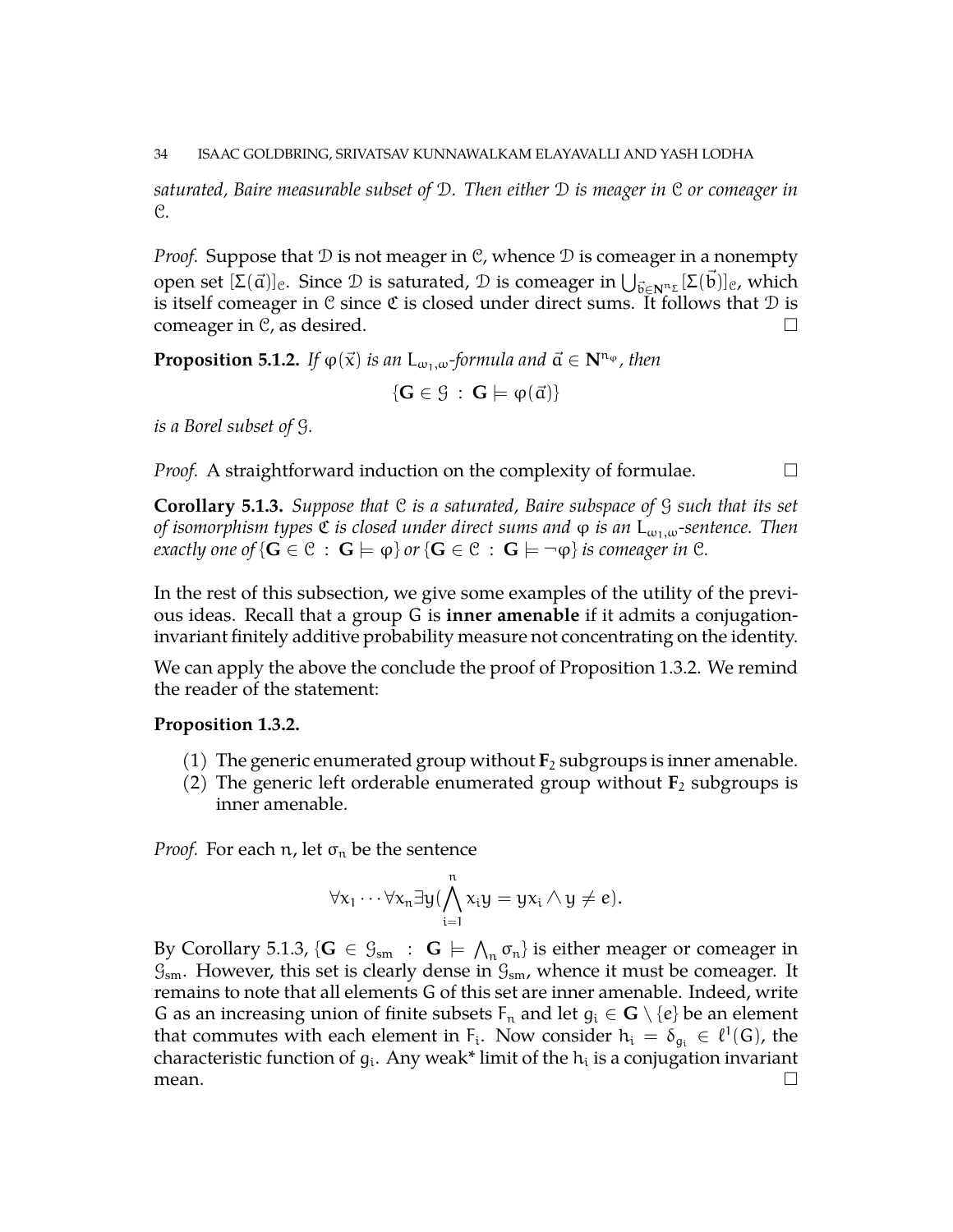Let  $\mathcal{G}_{f_{\alpha}}$  denote the saturated subspace of G consisting of finitely generated enumerated groups.

**Proposition 5.1.4.**  $G_{fg}$  *is a meager Borel (in fact,*  $\Sigma_3^0$ ) *subset of*  $G$ *.* 

*Proof.* First note that

$$
\mathfrak{G}_{fg}=\bigcup_{\vec{\mathfrak{a}}\in\mathbf{N}^{<\mathbf{N}}}\bigcap_{b\in\mathbf{N}}\bigcup_{w(\vec{x})} [w(\vec{\mathfrak{a}})=b]
$$

which is a  $\Sigma_3^0$  subset of  $\mathcal G$ . Let  $\sigma_n$  be the sentence

$$
\forall x_1 \cdots \forall x_n \exists y (\bigwedge_{i=1}^n x_i y = y x_i \wedge y \neq e)
$$

We have already seen in the proof above that  $\{ \mathbf{G} \in \mathcal{G} \, : \, \mathbf{G} \models \bigwedge_n \sigma_n \}$  is a comeager set in  $\mathcal{G}$ , and from Remark [3.4.6](#page-20-1) we know that { $\mathbf{G} \in \mathcal{G}$  : G is simple} is also a comeager set in G. It remains to notice that the comeager set

$$
\{G \in \mathcal{G} \,:\, G \models \bigwedge_n \sigma_n\} \cap \{G \in \mathcal{G} \,:\, G \text{ is simple}\}
$$

consists of groups that are not finitely generated.

5.2. **Generic sets and model-theoretic forcing.** In this section, we provide a connection between Question [1.0.1\(](#page-1-1)2), and model theoretic forcing. First, we observe the following remark:

<span id="page-34-1"></span>**Remark 5.2.1.** By Corollary [5.1.3,](#page-33-0) letting  $\varphi$  be a Scott sentence<sup>[7](#page-34-0)</sup>, we see that the set in the previous question is either meager or comeager.

We now explain why the answer to [1.0.1](#page-1-1)(2) is negative when we consider the space  $\mathcal G$  itself. In order to do so, it will help us to rephrase this in the language of model-theoretic forcing via the presentation in [\[18\]](#page-44-1).

The connection we now describe is in fact hinted at in [\[18\]](#page-44-1) (see Exercises 4-6 from Section 2.2).

For the rest of this section, we fix a saturated subspace  $C$  of  $G$ . We consider a two-player game where the players take turns playing C-systems with the requirement that each system played extends the previous players turn. The players play countably many rounds. When the game is over, the players have constructed an infinite system of equations and inequations. We call a play of the game **definitive** if, for all  $m, n \in \mathbb{N}$ , there is  $k \in \mathbb{N}$  such that the equation  $x_m \cdot x_n = x_k$  appears in the final system. In what follows, we always assume

<span id="page-34-0"></span><sup>&</sup>lt;sup>7</sup>Given a countable group G, a Scott sentence for G is a  $L_{\omega_1,\omega}$ -sentence  $\sigma_G$  such that, for any countable group H, H  $\models \sigma_G$  if and only if G  $\cong$  H.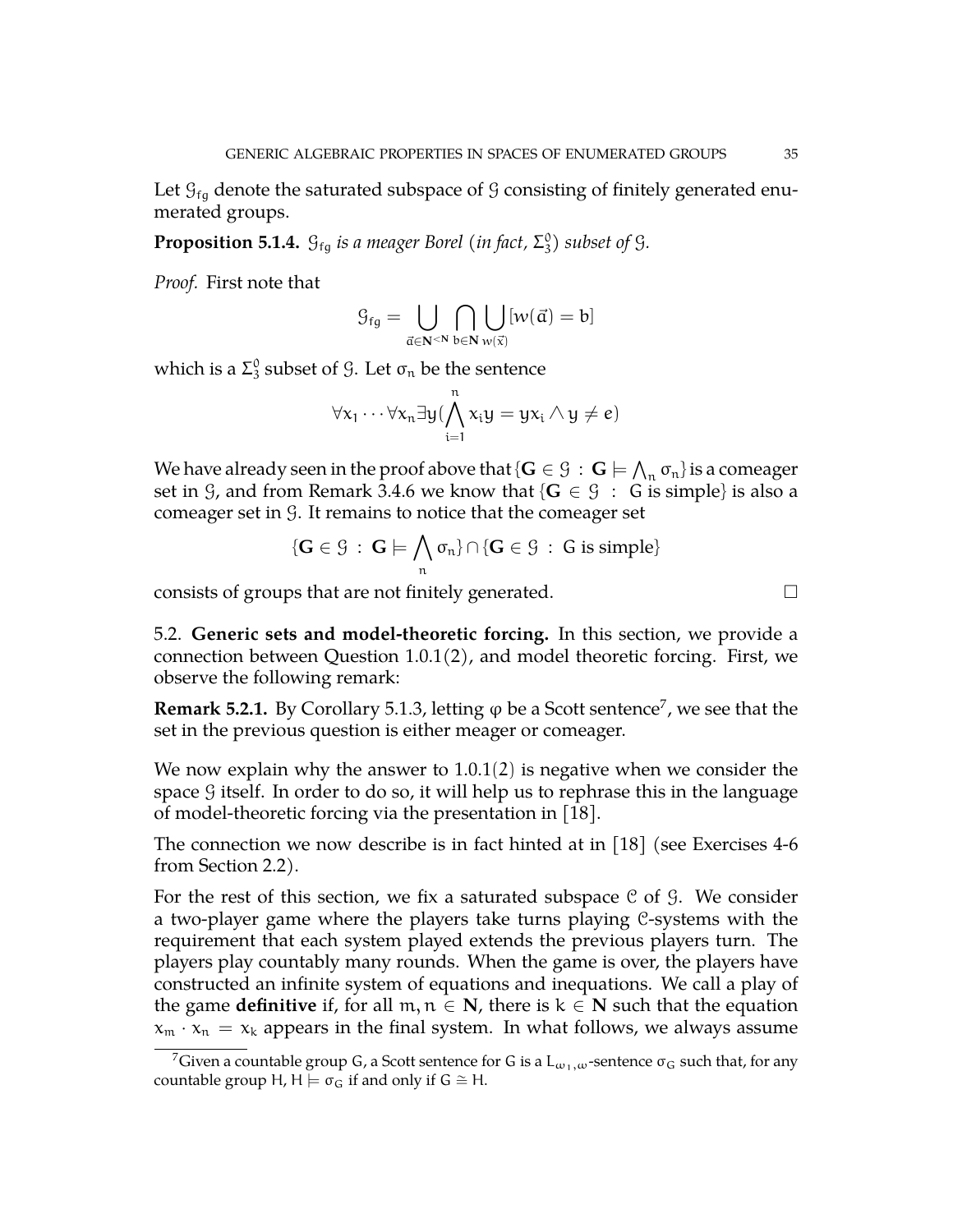that the play of the game is definitive. $^8$  $^8$  In this case, at the end of the game, the players have described an enumerated group, called the **compiled group**. [9](#page-35-1)

We call a property P of enumerated groups C**-enforceable** if there is a strategy for player II that ensures that the compiled group always has property P. A useful fact is the **Conjunction Lemma** (see [\[18,](#page-44-1) Lemma 2.3.3(e)], which states that a countable conjunction of C-enforceable properties is C-enforceable.

**Proposition 5.2.2.** *Suppose that* C *is a saturated Polish subspace of* G*. Then the property of being in* C *is a* C*-enforceable property.*

*Proof.* Since C is a Polish subspace of G, there are open subsets  $U_n$  of G such that  $C = \bigcap_n U_n$ . By the Conjunction Lemma, it suffices to show, for each n, that the property of belonging to  $U_n$  is C-enforceable. Suppose player I opens with the C-system Σ. Fix  $G \in [\Sigma]_e$ . Since  $G \in U_n$  and  $U_n$  is open, there is a C-system Δ such that  $G \in [\Delta]_c \subseteq U_n$ . Then player II responds with the C-system  $\Sigma \cup \Delta$ . It follows that the compiled group belongs to  $[\Delta]_c$  and thus to  $U_n$ , as desired.  $\Box$ 

Given a property P of enumerated groups and  $\mathcal{C} \subseteq \mathcal{G}$  a saturated, Baire measurable subset, we define

$$
\mathcal{C}_P = \{ G \in \mathcal{C} \mid G \text{ has the property } P \}.
$$

we say that P is **invariant** if  $C_P$  is saturated and we say that P is **Baire measurable** if  $\mathcal{C}_P$  is a Baire measurable subset of  $\mathcal{C}$ . Note that any property of countable groups will be invariant (since it is a property of an isomorphism type, not a specific enumeration.)

Here is the connection between Baire category and enforceability:

<span id="page-35-2"></span>**Theorem 5.2.3.** *Suppose that* C *is a saturated, Baire subspace of* G *and that* P *is an invariant Baire measurable property. Then*  $C_P$  *is a comeager subset of*  $C$  *if and only if* P *is a* C*-enforceable property.*

*Proof.* First suppose that  $\mathcal{C}_P$  is a comeager subset of C. Since C is a Baire space, there is a countable collection of dense open sets  $\mathsf{U}_n\subseteq \mathfrak{G}$  such that  $\bigcap_n\mathsf{U}_n\subseteq \mathfrak{C}_\mathsf{P}.$ In order to show that P is C-enforceable, it suffices, for every n, to show that the property " $H \in U_n$ " is a C-enforceable property. Towards this end, suppose that player I opens with the system  $\Sigma$ . Since  $U_n$  is dense, there is a group  $H \in$  $[\Sigma]_c \cap U_n$ . Since  $U_n$  is open, there is a system  $\Delta$  such that  $H \in [\Delta]_c \subseteq U_n$ . Let

<span id="page-35-0"></span> ${}^{8}$ In [\[18\]](#page-44-1), the definitiveness requirement is not present. However, in the terminology used there, being definitive is an enforceable property and thus, for our purposes, there is no loss of generality in assuming that the plays are definitive.

<span id="page-35-1"></span> $9$ Without the definitive requirement, the compiled group would merely be the group generated by **N** subject to the relations given by the equations of the final system.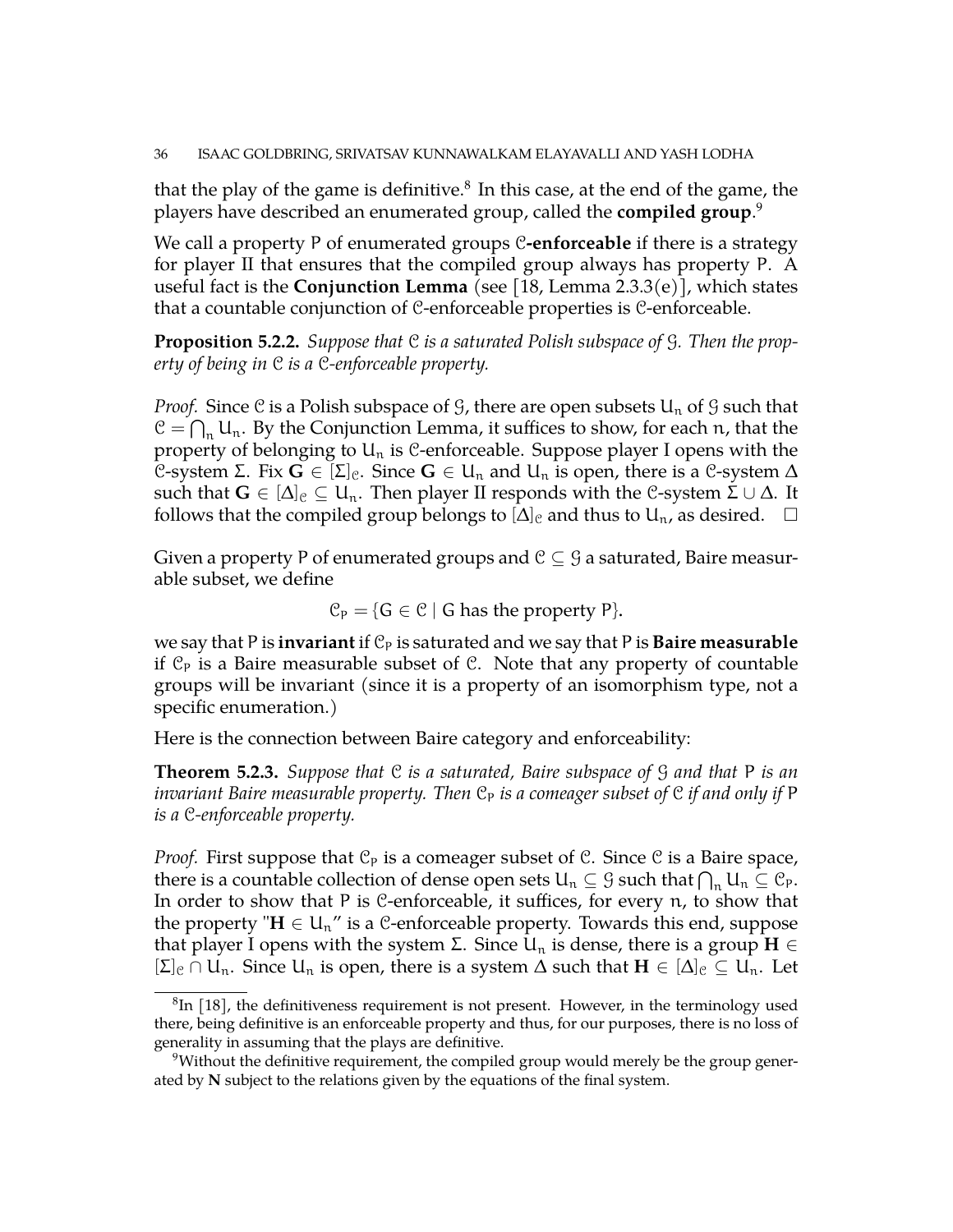player II respond with  $\Sigma \cup \Delta$ . Then the compiled group will belong to  $U_{n}$ , as desired.

Now suppose that P is a C-enforceable property. If  $\mathcal{C}_P$  were meager, then  $\mathcal{C} \setminus \mathcal{C}_P$ is comeager; since P is invariant, it follows that the negation of property P is  $C$ -enforceable, which is a contradiction.  $\Box$ 

We shall need the following notion.

<span id="page-36-0"></span>**Definition 5.2.4.** If G is a subgroup of H, we say that G is **existentially closed** (**or, e.c., for short**) in H if, for any finite system  $\Sigma(\vec{x}, \vec{y})$  and any  $\vec{a} \in G$ , if there is a solution to  $\Sigma(\vec{a}, \vec{y})$  in H, then there is a solution to  $\Sigma(\vec{a}, \vec{y})$  in G. If  $\mathfrak C$  is the set of isomorphism types of a class  $C \subset G$ , we say that  $G \in \mathfrak{C}$  is **existentially closed for**  $\mathfrak{C}$  if G is e.c. in H for every  $H \in \mathfrak{C}$  containing G as a subgroup.

We now present some elementary facts about this notion.

<span id="page-36-2"></span>**Proposition 5.2.5.** *Let* C *be a class of isomorphism types. Then the following holds.*

- (1) If  $\mathfrak C$  *is closed under direct limits, then any element of*  $\mathfrak C$  *is a subgroup of a group that is e.c. for* C*.*
- (2) *Suppose that any two elements of* C *can be embedded into a common element of* C *(e.g. when* C *is closed under direct products). Then any e.c. element of* C *is locally universal for* C*.*

*More generally, if* G *is a subgroup of* H*, then* G *is e.c. in* H *if and only if* H *embeds into an ultrapower of* G *in such a way that the restriction to* G *is the diagonal embedding of* G *into its ultrapower.*

Let  $\mathcal{C} \subseteq \mathcal{G}$  be a saturated subset and let  $\mathfrak{C}$  be its underlying class of isomorphism types. We let  $\mathfrak{C}_{ec}$  denote the collection of e.c. objects in  $\mathfrak{C}$  and we set  $\mathfrak{C}_{ec} \subseteq \mathfrak{C}$ denote the set of enumerations of groups in C.

<span id="page-36-3"></span>**Lemma 5.2.6.** *Suppose that*  $\mathfrak C$  *is closed under direct limits. Then*  $\mathfrak C_{\text{ec}}$  *is dense in*  $\mathfrak C$ *.* 

*Proof.* Suppose that  $[\Sigma(\vec{a})]_c$  is a nonempty basic open subset of C and  $\mathbf{G} \in [\Sigma(\vec{a})]_c$ . By Proposition [5.2.5,](#page-36-2) we can find a group H  $\supseteq$  G which is an e.c. element of  $\mathfrak{C}$ . Fix an enumeration of **H** that agrees with **G** on  $\vec{a}$ . Then  $\mathbf{H} \in [\Sigma(\vec{a})]_c \cap C_{ec}$ .  $\square$ 

Unlike the case of locally universal groups, we do not know if the set of e.c. elements of a given class is comeager. However, we do have such a result in the following context:

<span id="page-36-1"></span>**Lemma 5.2.7.** *For any universal theory* T *extending the theory of groups, if we set*  $\mathfrak{C} := \mathfrak{C}_{\mathsf{T}}$ *, then*  $\mathfrak{C}_{\rm ec}$  *is comeager in*  $\mathfrak{C}$ *.*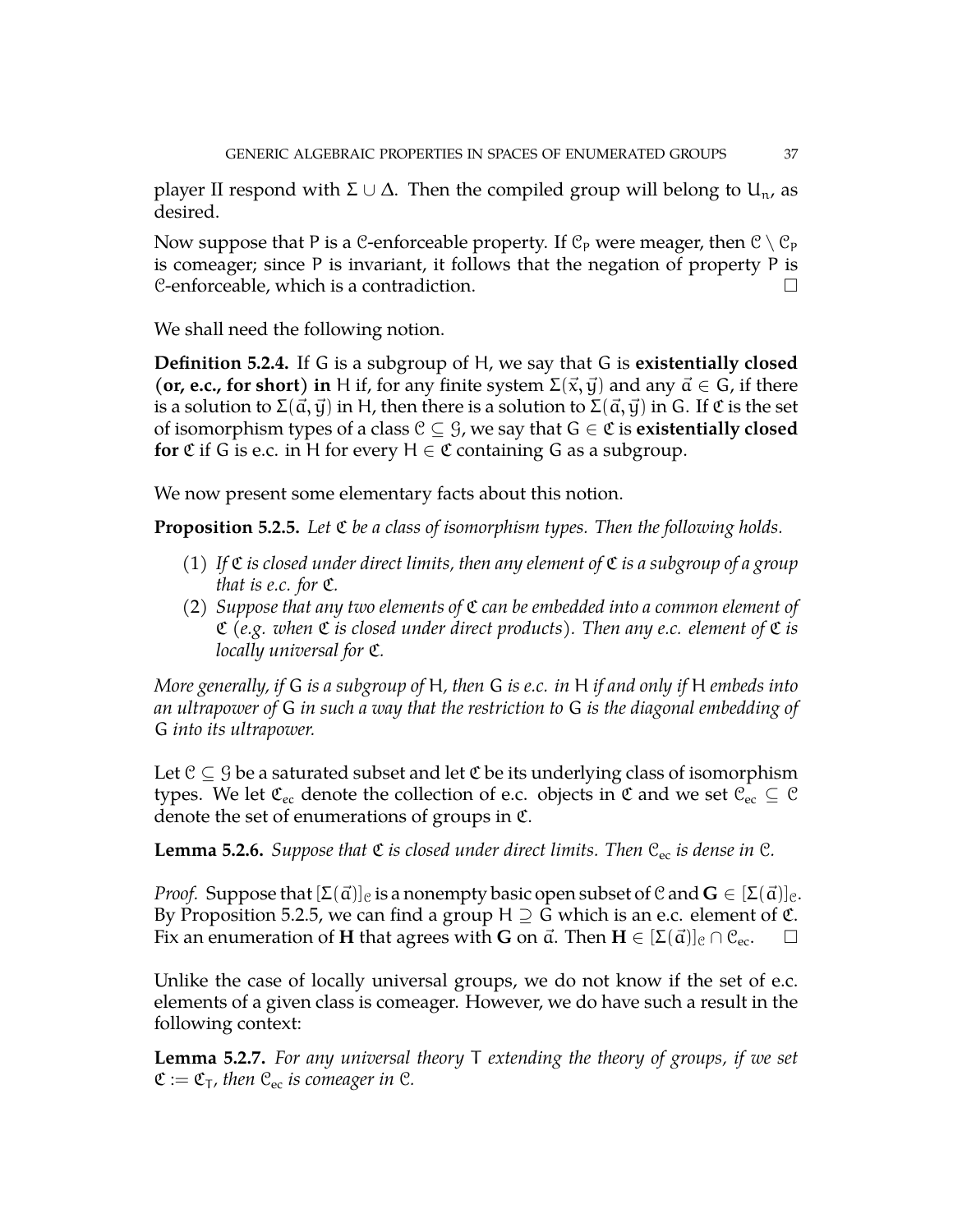*Proof.* By an application of Proposition [3.1.7,](#page-13-1) since C is closed, we can deduce that C is closed under direct limits. Hence by Lemma [5.2.6,](#page-36-3)  $\mathcal{C}_{\text{ec}}$  is dense in  $\mathcal{C}$ . So we only need to show that  $\mathcal{C}_{ec}$  is  $G_{\delta}$  in  $\mathcal{C}$ . Fix a system  $\Sigma(\vec{x}, \vec{y})$  and  $\vec{a} \in \mathbb{N}$ . Set

$$
\mathcal{Y}:=\mathcal{Y}_{\Sigma,\vec{\alpha},\mathcal{C}}:=\{\mathbf{G}\in\mathcal{C}\,:\,\mathbf{G}\models\exists\vec{y}\Sigma(\vec{\alpha},\vec{y})\}
$$

and note that  $\mathcal{Y} = \bigcup_{\vec{\mathbf{b}} \in \mathbf{N}} [\varphi(\vec{\mathbf{a}}, \vec{\mathbf{b}})]_{\mathcal{C}}$ , whence is open. We claim that

$$
\mathcal{Z} := \mathcal{Z}_{\Sigma, \vec{\alpha}, \mathcal{C}} = \{ \mathbf{G} \in \mathcal{C} \; : \; \text{ for all } H \supseteq G \text{ with } H \in \mathcal{C}, \; H \models \forall \vec{y} \neg \Sigma(\vec{\alpha}, \vec{y}) \}
$$

is also an open subset of C.

Indeed, suppose that  $\mathbf{G}\,\in\,\mathbb{Z}$  and let  $\{[\mathsf{\Sigma}_\mathfrak{n}(\vec{b}_\mathfrak{n})]_\mathfrak{C}\}_{\mathfrak{n}\in\mathbf{N}}$  denote a countable neighborhood base of **G**. Suppose, towards, a contradiction, that for each n, there is

$$
\mathbf{H}_n \in [\Sigma_n(\vec{b}_n)]_{\mathcal{C}} \cap \bigcup_{\vec{c} \in \mathbf{N}} [\Sigma(\vec{\alpha}, \vec{c})]_{\mathcal{C}}
$$

Fixing a nonprincipal ultrafilter U on **N**, an argument similar to (but slightly more elaborate than) that occurring in the proof of Lemma [4.0.1](#page-26-0) shows that G embeds into  $\prod_u \mathsf{H}_{\mathfrak{n}}$ . Since

$$
\prod_{\mathfrak{U}}H_n\models T\cup\{\exists\vec{y}\Sigma(\vec{\alpha},\vec{y})\}
$$

this contradicts the fact that  $G \in \mathcal{Z}$ . Consequently, for some n, we have that

$$
[\Sigma_n(\vec{b}_n)]_{\mathcal{C}} \subseteq \bigcap_{\vec{c} \in \mathbf{N}} [\neg \Sigma(\vec{\alpha}, \vec{c})]_{\mathcal{C}}
$$

Finally, we note that

$$
[\Sigma_n(\vec{b}_n)]_{\mathfrak{C}}\subseteq \mathfrak{Z}
$$

Indeed, if  $\mathbf{H}\in[\Sigma_\mathfrak{n}(\vec{b}_\mathfrak{n})]_\mathfrak{C}$  and K  $\supseteq$  H belongs to C, then by fixing an enumeration **K** of K for which  $\mathbf{K} \in [\Sigma_n(\vec{b}_n)]_c$ , we have that  $\mathbf{K} \models \forall \vec{y} \neg \Sigma(\vec{a}, \vec{y}).$ 

It remains to note that

$$
\mathcal{C}_{ec} = \bigcap_{\Sigma, \vec{a}} \left( Y_{\Sigma, \vec{a}, \mathcal{C}} \cup \mathcal{Z}_{\Sigma, \vec{a}, \mathcal{C}} \right).
$$

The following corollary of Lemma [5.2.7](#page-36-1) is an immediate generalization of an argument originally due to Macintyre in the case that T is the theory of groups itself (see, for example, [\[18,](#page-44-1) Theorem 3.4.6]):

<span id="page-37-0"></span>**Corollary 5.2.8.** *Suppose that* T *is a recursively enumerable universal theory extending the theory of groups and* H *is a finitely generated group without solvable word problem. Then there is an e.c. model* G *of* T *into which* H *does not embed.*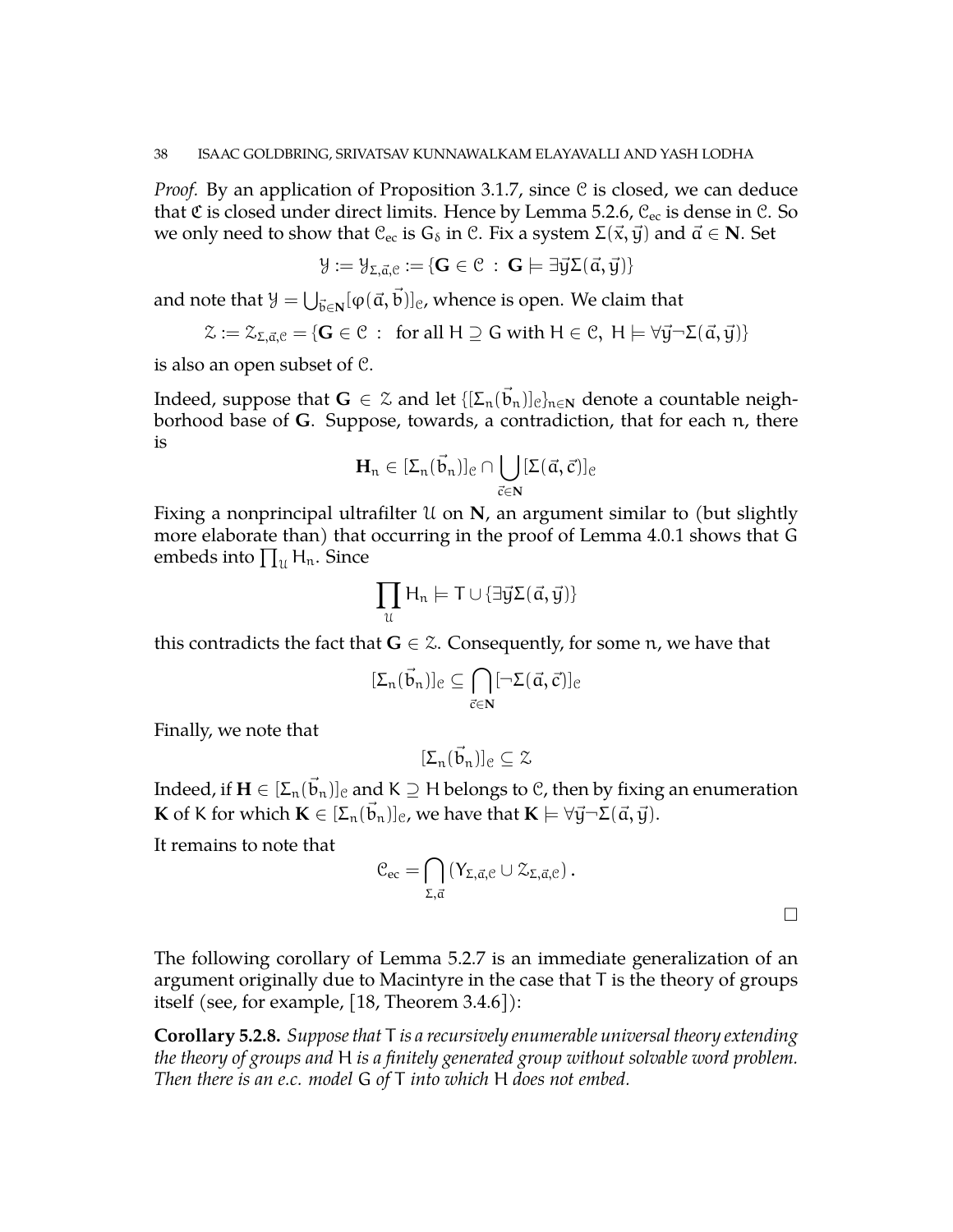*Proof.* Let h denote a finite generating set for H and let  $\Phi_+(\vec{x})$  and  $\Phi_-(\vec{x})$  denote the set of equations and inequations satisfied by h in H. Set  $\Phi(\vec{x}) = \Phi_+(\vec{x}) \cup \vec{x}$  $\Phi_-(\vec{x})$ . Letting n denote the length of h, by Lemma [5.2.7](#page-36-1) and the Baire Category Theorem, it suffices to show that, for any  $\vec{a} \in \mathbf{N}^n$ , the set  $\bigcup_{\phi \in \Phi} [\neg \phi(\vec{a})]_{\mathcal{C}_T}$  is dense, for then any G belonging to the comeager set  $\mathbb C_\mathrm{ec} \cap \bigcap_{\vec a \in \mathbf N^{\mathsf n}} \bigcup_{\phi \in \Phi} [\neg \phi(\vec a)]_{\mathbb C_\mathsf T}$ is as desired. Suppose, towards a contradiction, that  $\bigcup_{\phi\in\Phi}[\neg\phi(\vec{\alpha})]_{\mathfrak{C}_\mathsf{T}}$  is not dense, whence there is some  $\mathfrak{C}_{\mathsf{T}}$ -system  $\Sigma(\vec{\mathsf{x}})$  for which  $[\Sigma(\vec{\mathsf{a}})]_{\mathfrak{C}_{\mathsf{T}}}\subseteq \bigcap_{\phi\in\Phi}[\phi(\vec{\mathsf{a}})]_{\mathfrak{C}_{\mathsf{T}}}.$  In other words, for all equations  $\varphi$ , we have  $\varphi \in \Phi_+(\vec{x})$  if and only if  $\Gamma \models \forall \vec{x}(\Sigma(\vec{x}) \rightarrow \vec{y})$  $\varphi(\vec{x})$ ), implying that the set of all equations true of h in H is recursively enumerable. The same argument shows that the set of inequations true of  $h$  in  $H$  is also recursively enumerable, whence H has solvable word problem, leading to a contradiction.  $\Box$ 

The following is [\[18,](#page-44-1) Corollary 3.4.3]:

**Proposition 5.2.9.** *Suppose that* C *is a closed saturated subset of* G*. Then the property of being e.c. for* C *is* C*-enforceable.*

<span id="page-38-1"></span>**Proposition 5.2.10.** *Suppose that* C *and* D *are saturated Polish subspaces of* G *with*  $D \subseteq C$ *. Further suppose that there is*  $G \in D$  *such that* G *is locally universal for*  $C$ *. Then the property of belonging to* D *is* C*-enforceable.*

*Proof.* Let  $U_n$  be open subsets of  $\mathcal G$  such that  $\mathcal D = \bigcap_n U_n$ . It suffices to show, for each n, that belonging to  $U_n$  is C-enforceable. Suppose that player I opens with the the C-system Σ. Since **G** is locally universal for **C**, we have that **G**  $\models$  Σ. Since **G** ∈ U<sub>n</sub> and U<sub>n</sub> is open, there is a D-system  $\Delta$  such that  $\mathbf{G}$  ∈  $[\Delta]_c \subseteq$  U<sub>n</sub>. If player II responds with the C-system Σ ∪  $\Delta$ , we have that the compiled group belongs to  $U_n$ , as desired.

**Corollary 5.2.11.** *Suppose that* C *is a saturated Baire measurable subspace of* G*. Given* G ∈ C*, the set* {**H** ∈ C : H =∼ G} *is comeager in* C *if and only if the property of being isomorphic to* G *is* C*-enforceable.*

When the equivalent conditions of the following corollary are satisfied, we call G the C**-enforceable group**.

The following fact follows from [\[18,](#page-44-1) Theorem 4.2.6 and Exericse 4.2.2(a)]:

<span id="page-38-0"></span>**Fact 5.2.12.** *Suppose that* P *is an axiomatizable property of groups that is closed under direct limits. Further suppose that the*  $g_P$ -enforceable group G *exists. Then* G *embeds into every*  $G_P$ -e.c. group.

We are now ready to prove: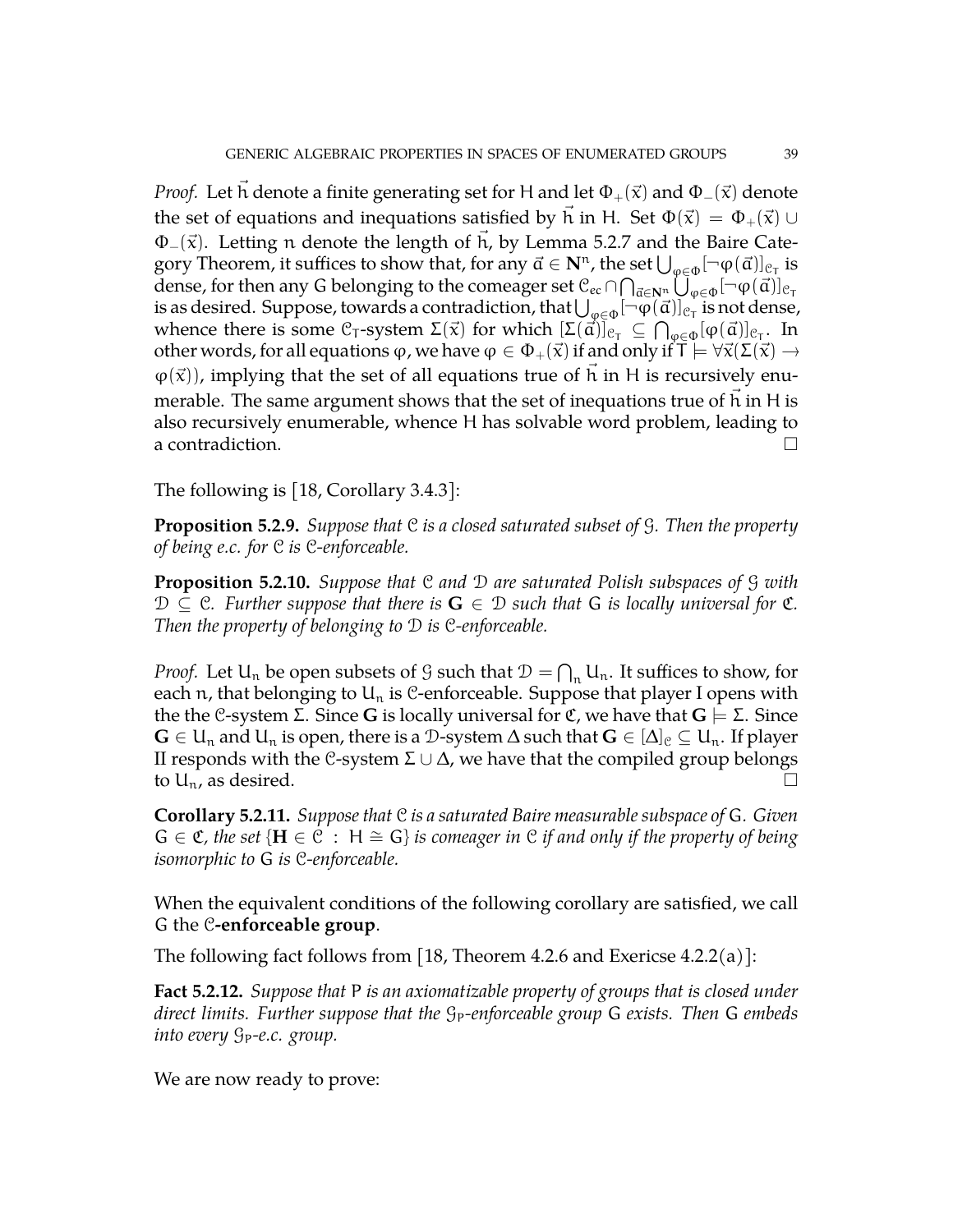**Theorem [1.1.6.](#page-4-0)** If P is a strongly undecidable, recursively axiomatizable, Boone-Higman property that is closed under subgroups, then there is no comeager isomorphism class in  $\mathcal{G}_P$ .

*Proof.* Suppose, towards a contradiction, that there is a comeager isomorphism class in  $\mathcal{G}_P$ , that is, the  $\mathcal{G}_P$ -enforceable group G exists. Since P is a strongly undecidable Boone-Higman property closed under subgroups, Theorem [1.1.3](#page-3-1) and the Baire category theorem imply that G contains a finitely generated subgroup H with property P that has an unsolvable word problem. By Corollary [5.2.8,](#page-37-0) there is an e.c. element of  $\mathcal{G}_P$  into which H does not embed. On the other hand, G embeds into all e.c. elements of  $\mathcal{G}_P$  by Fact [5.2.12,](#page-38-0) leading to a contradiction.  $\Box$ 

While we are uncertain as to whether or not the property of being left orderable is strongly undecidable, we observe that it is indeed recursively axiomatizable:

<span id="page-39-0"></span>**Proposition 5.2.13.** *There is a recursively axiomatizable theory*  $T_{lo}$  *whose models are precisely the left orderable groups.*

*Proof.* The proof hinges on a simple reformulation of the algebraic criteria for left orderability given in Fact [3.3.8,](#page-17-0) namely the group G is left orderable if and only if, given finitely many  $g_1,\ldots,g_n\in G\setminus\{e\}$ , there is  $\mathsf{E}=(\epsilon_1,\ldots,\epsilon_n)\in\{1,-1\}^n$ so that the semigroup generated by  $g_1^{\epsilon_1}, \ldots, g_n^{\epsilon_n}$  does not contain the identity. Given  $m \in \mathbb{N}$ , set  $S(g_1, \ldots, g_n, E, m)$  to be the set of words in  $g_1^{\epsilon_1}, \ldots, g_n^{\epsilon_n}$  of length at most m. The Pigeonhole Principle then implies that a group G is left orderable if and only if, given any finitely many  $g_1 \ldots, g_n \in G \setminus \{e\}$  and any  $m \in \mathbb{N}$ , there is  $E = (\epsilon_1, ..., \epsilon_n) \in \{1, -1\}^n$  such that  $e \notin S(g_1, ..., g_n, E, m)$ . Consequently, we can simply let  $T_{l_0}$  consist of the sentences  $\sigma_{m,n}$  for  $m, n \in \mathbb{N}$ , where  $\sigma_{m,n}$  is the sentence

$$
\forall x_1 \cdots \forall x_n \left( \bigwedge_{i=1}^n x_i \neq e \rightarrow \bigvee_{E \in \{1,-1\}^n} \bigwedge_{w \in S(x_1,\ldots,x_n,E,m)} w(x_1,\ldots,x_n) \neq e \right).
$$

With regard to Question [1.0.1\(](#page-1-1)2) in general, we point out the following dichotomy, which is immediate from the Baire category theorem:

**Proposition 5.2.14.** For any property P closed under direct sums, in  $\mathcal{G}_P$ , either there *exists a comeager isomorphism class, or every comeager set contains uncountably many isomorphism classes.*

*Proof.* We know from Remark [5.2.1](#page-34-1) that every isomorphism class is either meager or comeager. Suppose there exists no comeager isomorphism class, i.e, every isomorphism class is meager. Then by the Baire category theorem, no comeager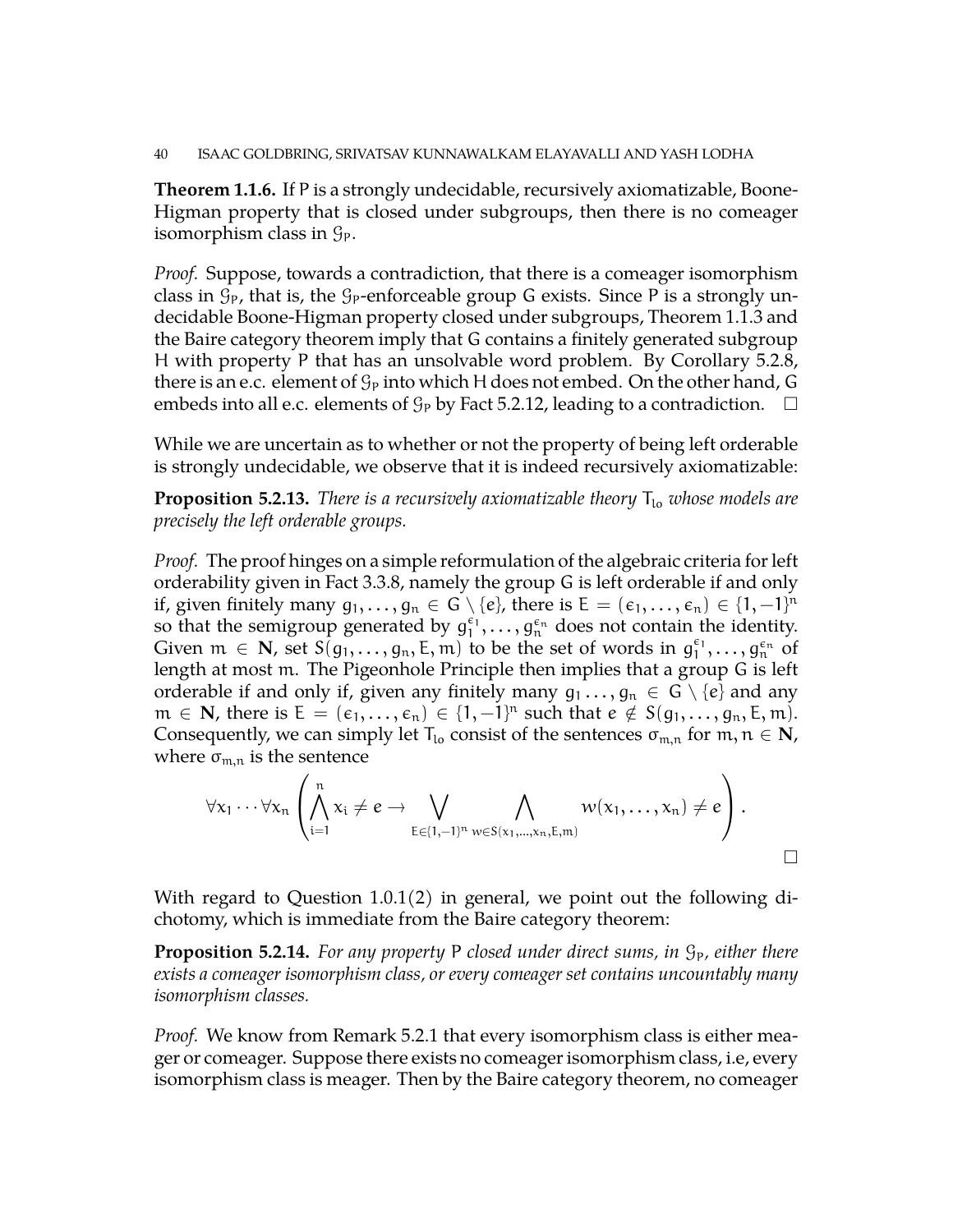set can be written as a union of countably many isomorphism classes (as they are all meager).  $\Box$ 

5.3. **Amenable groups satisfying a law.** We end this section by investigating questions emerging in the context of groups satisfying a law. Let  $w(\vec{x})$  be a freely reduced word in the letters  $\{x_1^{\pm}\}$  $\{\vec{x}_1, ..., \vec{x}_n\}$  and  $\vec{x} = (x_1, ..., x_n)$ . Recall that we defined the Polish space of *enumerated groups satisfying the law* w, or Gw, as the set

$$
\mathcal{G}_w = \bigcap_{\vec{\alpha} \in \mathbf{N}^n} [w(\vec{\alpha}) = e].
$$

We denote the set of isomorphism types in  $\mathcal{G}_w$  as  $\mathfrak{G}_w$ . Moreover, we recall that  $\mathcal{G}_{am,w} = \mathcal{G}_{am} \cap \mathcal{G}_{w}$  and  $\mathfrak{G}_{am,w} = \mathfrak{G}_{am} \cap \mathfrak{G}_{w}$ .

Some laws imply amenability, e.g. groups satisfying the law  $[x, y] = e$  are abelian and hence amenable. We call a nontrival word w *amenable* if  $\mathfrak{G}_{w}$  consists only of amenable groups. Otherwise, the word w is called *nonamenable*. The following question is a key consideration.

**Question 5.3.1.** Suppose w is a nonamenable law. Is the generic group satisfying the law  $w = e$  nonamenable?

The following is clear:

**Lemma 5.3.2.** For any word w,  $\mathfrak{G}_w$  is closed under direct products.

Since satisfying the law  $w = e$  is clearly expressible by a single universal sentence, Lemma [5.2.7](#page-36-1) immediately implies:

**Lemma 5.3.3.** For any word w,  $(\mathcal{G}_w)_{\text{ec}}$  *is comeager in*  $\mathcal{G}_w$ *.* 

Recall that a group G is *uniformly amenable* if there is a function  $f : N \to N$ such that, for any finite  $F \subseteq N$  and any  $n \geq |F|$ , there is  $K \subseteq G$  with  $|K| \leq f(n)$ such that K is a  $(F, \frac{1}{n})$ -Folner set for F. The following straightforward fact was observed by Keller in [\[20\]](#page-44-18):

**Fact 5.3.4.** G *is uniformly amenable if and only some (equiv. every) ultrapower of* G *is amenable.*

The following fact is also straightforward:

<span id="page-40-0"></span>**Fact 5.3.5.** G *is lawless if and only if*  $\mathbf{F}_2$  *embeds into some (equiv. every) nonprincipal ultrapower of* G*.*

In other words,  $G^{U}$  is small if and only if G satisfies some nontrivial word. It is unknown whether or not von Neumann's problem has a positive solution for ultrapowers, that is, the following question is open: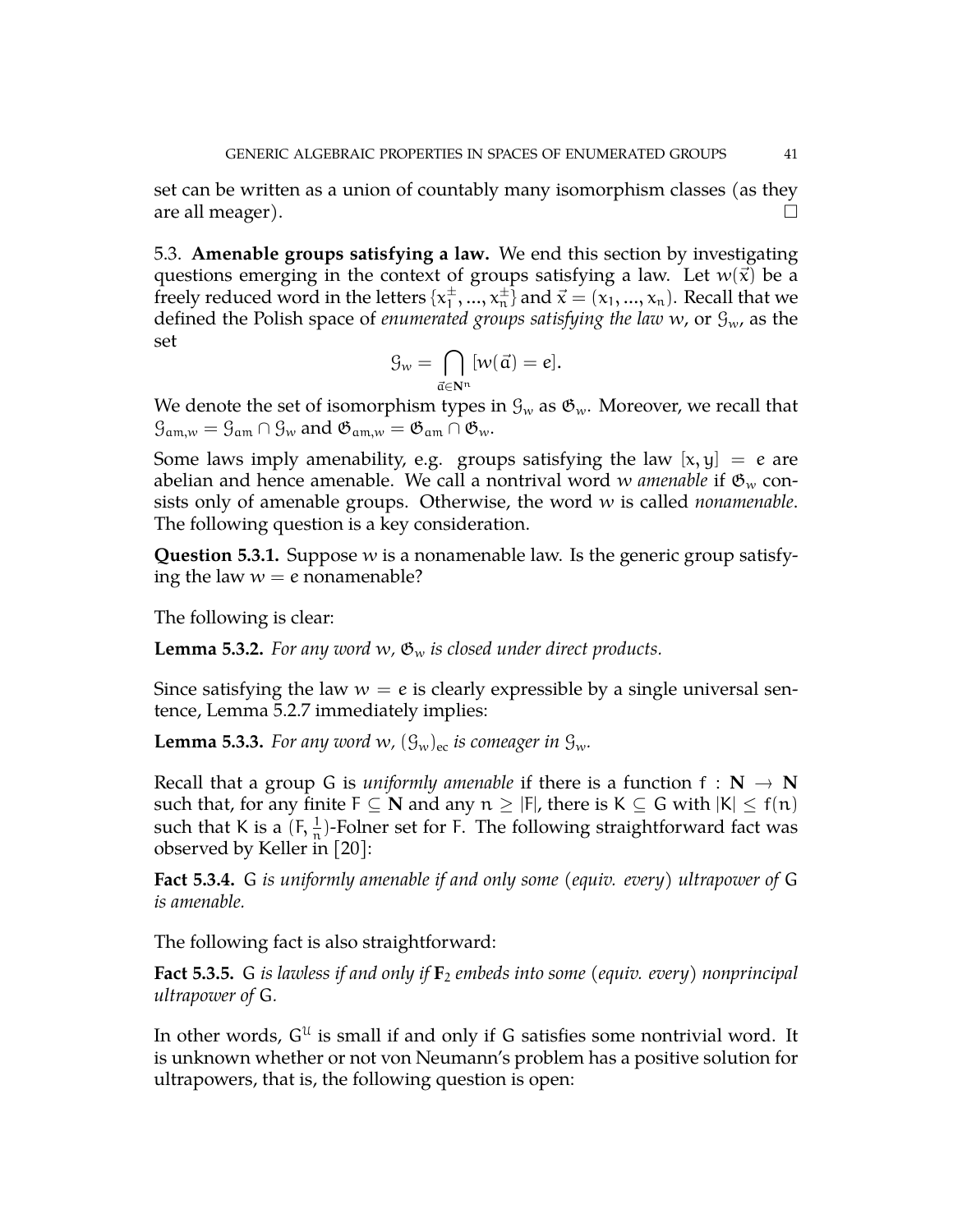42 ISAAC GOLDBRING, SRIVATSAV KUNNAWALKAM ELAYAVALLI AND YASH LODHA

<span id="page-41-0"></span>**Question 5.3.6.** If G is an amenable group such that  $G^{\mathcal{U}}$  is small, must  $G^{\mathcal{U}}$  be amenable? In other words, if G is an amenable group that satisfies a nontrivial law, must G be uniformly amenable?

The following lemma is clear:

**Lemma 5.3.7.** *If* w *is an amenable word, then every element of*  $\mathfrak{G}_w$  *is uniformly amenable.* 

Consequently, Question [5.3.6](#page-41-0) is really only interesting when G satisfies a nonamenable law.

Following typical model-theoretic nomenclature, we call a group *pseudoamenable* if it is elementarily equivalent to an ultraproduct of amenable groups.

**Proposition 5.3.8.** *For a given word* w*, the following are equivalent:*

- (1) If  $G \in \mathfrak{G}_{am,w}$ , then  $G^{\mathfrak{U}}$  is amenable.
- (2)  $\mathfrak{G}_{am,w}$  *is an elementary class.*
- (3)  $\mathcal{G}_{am,w}$  *is closed in*  $\mathcal{G}_{w}$ *.*
- (4) *If*  $G \in \mathfrak{G}_w$  *is pseudoamenable, then* G *is amenable.*

*Proof.* For (1) implies (2), fix a family  $(G_i)_{i\in I}$  from  $\mathfrak{G}_{am,w}$  and an ultrafilter U on I. We must show that  $\prod_u G_i$  is also amenable. However, setting  $G := \bigoplus_{i \in I} G_i$ , we have that  $G \in \mathfrak{G}_{am,w}$ , whence  $G^{\mathfrak{U}}$  is amenable by (1). Since  $\prod_{\mathfrak{U}} G_i$  embeds into  $\mathsf{G}^{\mathfrak{U}}$ , we have that  $\prod_{\mathfrak{U}}\mathsf{G}_{\mathfrak{i}}$  is amenable, as desired.

(2) implies (1) is clear. Since  $\mathfrak{G}_{am,w}$  is closed under subgroups, the equivalence of (2) and (3) follows from Corollary [3.1.7.](#page-13-1)

(4) implies (1) follows from the fact that  $G^{\mathfrak{U}}$  is a pseudoamenable member of  $\mathfrak{G}_w$  whenever G is an amenable member of  $\mathfrak{G}_w$ . Now suppose that (1) holds and that  $G \in \mathfrak{G}_w$  is pseudoamenable. By assumption, there is a family  $(G_i)_{i \in I}$  of amenable groups and an ultrafilter  $\mathfrak U$  on I such that  $\mathsf G\equiv\prod_\mathfrak U\mathsf G_\mathfrak i.$  Since  $\mathsf G$  satisfies the law  $w = e$ , we have  $G_i$  also satisfies the law  $w = e$  for U-almost all  $i \in I$ . By replacing, for each  $i \in \mathbb{N} \setminus I$ ,  $G_i$  with an amenable group satisfying w, we may as well assume that each  $G_i$  satisfies w. Let  $H = \bigoplus_{i \in \mathbb{N}} G_i$ , an amenable group satisfying w. Since  $G = \prod_u G_i$ , we have that every system with a solution in G has a solution in H. Thus, by Lemma [4.0.1,](#page-26-0) we have that G embeds into an ultrapower of H. By (1), this ultrapower of H is amenable, whence so is G.  $\Box$ 

Motivated by item (3) in the previous proposition, we call a word for which the items in the previous proposition hold a *closed word*. Thus, Question [5.3.6](#page-41-0) asks whether or not all words are closed.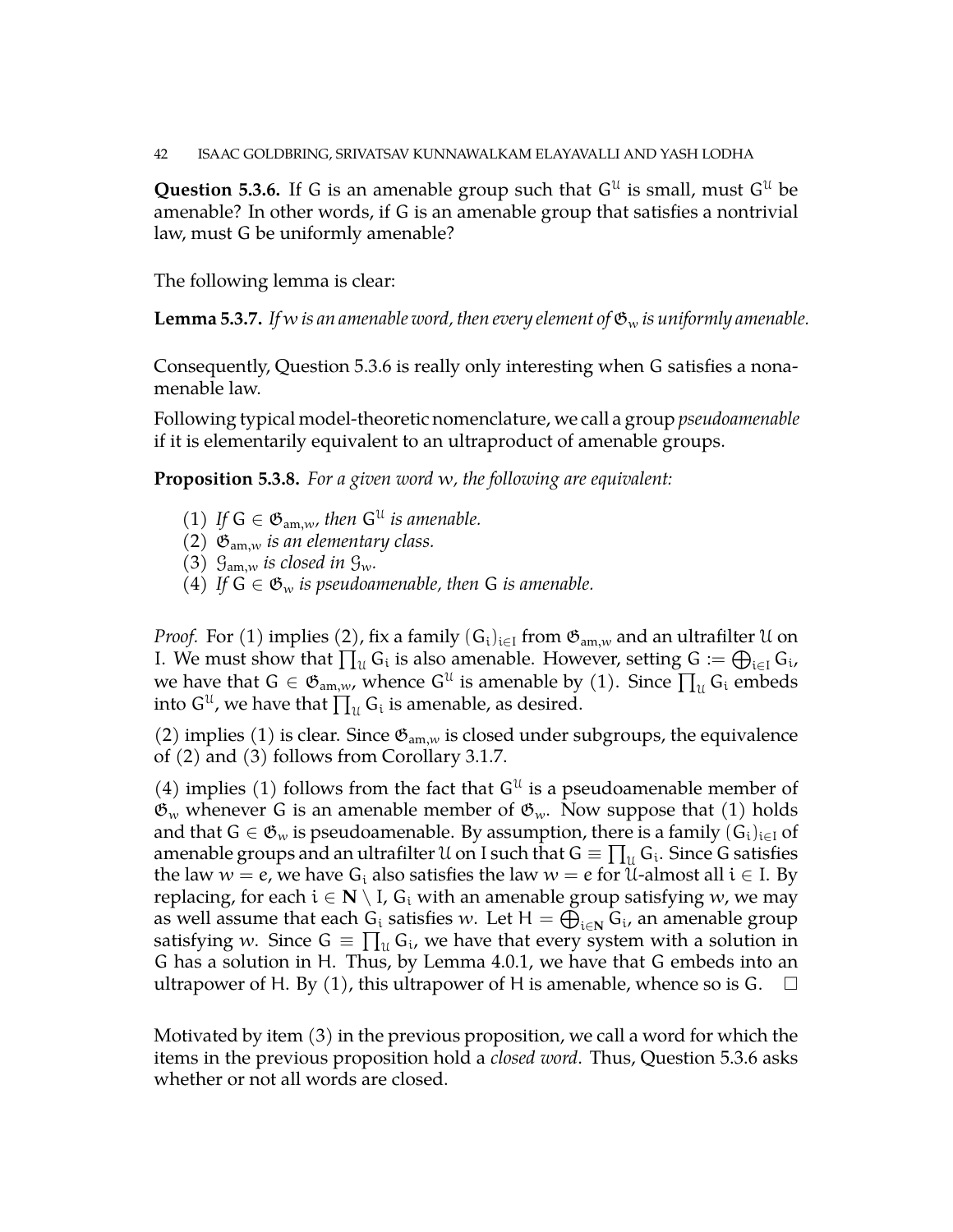5.4. **The generic element of**  $\mathcal{G}_{am,w}$ . Since groups satisfying a nontrivial law are automatically small, the results in the previous section motivate us to ask the following:

**Question 5.4.1.** Suppose w is a nonamenable law. Is the generic group satisfying the law  $w = e$  nonamenable?

We will need the following fact.

<span id="page-42-0"></span>**Fact 5.4.2.** *Let* C *be a set of isomorphism types of countable groups. Suppose that any two elements of* C *can be embedded into a common element of* C *(e.g. when* C *is closed under direct products). Then any e.c. element of* C *is locally universal for* C*.*

The following theorem shows us that all possible ways of making the word generic precise in the previous question lead to the same conclusion:

**Theorem 5.4.3.** *The following are equivalent:*

- (1) *Every locally universal element of*  $\mathcal{G}_w$  *is nonamenable.*
- (2) *Every e.c. element of*  $\mathcal{G}_w$  *is nonamenable.*
- (3)  $\mathcal{G}_w \setminus \mathcal{G}_{am,w}$  *is comeager in*  $\mathcal{G}_w$ *.*
- (4) *Being nonamenable is a*  $\mathcal{G}_w$ -enforceable property.

*Proof.* (1) implies (2) follows from Fact [5.4.2.](#page-42-0) (2) implies (3) follows from Lemma [5.2.7.](#page-36-1) The equivalence of (3) and (4) follows from Theorem [5.2.3.](#page-35-2) Finally, (4) implies (1) follows from Proposition [5.2.10](#page-38-1) and the fact that the amenable groups form a Polish space.

The connection between Question [5.3.6](#page-41-0) and the amenability of the generic element of  $\mathcal{G}_w$  is the following:

**Corollary 5.4.4.** If w *is a closed nonamenable word, then*  $\mathcal{G}_w \setminus \mathcal{G}_{am,w}$  *is comeager in* Gw*.*

*Proof.* Suppose that w is a closed word and that H is an amenable group that is locally universal for  $\mathfrak{G}_w$ . Since w is closed, every ultrapower of H is also amenable, whence so is every element of  $\mathfrak{G}_w$  since H is locally universal for  $\mathfrak{G}_w$ . Consequently,  $w$  is an amenable word.  $\square$ 

**Question 5.4.5.** Does the converse to the previous corollary hold?

5.5. **A test case.** We now consider one case where we might be able to establish that the generic element of  $\mathcal{G}_w$  is nonamenable.

For sufficiently large odd n, we let  $G_{OSn}$  denote the group constructed by Ol-shanskii and Sapir in [\[29\]](#page-44-19). We note that  $G_{OSn}$  is a finitely presented, small,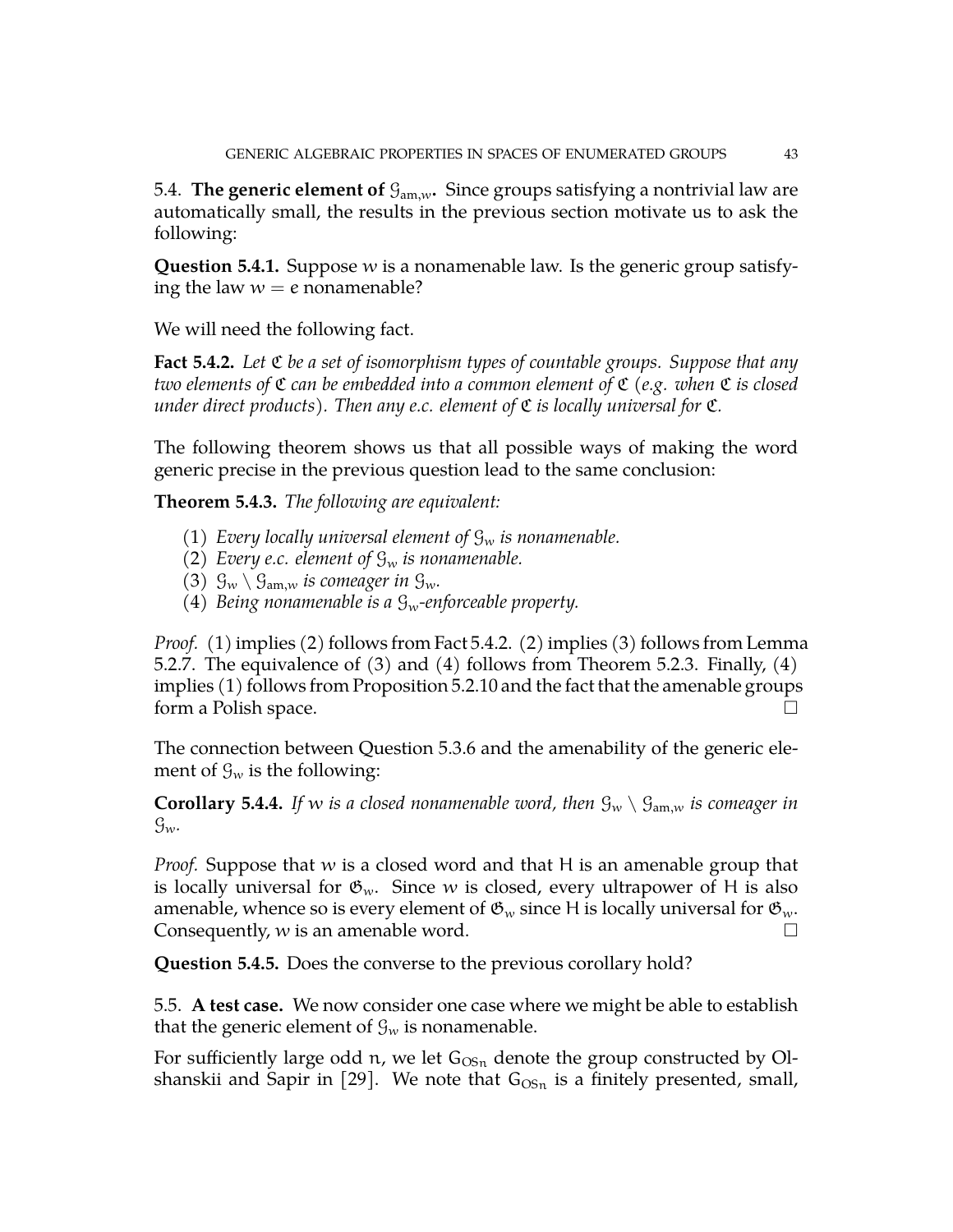nonamenable group. Moreover,  $G_{OSn}$  satisfies the law  $w_n := [x, y]^n = e$  and contains the free Burnside group B $(2,\mathfrak{n})$  of exponent  $\mathfrak{n}.^{10}$  $\mathfrak{n}.^{10}$  $\mathfrak{n}.^{10}$ 

We believe that the following question is still open.

<span id="page-43-14"></span>**Question 5.5.1.** For sufficiently large odd  $n$ , is  $B(2, n)$  residually amenable?

The connection with the above discussion is the following:

**Theorem 5.5.2.** Either  $B(2, n)$  is residually amenable or else  $\mathcal{G}_{w_n} \setminus \mathcal{G}_{\text{am},w_n}$  is comeager *in*  $\mathcal{G}_{w_n}$ .

*Proof.* If there is an amenable group that is locally universal for  $\mathfrak{G}_{w_n}$ , then  $\mathsf{G}_{\mathrm{OSn}}$ is residually amenable, whence so is  $B(2, n)$ .

In [\[33\]](#page-44-20), Weiss asked if the free Burnside groups  $B(m, n)$  are sofic. Since this still remains an open question<sup>[11](#page-43-13)</sup>, we believe that either Question [5.5.1](#page-43-14) is still open or else it has a negative answer, for residually amenable groups are sofic.

#### **REFERENCES**

- <span id="page-43-1"></span>[1] Laurent Bartholdi. Amenability of groups and g-sets, 2017.
- <span id="page-43-9"></span>[2] Bachir Bekka, Pierre de la Harpe, and Alain Valette. *Kazhdan's Property (T)*. New Mathematical Monographs. Cambridge University Press, 2008.
- <span id="page-43-5"></span>[3] V. V. Bludov and A. M. W. Glass. On free products of right ordered groups with amalgamated subgroups. *Mathematical Proceedings of the Cambridge Philosophical Society*, 146(3):591–601, 2009.
- <span id="page-43-0"></span>[4] V. V. Bludov and A. M. W. Glass. Word problems, embeddings, and free products of rightordered groups with amalgamated subgroup. *Proceedings of the London Mathematical Society*, 99(3):585–608, 04 2009.
- <span id="page-43-10"></span>[5] Christian Bonatti, Yash Lodha, and Michele Triestino. Hyperbolicity as an obstruction to smoothability for one-dimensional actions. *Geometry & Topology*, 23(4):1841 – 1876, 2019.
- <span id="page-43-3"></span>[6] Martin R. Bridson, Pierre de la Harpe, and Victor Kleptsyn. The Chabauty space of closed subgroups of the three-dimensional Heisenberg group. *Pacific J. Math.*, 240(1):1–48, 2009.
- <span id="page-43-11"></span>[7] Martin R. Bridson, Pierre de la Harpe, and Victor Kleptsyn. Rips-Segev torsion-free groups without the unique product property. *J. Algebra*, 438:337–378, 2015.
- <span id="page-43-7"></span>[8] José Burillo, Yash Lodha, and Lawrence Reeves. Commutators in groups of piecewise projective homeomorphisms. *Advances in Mathematics*, 332, 09 2015.
- <span id="page-43-4"></span>[9] B. Deroin, A. Navas, and C. Rivas. Groups, orders, and dynamics. 08 2014.
- <span id="page-43-6"></span>[10] B. Deroin, A. Navas, and C. Rivas. Groups, orders, and dynamics, 2016.
- <span id="page-43-2"></span>[11] Giles Gardam. A counterexample to the unit conjecture for group rings, 2021.
- <span id="page-43-8"></span>[12] Etienne Ghys and Vlad Sergiescu. Sur un groupe remarquable de difféomorphismes du cercle. *Commentarii Mathematici Helvetici*, 62(1):185–239, 1987.

<span id="page-43-12"></span><sup>&</sup>lt;sup>10</sup>Recall that B(2, n) is the group generated by x and y subject to the relations  $w<sup>n</sup> = e$  for all nontrivial words  $w = w(x, y)$ . For n sufficiently large and odd,  $B(2, n)$  is infinite.

<span id="page-43-13"></span> $11$ At least to the best of our knowledge.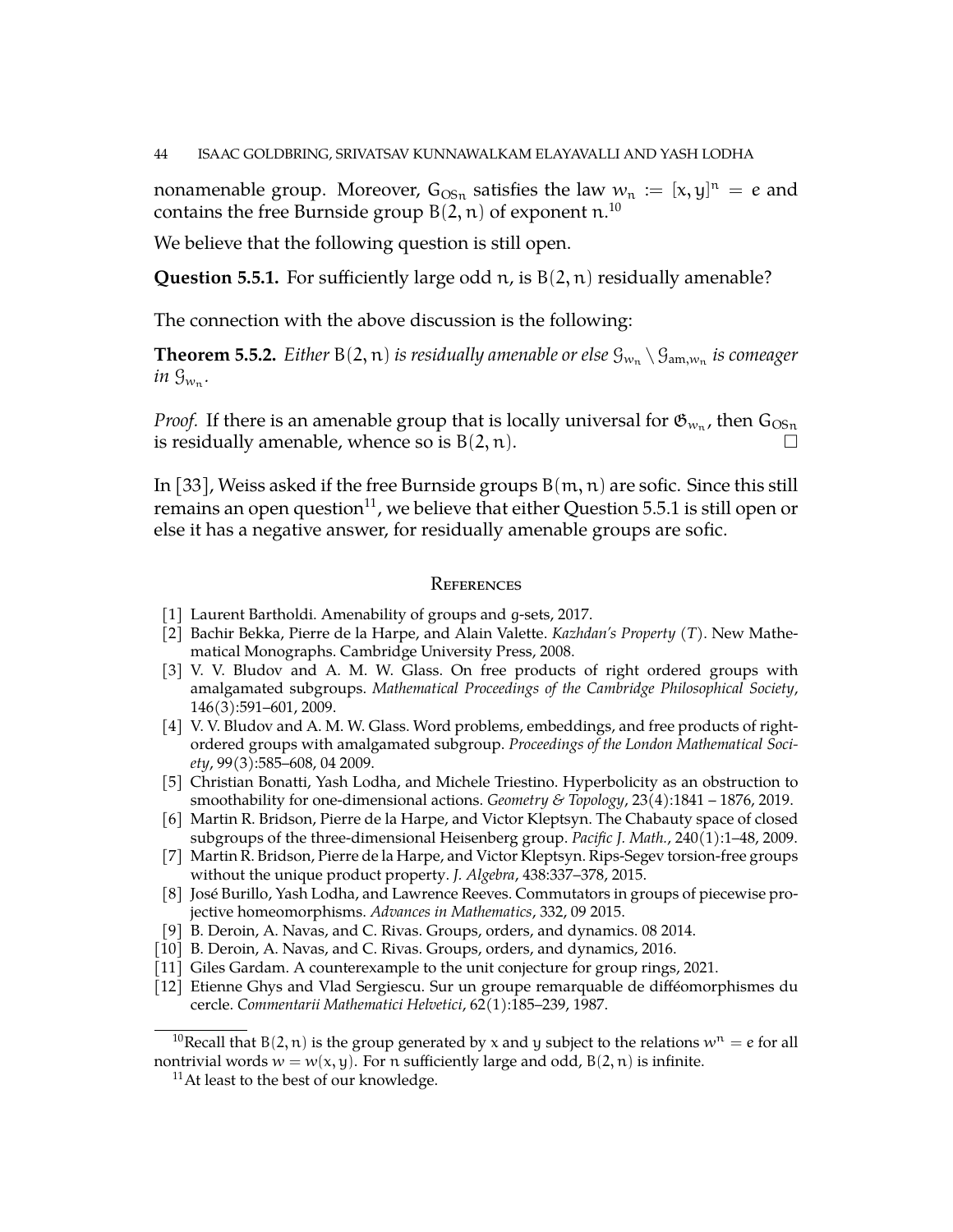- <span id="page-44-7"></span>[13] Lev Glebsky. Approximations of groups, characterizations of sofic groups, and equations over groups. *Journal of Algebra*, 477:147–162, May 2017.
- <span id="page-44-3"></span>[14] R. I. Grigorchuk. Degrees of growth of finitely generated groups and the theory of invariant means. *Izv. Akad. Nauk SSSR Ser. Mat.*, 48(5):939–985, 1984.
- <span id="page-44-4"></span>[15] R. I. Grigorchuk. An example of a finitely presented amenable group that does not belong to the class EG. *Mat. Sb.*, 189(1):79–100, 1998.
- <span id="page-44-8"></span>[16] Rostislav Grigorchuk. Degrees of growth of finitely generated groups and the theory of invariant means. *Math. USSR Izv.*, 25(2):259–300, 1985.
- <span id="page-44-9"></span>[17] Mikhael Gromov. Degrees of growth of finitely generated groups and the theory of invariant means. *Publ. Math. Inst. Hautes Etudes Sci.*, 53:53–78, 1981.
- <span id="page-44-1"></span>[18] W. Hodges. *Building models by games*, volume 2 of *London Mathematical Society Student Texts*. Cambridge University Press, Cambridge, 1985.
- <span id="page-44-15"></span>[19] Kate Juschenko and Nicolas Monod. Cantor systems, piecewise translations and simple amenable groups. *Ann. of Math. (2)*, 178(2):775–787, 2013.
- <span id="page-44-18"></span>[20] Gordon Keller. Amenable groups and varieties of groups. *Illinois J. Math.*, 16:257–269, 1972.
- <span id="page-44-17"></span>[21] Steffen Kionke and Jean Raimbault. On Geometric Aspects of Diffuse Groups. *Documenta Mathematica*, 21:873–915, 2016. With an Appendix by Nathan Dunfield.
- <span id="page-44-5"></span>[22] Yash Lodha and Justin Moore. A nonamenable finitely presented group of piecewise projective homeomorphisms. *Groups, Geometry, and Dynamics*, 10:177–200, 01 2016.
- <span id="page-44-0"></span>[23] C.F. III Miller. The word problem in quotients of a group. *Aspects of Effective Algebra, ed. J.N. Crossley, Proceedings of a conference at Monash University, August 1979, Upside Down A Book Company, Steel's Creek*, pages 246–250, 08 1979.
- <span id="page-44-10"></span>[24] A. Minasyan, D. Osin, and S. Witzel. Quasi-isometric diversity of marked groups. *arXiv: Group Theory*, 2019.
- <span id="page-44-16"></span>[25] Andres Navas. A finitely generated, locally indicable group with no faithful action by  $C<sup>1</sup>$ diffeomorphisms of the interval . *Geometry & Topology.*, 14:573–584, 2010.
- <span id="page-44-14"></span>[26] B. H. Neumann. A note on algebraically closed groups. *Journal of The London Mathematical Society-second Series*, pages 247–249, 1952.
- <span id="page-44-13"></span>[27] B.H. Neumann. The isomorphism problem for algebraically closed groups. In W.W. Boone, F.B. Cannonito, and R.C. Lyndon, editors, *Word Problems*, volume 71 of *Studies in Logic and the Foundations of Mathematics*, pages 553–562. Elsevier, 1973.
- <span id="page-44-2"></span>[28] Alexander Yu. Olshanskii. On the question of the existence of an invariant mean on a group. *Uspekhi Mat. Nauk*, 35(4(214)):199–200, 1980.
- <span id="page-44-19"></span>[29] Alexander Yu. Olshanskii and Mark V. Sapir. Non-amenable finitely presented torsion-bycyclic groups. *Publ. Math. Inst. Hautes Études Sci.*, (96):43–169 (2003), 2002.
- <span id="page-44-12"></span>[30] D. Osin. Small cancellations over relatively hyperbolic groups and embedding theorems. *Annals of Mathematics*, 172(1):1–39, 2010.
- <span id="page-44-6"></span>[31] Vladimir G. Pestov. Hyperlinear and sofic groups: A brief guide. *Bulletin of Symbolic Logic*, 14(4):449–480, 2008.
- <span id="page-44-11"></span>[32] R.Kravchenko R. Grigorchuk and A.Olshanskii. Constructions of torsion-free countable, amenable, weakly mixing groups. *L'Enseignement Mathematique*, 61:321–342.
- <span id="page-44-20"></span>[33] Benjamin Weiss. Sofic groups and dynamical systems. *Sankhyā Ser. A*, 62(3):350–359, 2000. Ergodic theory and harmonic analysis (Mumbai, 1999).